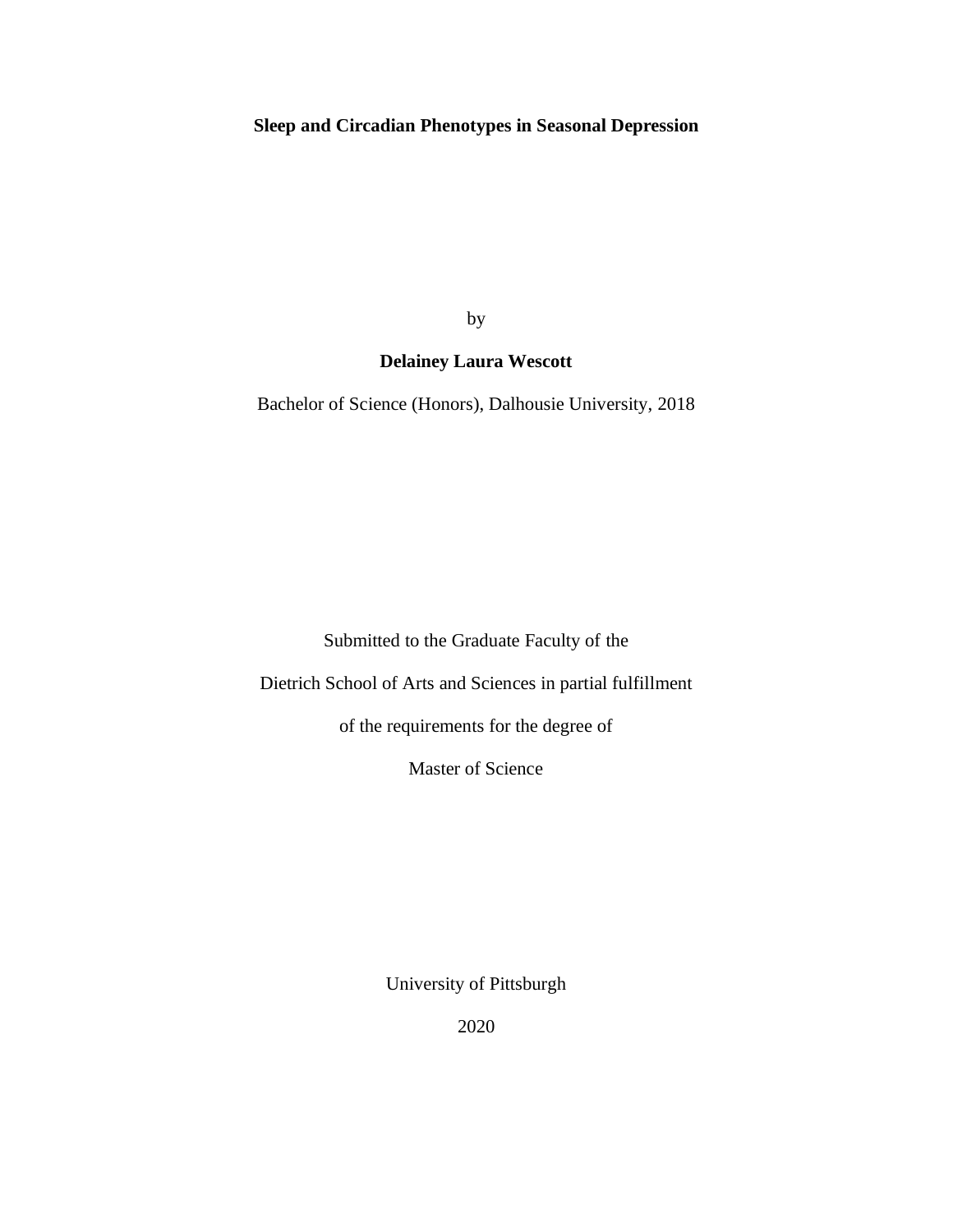## UNIVERSITY OF PITTSBURGH

## DIETRICH SCHOOL OF ARTS AND SCIENCES

This thesis was presented

by

## **Delainey Laura Wescott**

It was defended on

November 9, 2020

and approved by

Dr. Meredith L. Wallace, Associate Professor, Department of Psychiatry and Statistics

Dr. Martica H. Hall, Professor, Department of Psychiatry and Psychology

Thesis Advisor: Dr. Kathryn A. Roecklein, Associate Professor, Department of Psychology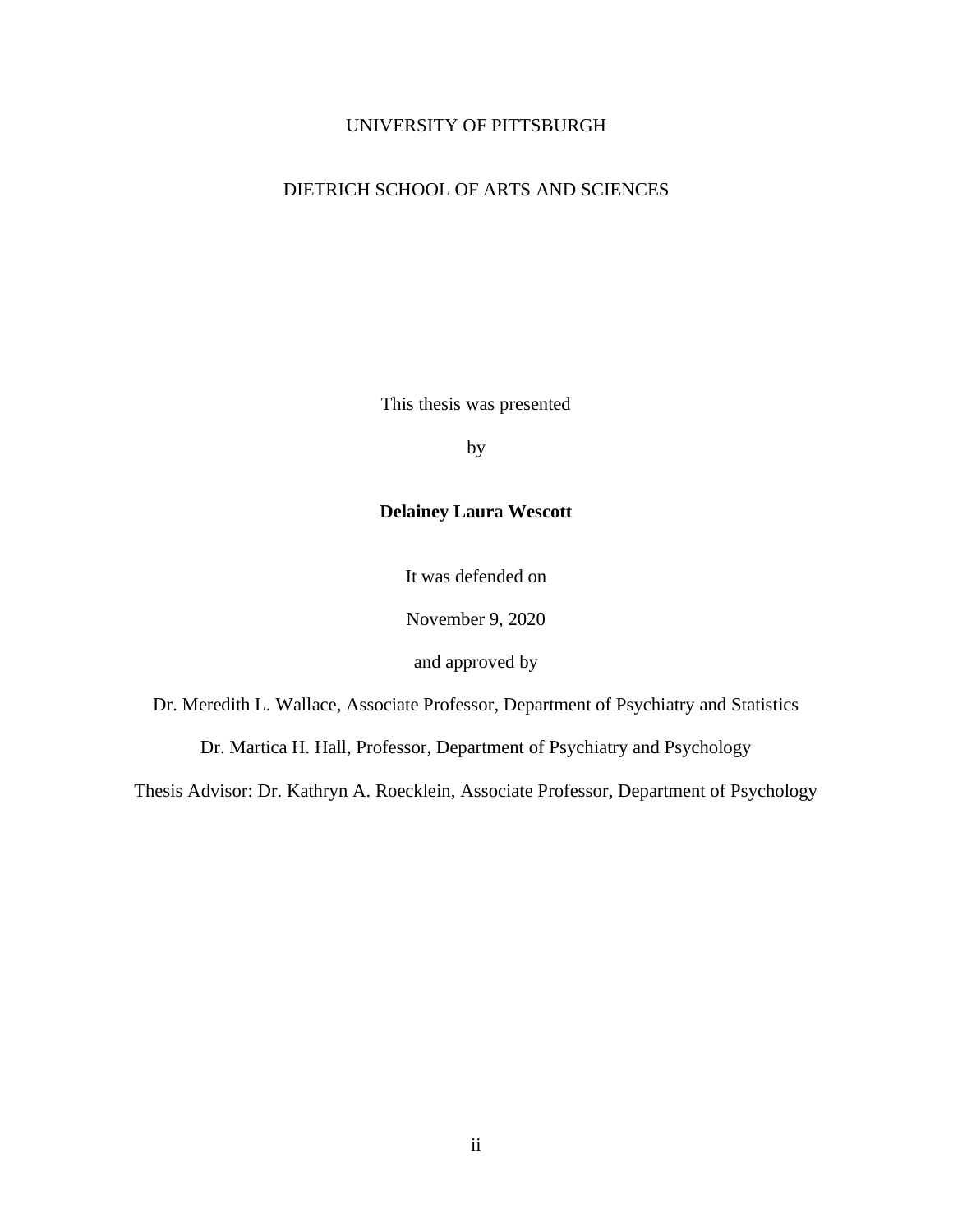Copyright © by Delainey Laura Wescott

2020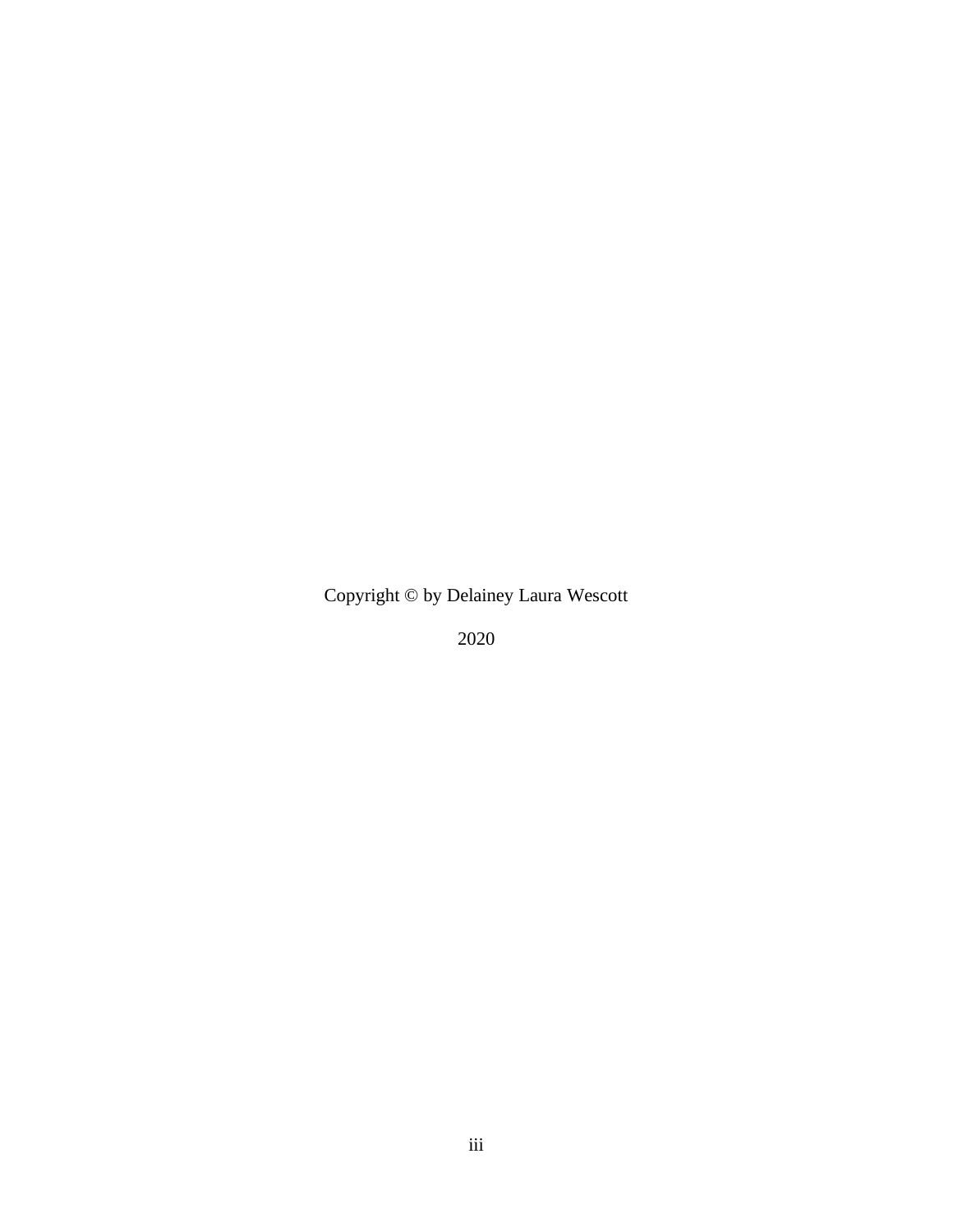#### **Sleep and Circadian Phenotypes in Seasonal Depression**

Delainey Laura Wescott, MS

University of Pittsburgh, 2020

**Background:** Sleep and circadian rhythm disruptions have long been considered important symptoms and theorized underlying mechanisms in seasonal depression. However, discrepant observational findings and mixed treatment responses suggest heterogenous sleep and circadian disruptions in this population. This study aimed to elucidate distinct sleep and circadian profiles in seasonal depression to 1) clarify mixed findings of prior work and 2) identify modifiable treatment targets for future interventions.

**Methods:** Biobehavioral, prospective self-report, and retrospective self-report measures of sleep and circadian rhythms were assessed during the winter in individuals meeting diagnostic criteria for Seasonal Affective Disorder (SAD), subsyndromal-SAD (S-SAD), or nonseasonal, never depressed controls (*N*=196). Sleep and circadian measures included: circadian phase/chronotype, sleep timing, total sleep time, sleep efficiency, regularity, and daytime sleepiness. Three *k*-means cluster analyses were conducted for each measurement modality. Resulting cluster solutions were compared on demographics, depression severity, and sleep and circadian dimensions.

**Results:** There were two consistent sleep and circadian profiles across all three cluster analyses, an 'Insomnia' cluster, characterized by short total sleep times (<6.5 hours), irregular and fragmented sleep and an 'Advanced' cluster, characterized by early sleep and circadian timing and longer total sleep times ( $> 7.5$  hours). A smaller cluster, 'Nappers with long sleep' cluster, was also identified in the biobehavioral cluster. Clusters did not differ on depression severity or stratify by diagnostic group. Despite marked differences between clusters, there were few sleep and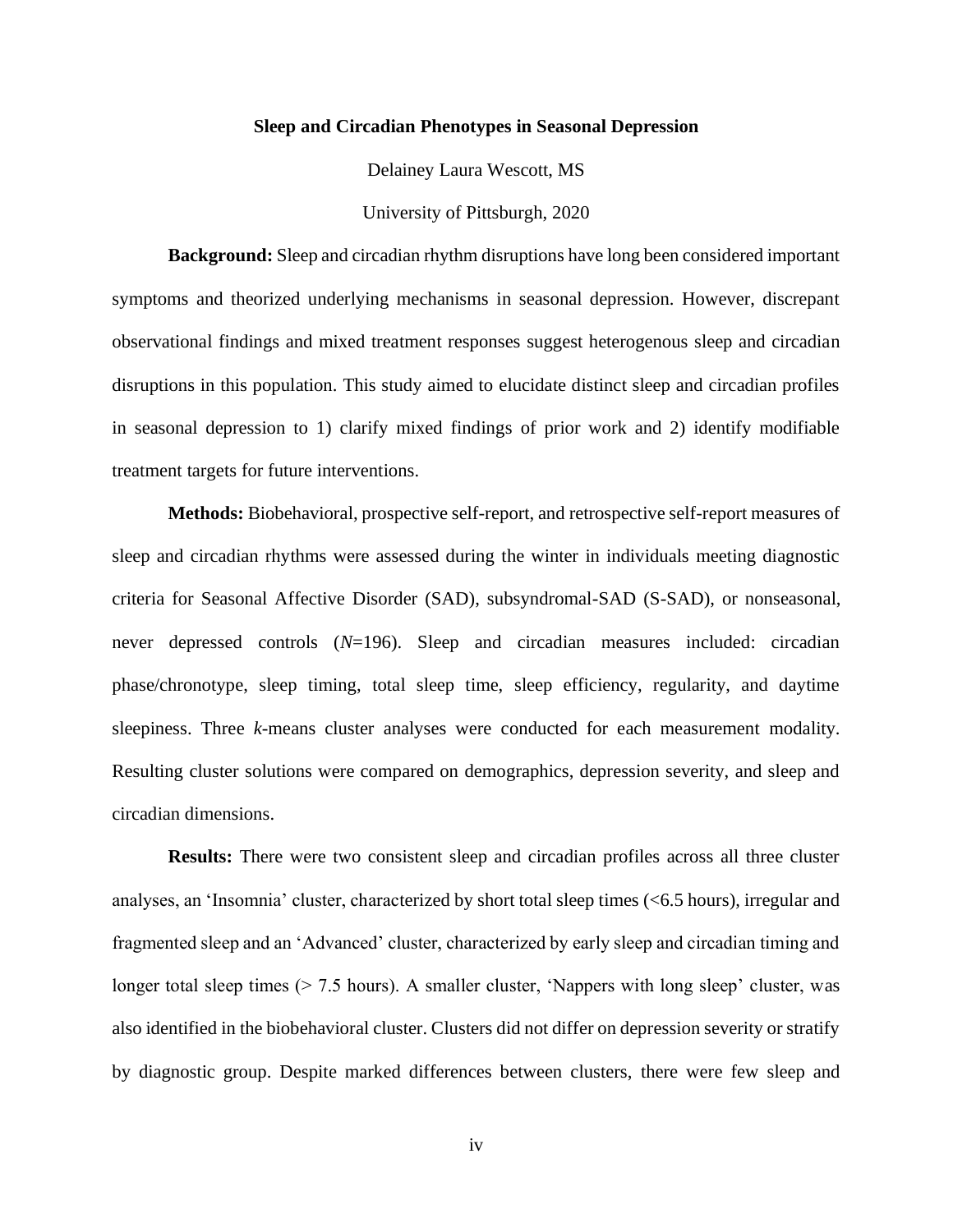circadian differences between diagnostic groups (controls, SAD, S-SAD). Retrospective clusters did not differ on chronotype or sleep timing.

**Conclusion:** The heterogeneity in seasonal depression is characterized by three sleep and circadian profiles with similar depression severity. Rather than assuming a homogenous sleep and circadian profile in seasonal depression, assessing sleep and circadian rhythms prior to treatment may reduce treatment failures. More broadly, this work highlights the utility of a precision medicine approach to treat sleep and circadian disruptions in individuals with dysregulated mood.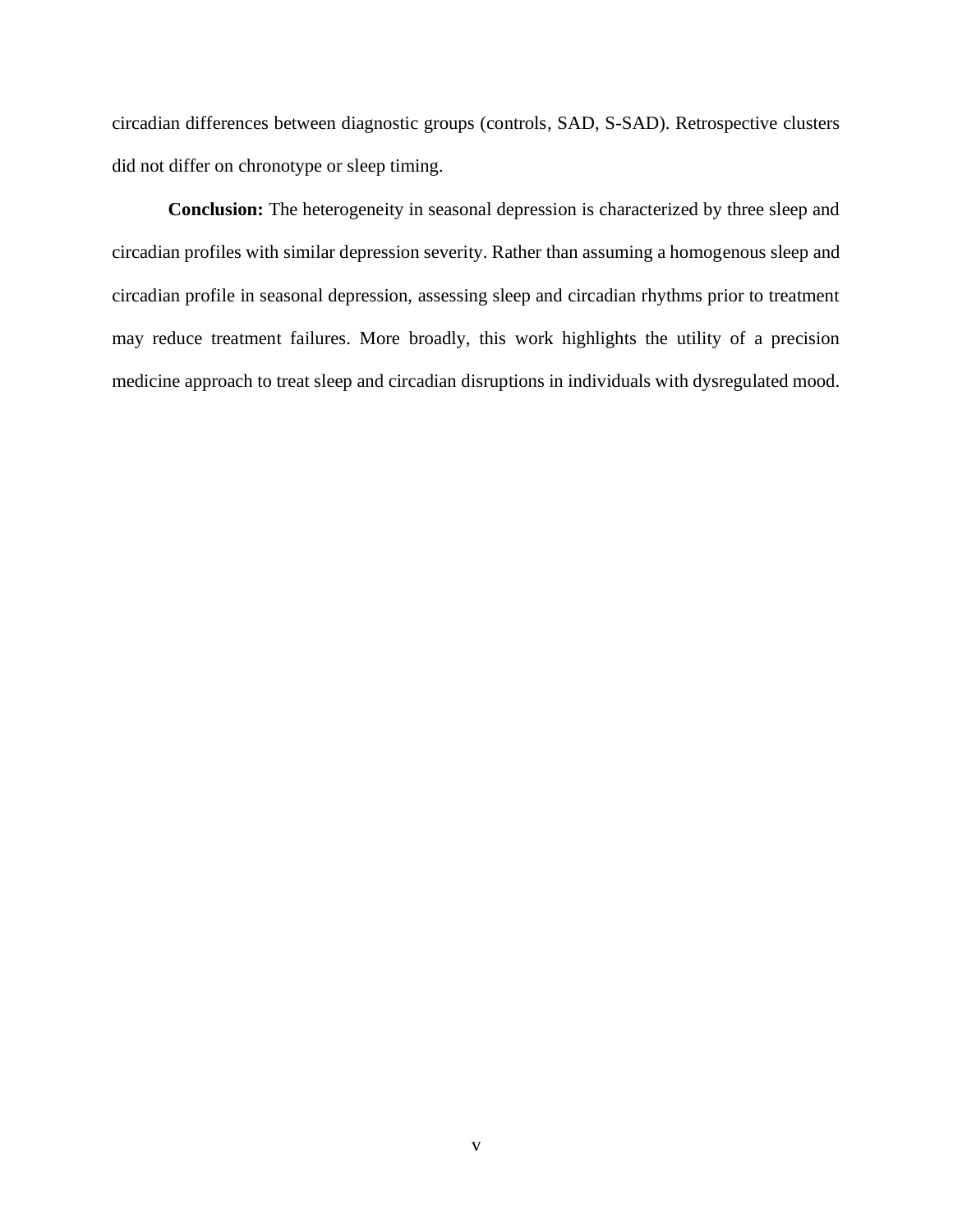# **Table of Contents**

| 2.4 Cluster Analyses Describing Heterogeneity in Patient Populations  15 |
|--------------------------------------------------------------------------|
|                                                                          |
|                                                                          |
|                                                                          |
|                                                                          |
|                                                                          |
|                                                                          |
|                                                                          |
|                                                                          |
|                                                                          |
| 28                                                                       |
|                                                                          |
|                                                                          |
|                                                                          |
|                                                                          |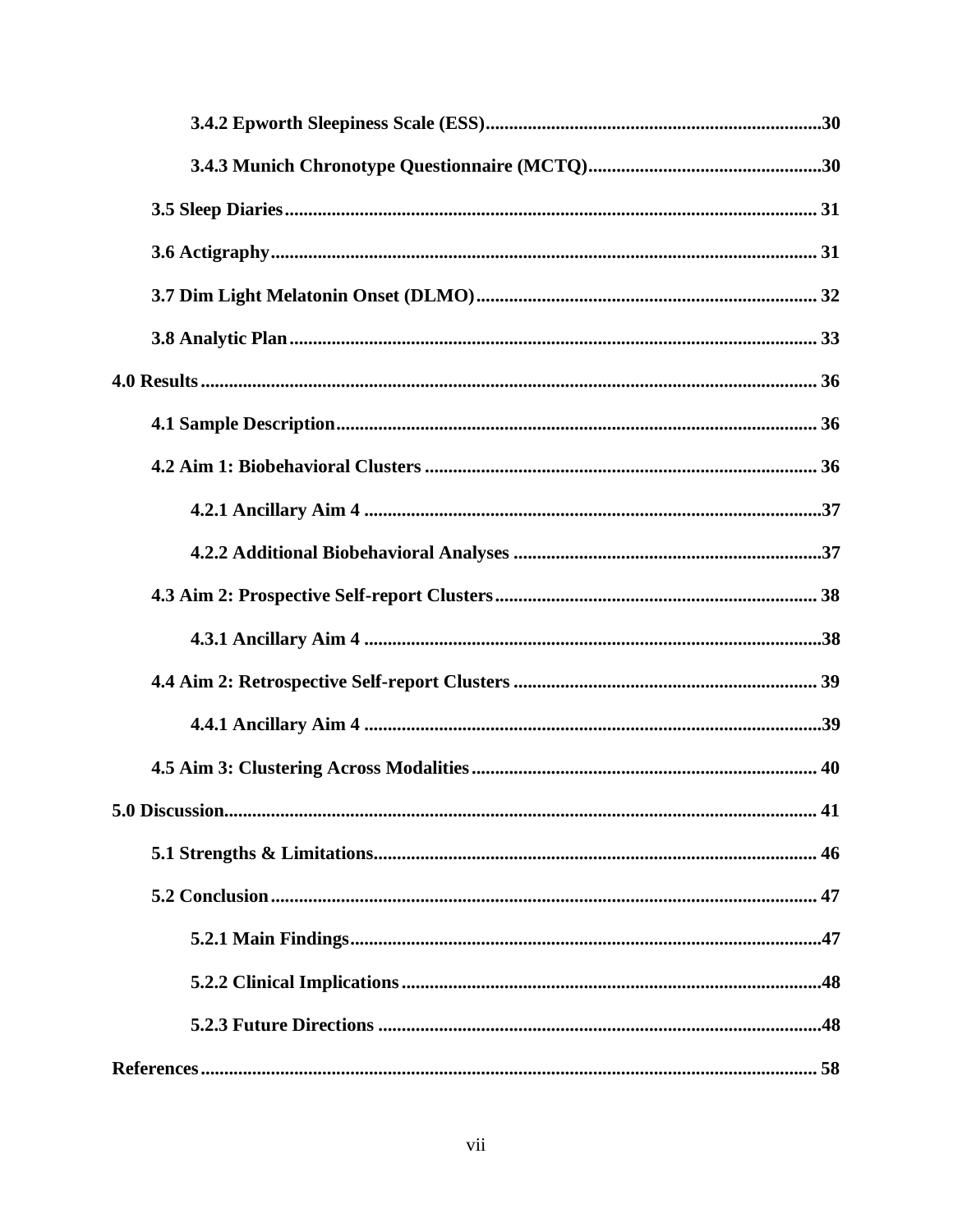## **List of Tables**

| Table 1. Demographic, sleep, and circadian measures across diagnostic groups 49           |
|-------------------------------------------------------------------------------------------|
| Table 2. Comparisons on demographic, clinical, sleep-wake, and circadian variables across |
|                                                                                           |
| Table 3. Comparing biobehavioral clusters and controls including phase angle difference   |
|                                                                                           |
| Table 4. Comparisons on demographic, clinical, sleep-wake, and circadian variables across |
|                                                                                           |
| Table 5. Comparisons on demographic, clinical, sleep-wake, and circadian variables across |
|                                                                                           |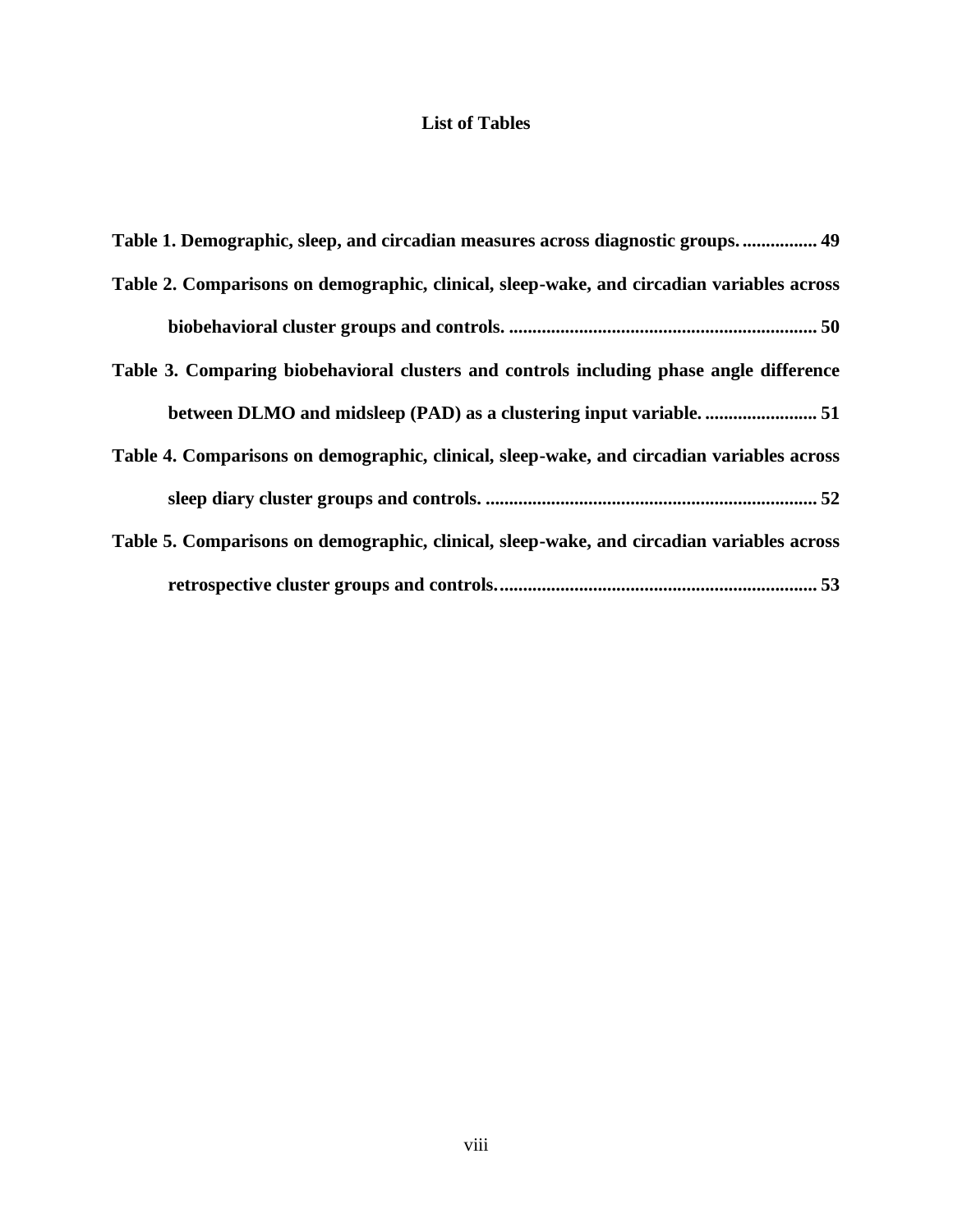# **List of Figures**

| Figure 1. Spider plots of A) Biobehavioral clusters, B) Prospective self-report clusters, and |
|-----------------------------------------------------------------------------------------------|
|                                                                                               |
| Figure 2. Descriptive examinations of clusters across Biobehavioral, Retrospective, and       |
|                                                                                               |
| Figure 3. Correlation matrices between clustering variables for A) Biobehavioral, B)          |
|                                                                                               |
| Figure 4. Visual assessment of clustering tendency of data (top row) and random data          |
| generated from the data set (bottom row). A) Biobehavioral cluster, B) Prospective            |
|                                                                                               |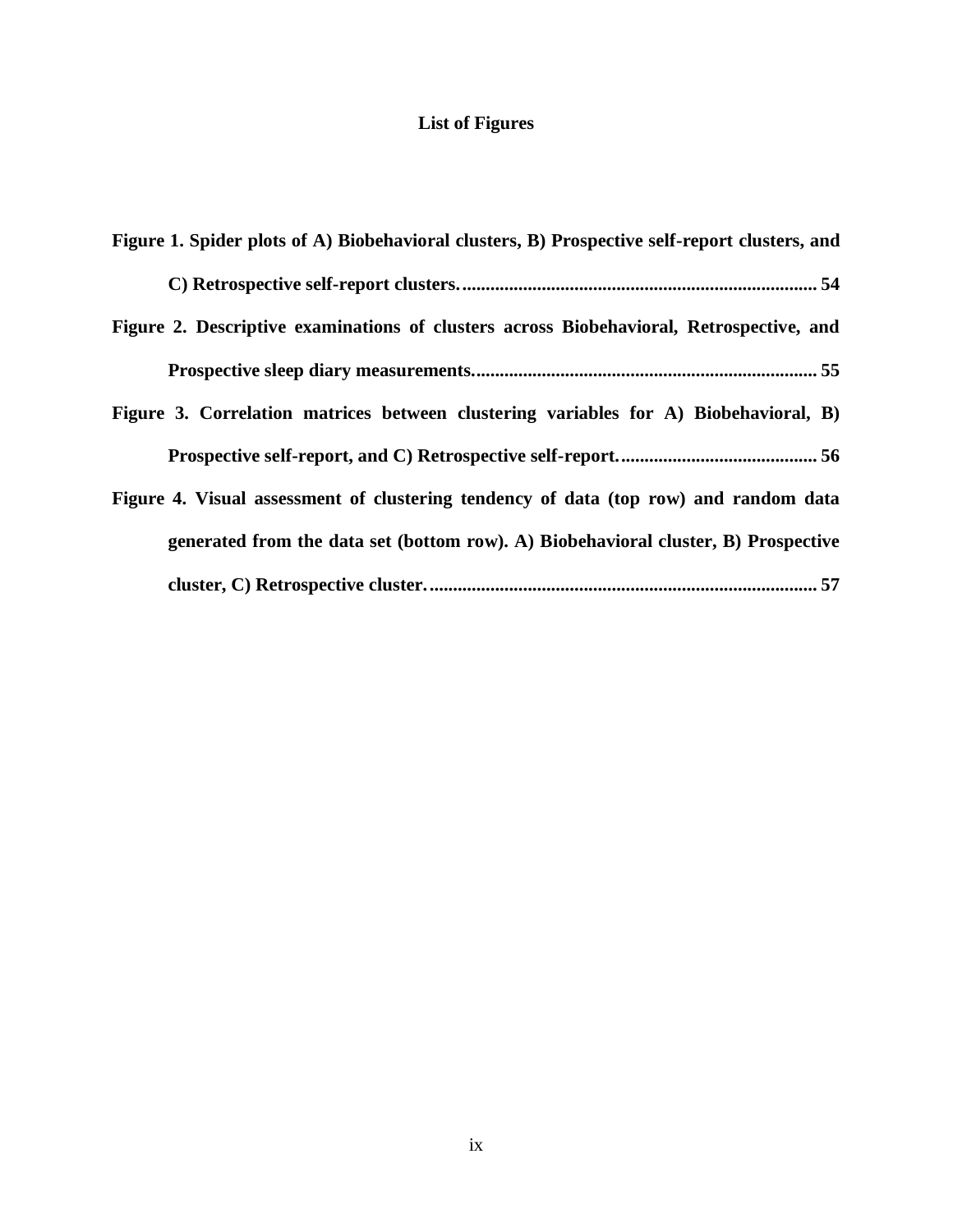## <span id="page-9-0"></span>**Preface**

Sleep is one of the most conserved features of evolution. We all sleep, some of us better than others. The nuances of how we sleep can be overlooked, and I hope this work contributes to the growing understanding how important sleep is for our well-being. I'd like to thank my family and fabulous cohort for their immense support during this process. Thank you to my parents for letting me practice my presentation many (many) times. Thank you to my amazing partner, Josh, for your patience and kindness during this process. A huge thank you to my mentor, Dr. Kathryn Roecklein, for encouraging me to ask hard questions and communicate my findings effectively – scientific writing is an art! Thank you to my committee members, Drs. Meredith Wallace and Martica Hall, for your support and perspective during the thesis process.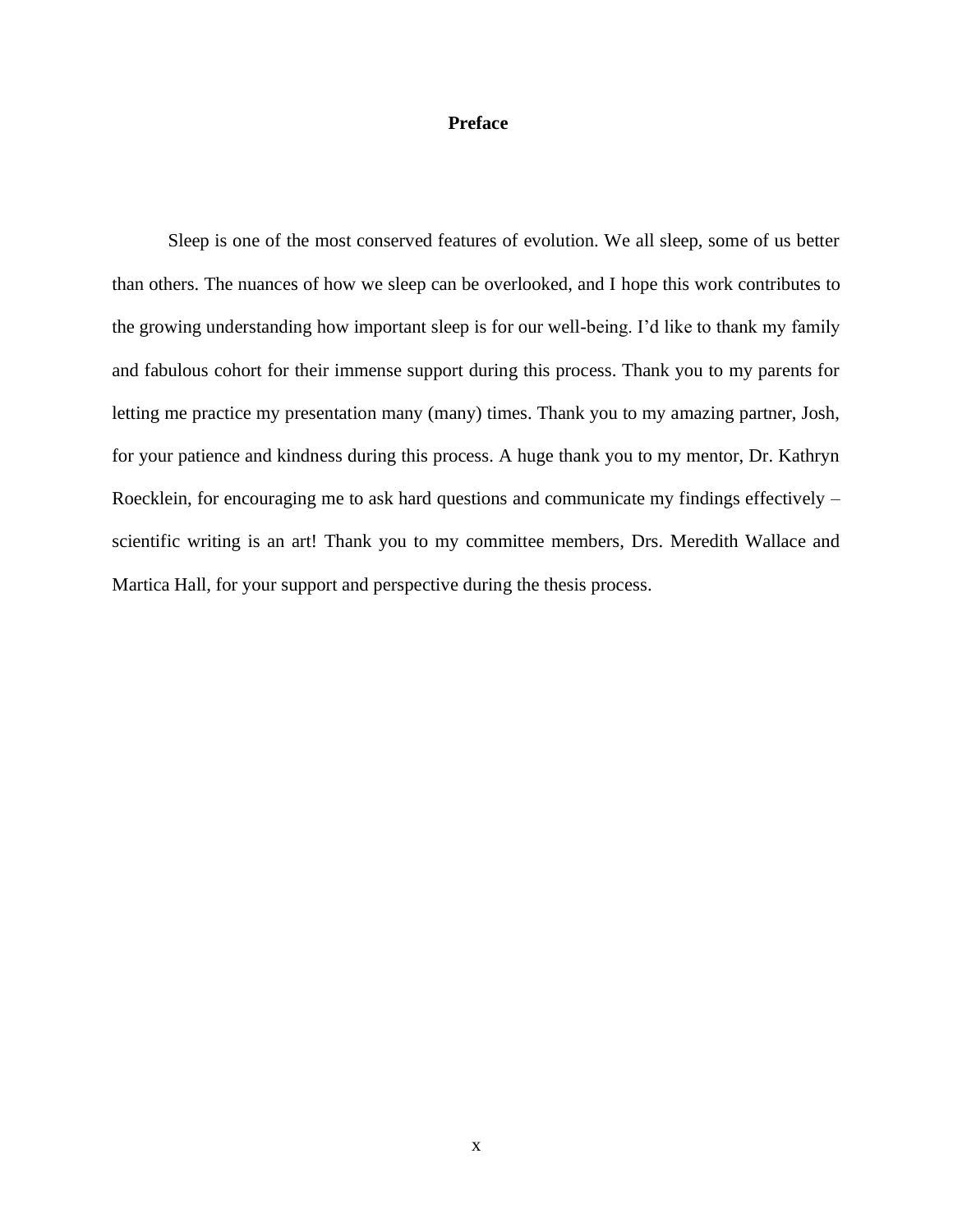#### **1.0 Specific Aims**

<span id="page-10-0"></span>Over 16 million Americans with Seasonal Affective Disorder (SAD) spend 40% of the year with clinically significant depressive symptoms (Modell et al., 2005). Empirically-supported treatments in SAD, in particular light therapy, cognitive-behavioral therapy for SAD (CBT-SAD), and antidepressant medications, are not effective for all patients (Roecklein, Wong, et al., 2013). In nonseasonal depression, treatments targeting sleep and circadian disruptions have been shown to alleviate depressive symptoms (Manber et al., 2008). Given the prevalence of sleep and circadian disturbances in SAD, sleep and circadian treatments could be effective. However, marked heterogeneity of sleep and circadian disturbances in SAD hinder implementation of effective treatments. Patients with SAD typically present with delayed sleep timing and hypersomnolence; however, one third of individuals with SAD are phase-advanced (Lewy et al., 2006), and a quarter to one half have circadian timing similar to controls (Burgess et al., 2004; Eastman et al., 1993). While self-reported hypersomnolence is a cardinal symptom of SAD (Kaplan & Harvey, 2009), actigraphic findings do not uniformly support hypersomnolence (Winkler et al., 2005; Wescott et al., in prep). Additionally, insomnia symptoms (Borisenkov et al., 2015) and combined insomnia and hypersomnolence (Roecklein, Carney et al., 2013) are prevalent, suggesting multiple sleep presentations in SAD, each with distinct treatment approaches. Past studies using a group means approach may have obscured these presentations.

 **This marked heterogeneity in symptom presentation obscures etiologically different sleep subgroups and hinders reliable assessment and effective sleep treatment of individuals**  with SAD. Cluster-analytic techniques have been implemented in other disorders to identify treatment targets by capturing homogenous subgroups. Although these analyses have been used in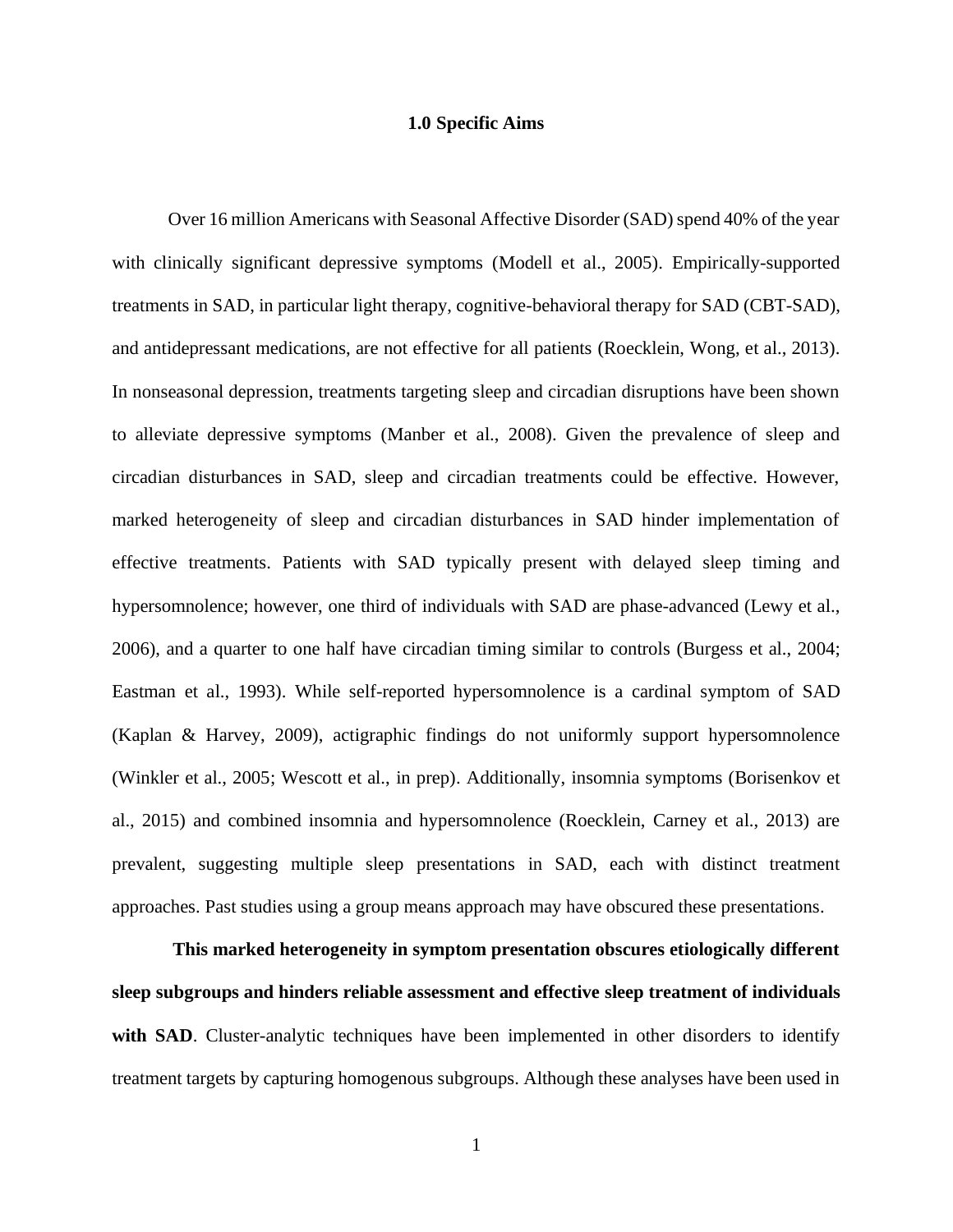insomnia (van de Laar et al., 2017), hypersomnolence (Cooke et al., 2019), and circadian rhythm abnormalities (Robillard et al., 2018) as related to nonseasonal depression, clustering techniques have yet to be employed in SAD. We aim to elucidate the heterogeneity of sleep and circadian disturbances within SAD by empirically determining sleep and circadian phenotypes.

**Aim 1: Examine heterogeneity of biobehavioral sleep and circadian markers in SAD.** We hypothesize distinct biobehavioral sleep and circadian phenotypes in SAD that differ by depressive severity in winter.

**Aim 2: Examine self-reported sleep and circadian heterogeneity in SAD.** We hypothesize distinct self-reported sleep and circadian phenotypes in SAD will emerge using both prospective and retrospective reports that differ by depressive severity in winter.

**Aim 3. Examine whether individuals change clusters.** We will compare the resulting clusters in Aims 1 & 2 above on biobehavioral and self-reported sleep & circadian variables.

*Ancillary Aim 4.* **Compare resulting clusters to controls.** We hypothesize that distinct biobehavioral and self-reported sleep and circadian clusters will differ from nonseasonal, never depressed controls. Using a cluster analytic technique to identify distinct sleep and circadian phenotypes will identify variables that associate together and predict depression symptomology in SAD. By implementing this novel statistical technique, we hope to better characterize sleep and circadian presentations in SAD and possibly identify modifiable treatment targets. In time, these findings could contribute to personalized treatment of SAD based on sleep and circadian phenotype.

2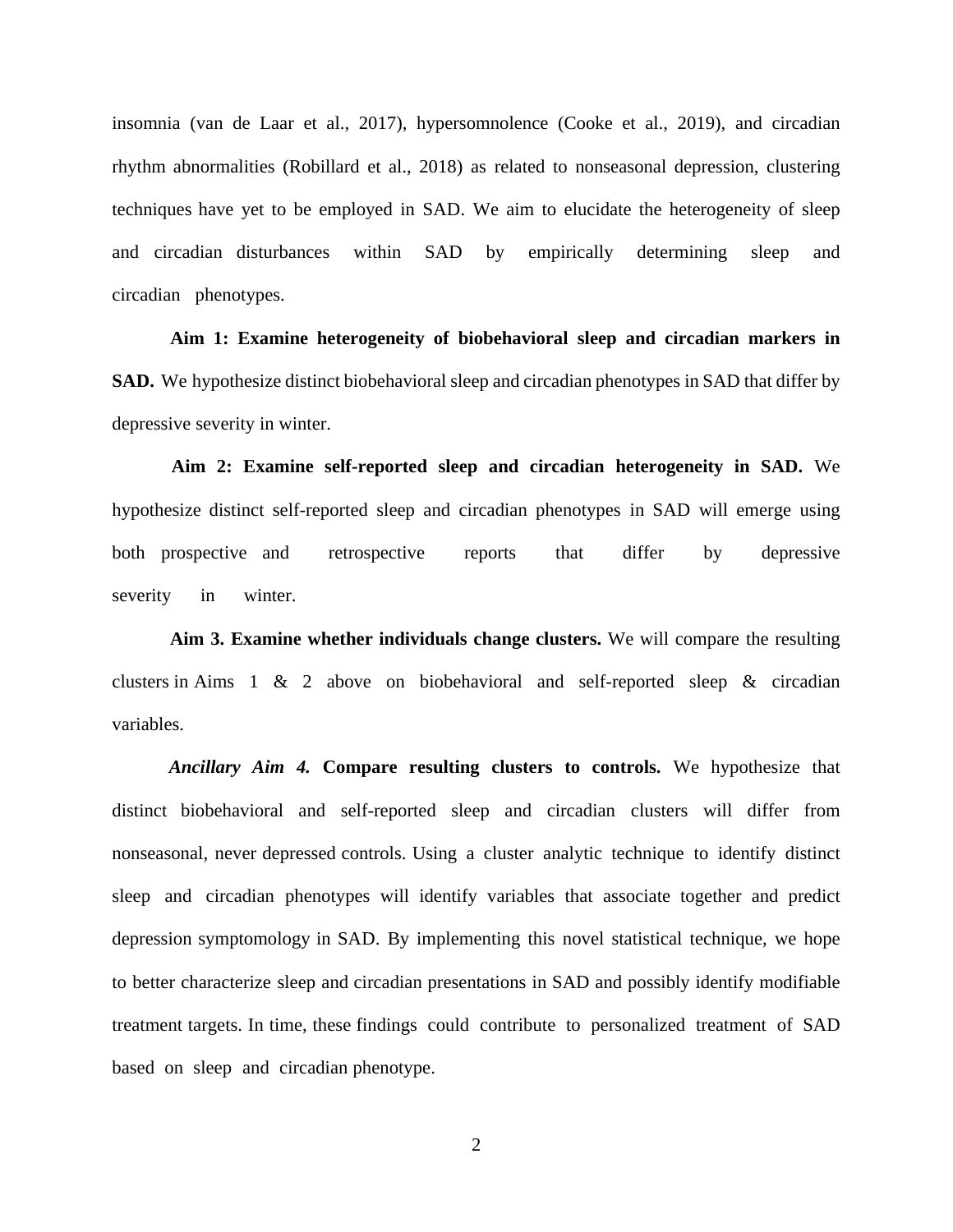#### **2.0 Introduction**

#### **2.1 Brief Overview and Rationale**

<span id="page-12-1"></span><span id="page-12-0"></span>Seasonal Affective Disorder is characterized by seasonal variations in depressive and/or manic/hypomanic mood states where episodes recur and remit at specific times of the year (Rosenthal, 1984). This seasonal pattern of episodes can characterize major depressive disorder or bipolar I or II disorder depending on bipolar or unipolar pattern of episodes (APA, 2013). Major Depressive Disorder With a Seasonal Pattern (Seasonal Affective Disorder; SAD; APA, 2013) is a unipolar mood disorder characterized by recurrent seasonal depressive episodes. These depressive episodes typically occur during the fall/winter months with spontaneous summer remission during the spring/summer. Individuals with SAD experience on average over 14 depressive episodes which last for about 40% of the year (Modell et al., 2005). While empiricallysupported treatments have been implemented in SAD, in particular light therapy, cognitivebehavioral therapy for SAD (CBT-SAD), and antidepressant medications, these treatments are not effective for all patients (Roecklein, Wong, et al., 2013). Treatments focusing primarily on sleep have not yet been empirically tested in SAD, but treatments targeting sleep and circadian disruptions in nonseasonal depression have been found to be effective in alleviating depressive symptoms (Manber et al., 2008). Sleep and circadian disruptions are modifiable acute and residual symptoms of seasonal and nonseasonal depression that confer risk for relapse of depressive episodes (Baglioni, Battagliese, et al., 2011). Given the highly recurrent nature of SAD and the prevalence of sleep and circadian disturbances in SAD, treating sleep and circadian disturbances in SAD could be effective. However, there is marked heterogeneity of sleep and circadian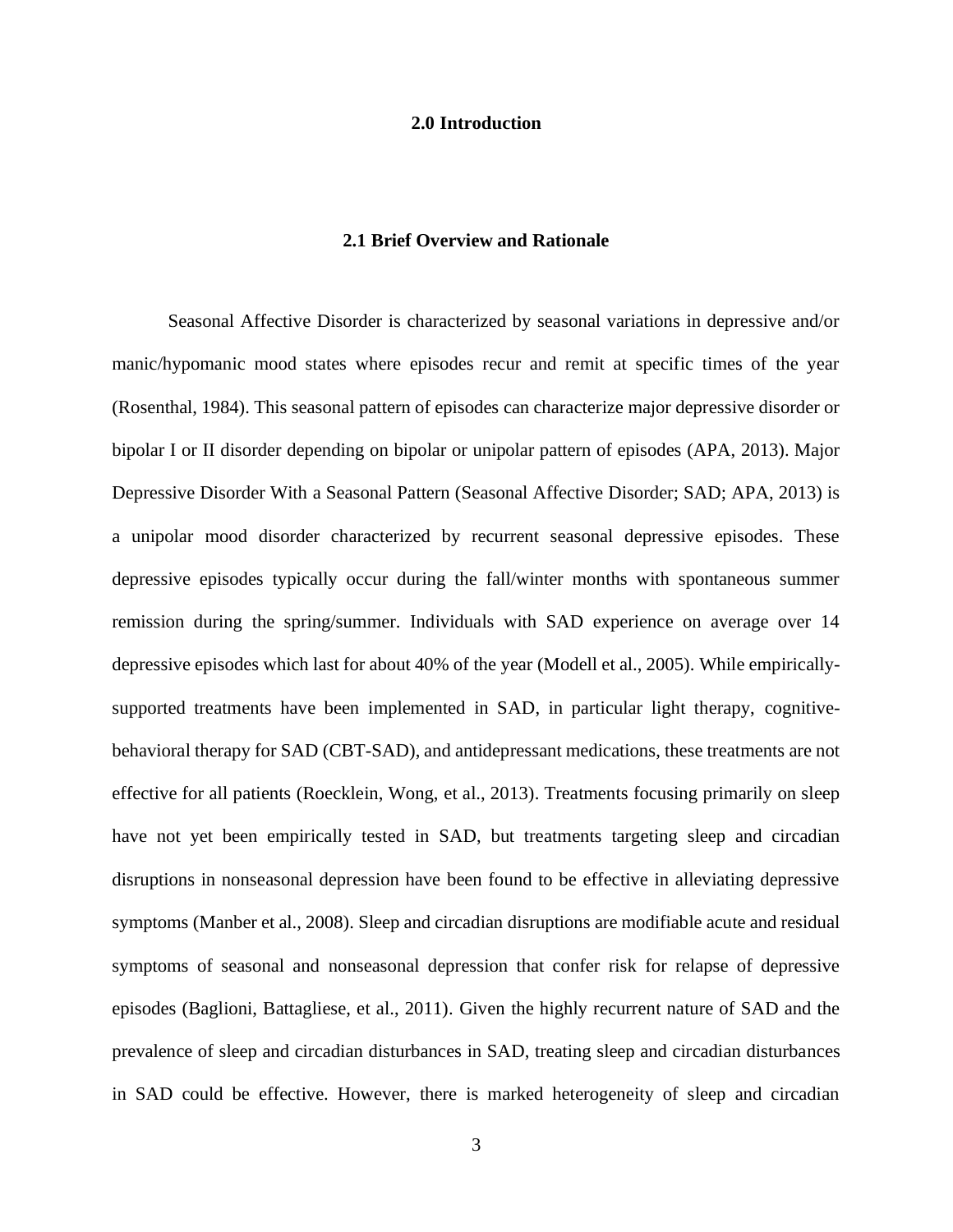disturbances in SAD, which hinder implementation of effective treatments. For instance, cognitive-behavioral therapy for insomnia (CBT-I) may be effective in SAD patients with insomnia or distorted cognitions about their sleep, but it might be relatively ineffective for those with hypersomnolence. Bright light therapy might be more beneficial for SAD patients with circadian misalignment. Characterizing distinct sleep and circadian phenotypes in SAD must precede sleep and circadian interventions (Wescott et al., 2020).

Cluster analyses are a key method for examining heterogeneous subpopulations in psychiatric disorders and have been at the forefront of the Research Domain Criteria (RDoC) framework implemented by the National Institutes of Mental Health (NIMH) in 2009. The current nosology of psychological diagnostic criteria has made heterogeneity the norm, not the exception, in psychiatric disorders. Symptom presentation, disease course, and biological underpinnings vary substantially within diagnoses, which hinder a mechanistic understanding of disease progression (Marquand et al., 2016). As transdiagnostic symptoms, pathophysiological mechanisms, and modifiable treatment targets in psychiatric disorders, sleep and circadian disturbances are candidate markers for stratifying heterogeneity by more than symptom severity. Sleep and circadian subgroups could elucidate shared depressive pathophysiology, as well as identify modifiable treatment targets in SAD. Currently, treatment for SAD does not typically involve assessment of sleep with actigraphy, nor does treatment for SAD typically include sleep-focused interventions. To identify clinically meaningful subgroups in SAD, we aim to empirically determine sleep and circadian phenotypes using a cluster-analytic approach and compare the resulting subgroups on depressive severity. The substantial heterogeneity of sleep and circadian disturbances of SAD is described below.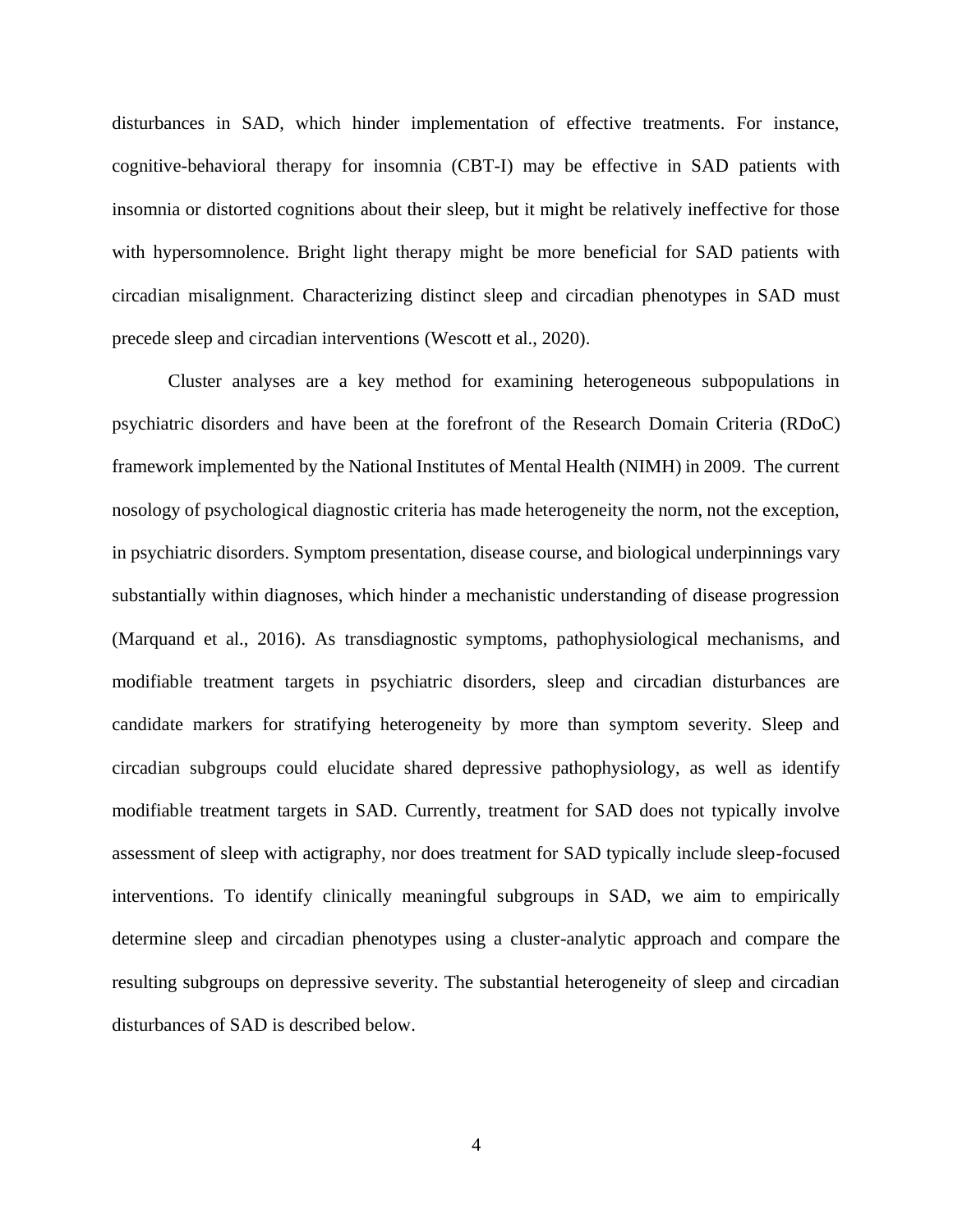#### **2.2 Circadian Rhythms in SAD**

<span id="page-14-0"></span>The seasonal pattern of depressive episodes in SAD parallels seasonal changes in environmental light levels (Cassidy & Carroll, 2002). Reduced winter light levels are thought to be an environmental trigger of depressive episodes (Rosenthal, 1984), and abnormal responses, perhaps in the retina itself, to low environmental light are hypothesized etiological theories of SAD (Wehr et al., 2001). Light entrains and synchronizes the internal circadian clock to the external environment through retinal projections to the body's central oscillator, the suprachiasmatic nucleus (SCN) via melanopsin containing intrinsically photosensitive retinal ganglion cells (ipRGCs; LeGates, Fernandez, & Hattar, 2014). Light has downstream effects on sleep regulation (Hattar et al., 2006), alertness (Schmidt et al., 2011), and mood (Fernandez et al., 2018) through SCN mediated pathways. Light's effect on mood also operates through a direct pathway independent of the circadian system (Fernandez et al., 2018; Knapen et al., 2016). The retinal subsensitivity hypothesis posits that seasonal changes in environmental light levels coupled with subthreshold retinal responses to light are implicated in circadian misalignment, disturbed sleep patterns, and mood changes in SAD (Hebert et al., 2002). Circadian misalignment is one way of phenotyping sleep in SAD, and occurs when there is a mismatch between the timing of circadian phase and either the external environment or an endogenous cycle, such as the sleep/wake cycle. Circadian misalignment can negatively impact sleep quality and daytime alertness. The prevailing circadian misalignment theory in SAD is the phase-shift hypothesis, which postulates that SAD occurs from a circadian delay relative to the sleep/wake cycle during the winter (Lewy et al., 2006). Circadian misalignment in SAD is often measured as the phase angle difference between internal circadian timing and the sleep/wake cycle, using a marker of circadian phase (i.e., melatonin secretion, core body temperature, etc.) and the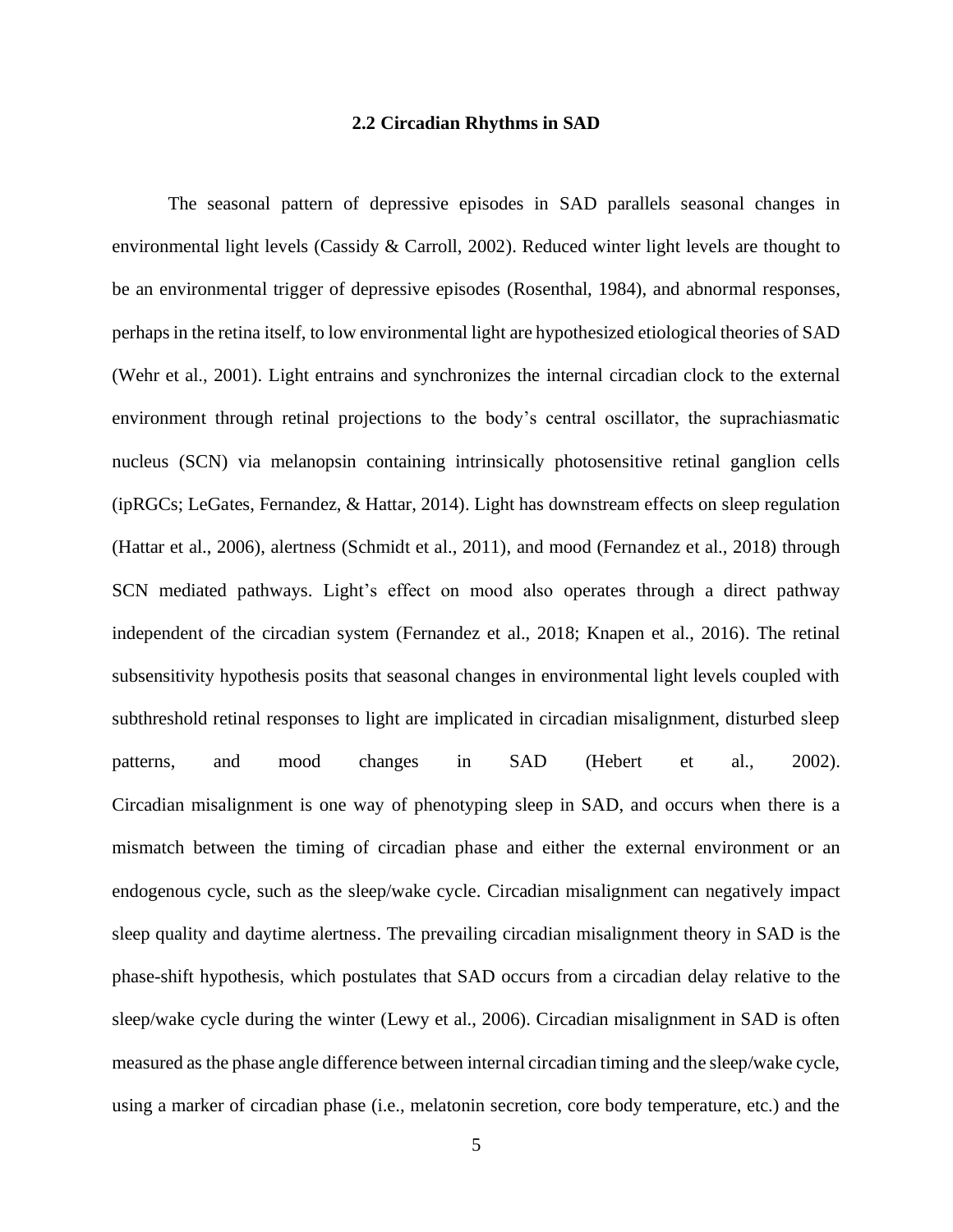timing of mid-sleep respectively. The typical misalignment between delayed circadian timing and the sleep/wake cycle resembles early-onset insomnia and morning sleep inertia (i.e., difficulty falling asleep and difficulty waking up the following morning; Lewy et al., 2006; Roecklein, Wong, et al., 2013). However, advanced rather than delayed circadian misalignment has also been observed in 29% of individuals with SAD ( $N = 68$ ; Lewy et al., 2006). The antidepressant effects of light treatment and melatonin administration in SAD (Terman, Terman, & Ross, 1998) could potentially be from advancing delayed circadian rhythms, providing evidence for circadian misalignment in SAD. In a constant routine protocol, bright light treatment advanced both melatonin release (as measured by dim-light melatonin onset; DLMO) and rectal temperature in SAD patients ( $n = 6$ ) who were initially phase-delayed compared to controls ( $n = 6$ ; Avery et al., 1997; Dahl et al., 1993). Using DLMO as a marker for circadian phase and self-reported sleep time, Lewy et al. (2006) found that 71% of SAD patients were phase-delayed and 29% were phaseadvanced, as indicated by a phase angle difference greater or smaller than 6 hours. Treatments aimed at normalizing the phase angle difference towards the optimal 6-hour window was moderately correlated  $(r^2 = .35)$  with decreases in depressive symptoms. This finding indicates the role of circadian misalignment in depressive symptomology in SAD (Lewy et al., 2006). However, individuals were only classified as either delayed or advanced even if they deviated from the 6 hour PAD by a few minutes. Other studies have shown that circadian misalignment is not a ubiquitous etiological phenotype in SAD. In a 120-hr forced desynchrony protocol, Koorengevel et al. (2002) found no difference in the period or phase of the circadian pacemaker between SAD patients and controls  $(N = 14)$  when measuring core body temperature and melatonin secretion. Similarly, Checkley et al. (1993) found no differences in melatonin rhythms in SAD patients and controls  $(N = 40)$ . Using core body temperature as a marker for circadian phase, Burgess et al.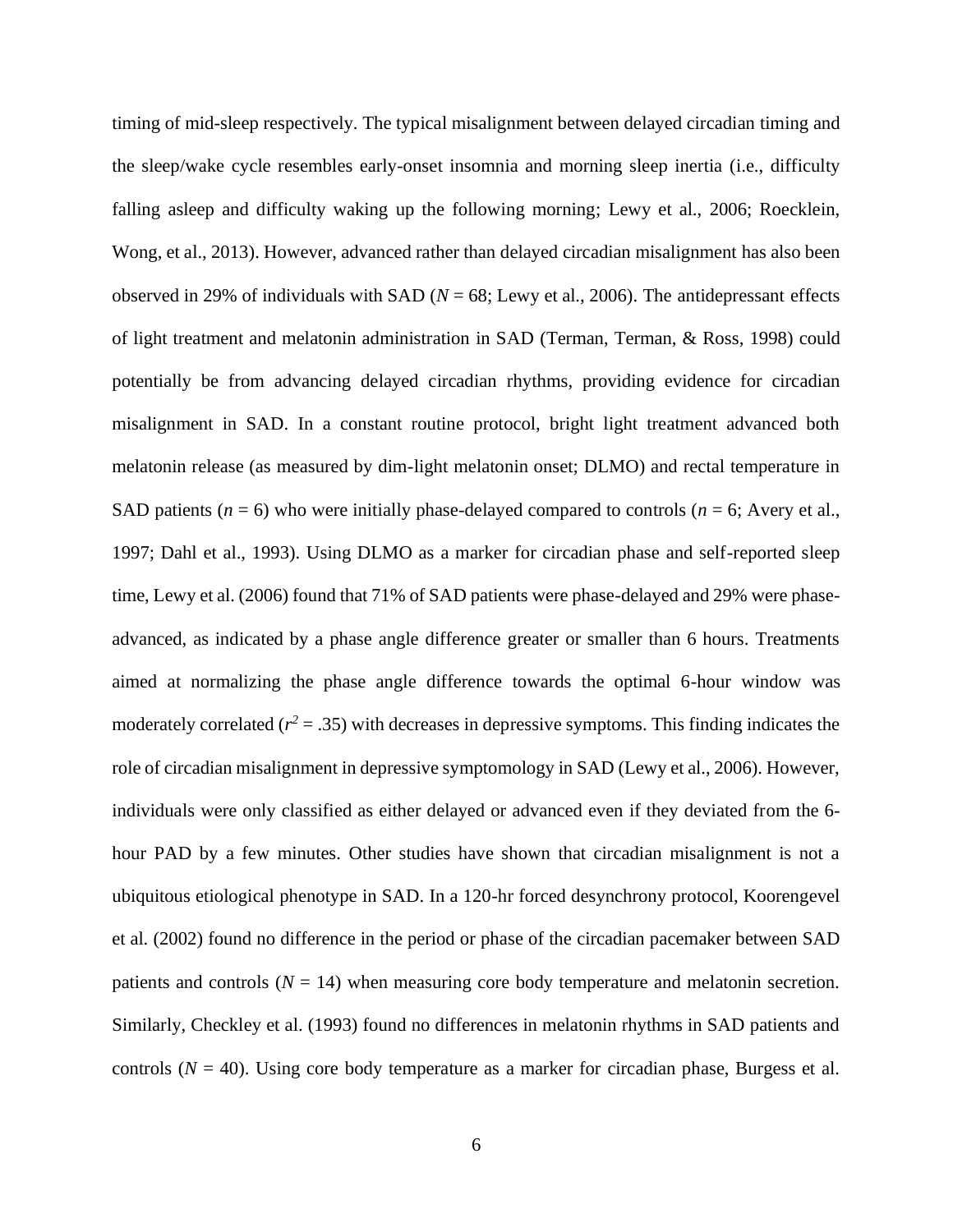(2004) and Eastman et al. (1993) found that 46% (*N* = 26) and 22% (*n* = 22) of SAD patients respectively had circadian timing indistinguishable from controls determined by baseline phase angles, indicating marked heterogeneity in circadian typology in SAD.

While light therapy is still considered the gold standard treatment in SAD (Golden et al., 2005; Menculini et al., 2018), and is effective in about ½ of individuals with SAD (Terman et al., 1998), the effects of light therapy on mood cannot be fully explained by circadian mechanisms (Dimitrova et al., 2017), challenging the etiological circadian misalignment dogma in SAD. If the antidepressant effects of light therapy were mediated by circadian changes, the degree of phase angle improvement following light therapy should align with symptom improvement (Lewy et al., 2006). However, phase advancing accounts for only some, but not all, of the antidepressant effects of light therapy (Burgess et al., 2004) and subsequent work has shown no relationship between light therapy and phase angle improvements  $(N = 61;$  Murray et al., 2005). Circadian misalignment may be an epiphenomenon of effective treatment and not actually mechanistic (Fernandez et al., 2018). These discrepant findings suggest multiple subgroups within SAD with different phase shifts, degrees of alignment (Roecklein, Wong, et al., 2013) or even lack of any circadian disruptions. Alternative theories invoking the direct (i.e., non-circadian) effects of light on mood could explain both the relatively high response rate to light therapy in SAD (50%), as well as the inconsistencies in studies testing circadian mediation of that light therapy response (Roecklein, Wong, et al., 2013). For our purposes of phenotyping sleep in SAD, circadian timing remains a critical metric, but measures of retinal sensitivity could be used in future studies to directly test questions related to the retinal subsensitivity hypothesis.

Sleep timing is another way to phenotype sleep in SAD. Seasonality of depressive symptoms has been associated with later self-reported sleep timing preference in large community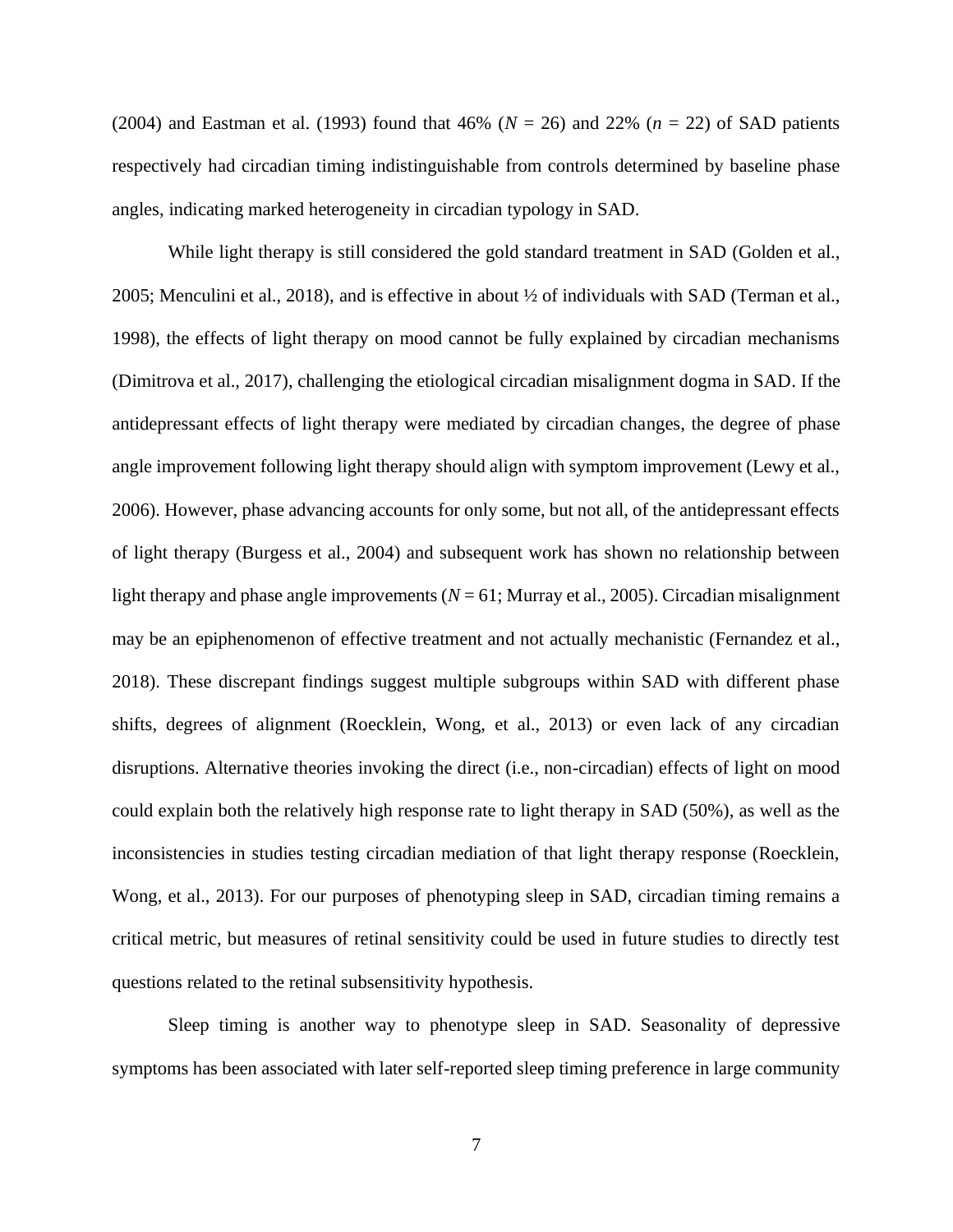samples (Putilov, 2018; Sandman et al., 2016), and adults with delayed sleep phase syndrome (DSPS) are 3.3 times more likely to meet criteria for SAD than those without DSPS (Lee et al., 2011). Adolescents with SAD also self-report later sleep and wake times during the winter (Borisenkov et al., 2014). Behavioral measures of sleep estimation, such as actigraphy, infer sleep and circadian parameters using accelerometer-based devices (Sadeh, Hauri, Kripke, & Lavie, 1995). Using actigraphic rest activity rhythms (RARs), 24-hour periods of activity and rest, individuals with SAD showed delayed activity timing and reduced interdaily stability (Teicher, 1997), yet this study also found advanced timing in a significant minority of SAD patients (29%). That advanced minority group is consistent with the heterogeneity reported above for circadian timing in SAD. More recent work found an increase in early evening settling (down-mesor) during the winter months in SAD participants (Smagula et al., 2018), which could be related to feelings of fatigue, lethargy, and/or behavioral disengagement during the winter, but did not examine sleep onset times. In addition, work from our lab showed earlier sleep timing on average measured by actigrahic midpoint in SAD participants compared to controls during the winter months that was not present in summer ( $n = 66$ ; Wescott et al., in preparation). This earlier sleep midpoint contradicts earlier findings of delayed sleep timing during the winter in SAD compared to controls  $(n = 17;$  Winkler et al., 2005). These discrepancies in sleep timing in SAD might be explained by methodological difference between existing work (e.g., small samples, self-report vs. behavioral assessments, lack of multi-season measurements), or it could be because not all individuals with SAD have delayed sleep timing. If present, delayed sleep timing could be indicative of either circadian or behavioral delays, which have significantly different treatment implications (Murray et al., 2017). Chronotherapies (e.g., light therapy, melatonin, blue light blockers) would likely be more effective for participants with delayed circadian timing whereas behavioral delays might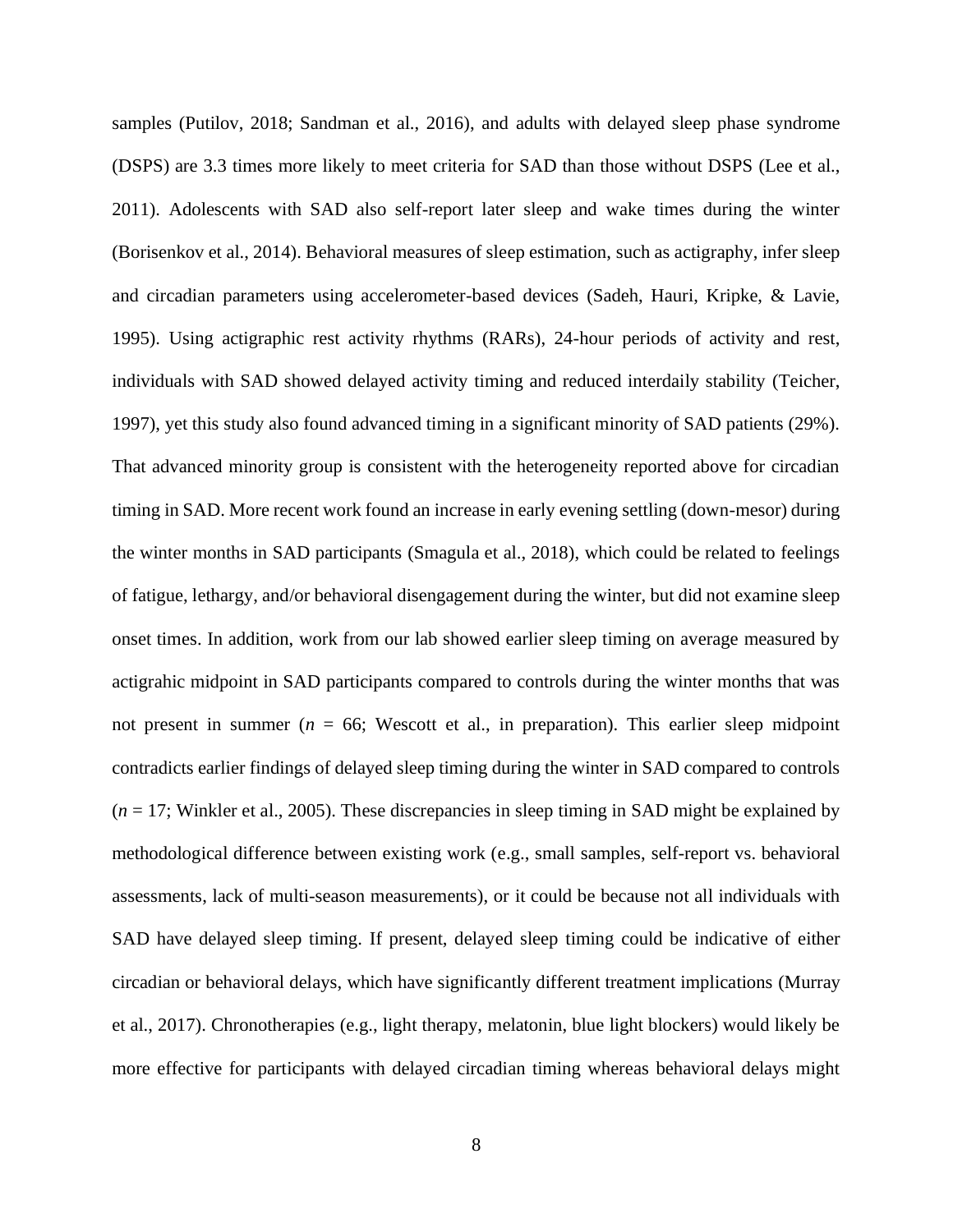benefit from behavioral interventions. To accurately differentiate circadian treatment targets in SAD, physiological, behavioral measures, and self-report measures were required. We included measures of circadian timing (e.g., DLMO), sleep timing from actigraphy, prospective sleep diaries, and self-reported sleep timing from the Munich Chronotype Questionnaire (MCTQ; Roenneberg, Wirz-Justice, & Merrow, 2003) to capture circadian phenotypes in SAD participants. We compared the PAD between DLMO and actigraphic mid-sleep across clusters to determine if circadian misalignment differentiates clusters.

#### **2.3 Sleep Disruptions in SAD**

<span id="page-18-0"></span>Insomnia, defined as difficulty initiating or maintaining sleep (American Psychology Association, 2013), has been associated with the onset and recurrence of depressive episodes (Baglioni, Spiegelhalder, et al., 2011). In comparison, hypersomnolence is defined as excessive quantity of nighttime sleep, daytime sleepiness, and/or sleep inertia (i.e., diminished sensory, motor, and cognitive function upon waking; APA, 2013). Relative to insomnia, the relationship between depression and hypersomnolence has been relatively unstudied, hindered by changes in the definition and measurement (Dauvilliers, Lopez, Ohayon, & Bayard, 2013; Plante, 2017). Despite this, hypersomnolence has been found to be a treatment-resistant symptom of depression (Zimmerman et al., 2005) and increases the likelihood of depressive relapse (Breslau, Roth, Rosenthal, & Andreski, 1996; Jaussent et al., 2011; Kaplan, Gruber, Eidelman, Talbot, & Harvey, 2011; Kaplan & Harvey, 2009).

Self-reported hypersomnolence is a distinguishing feature of SAD (Rosenthal, 1984). Hypersomnolence in SAD typically presents as a self-reported winter increase in sleep compared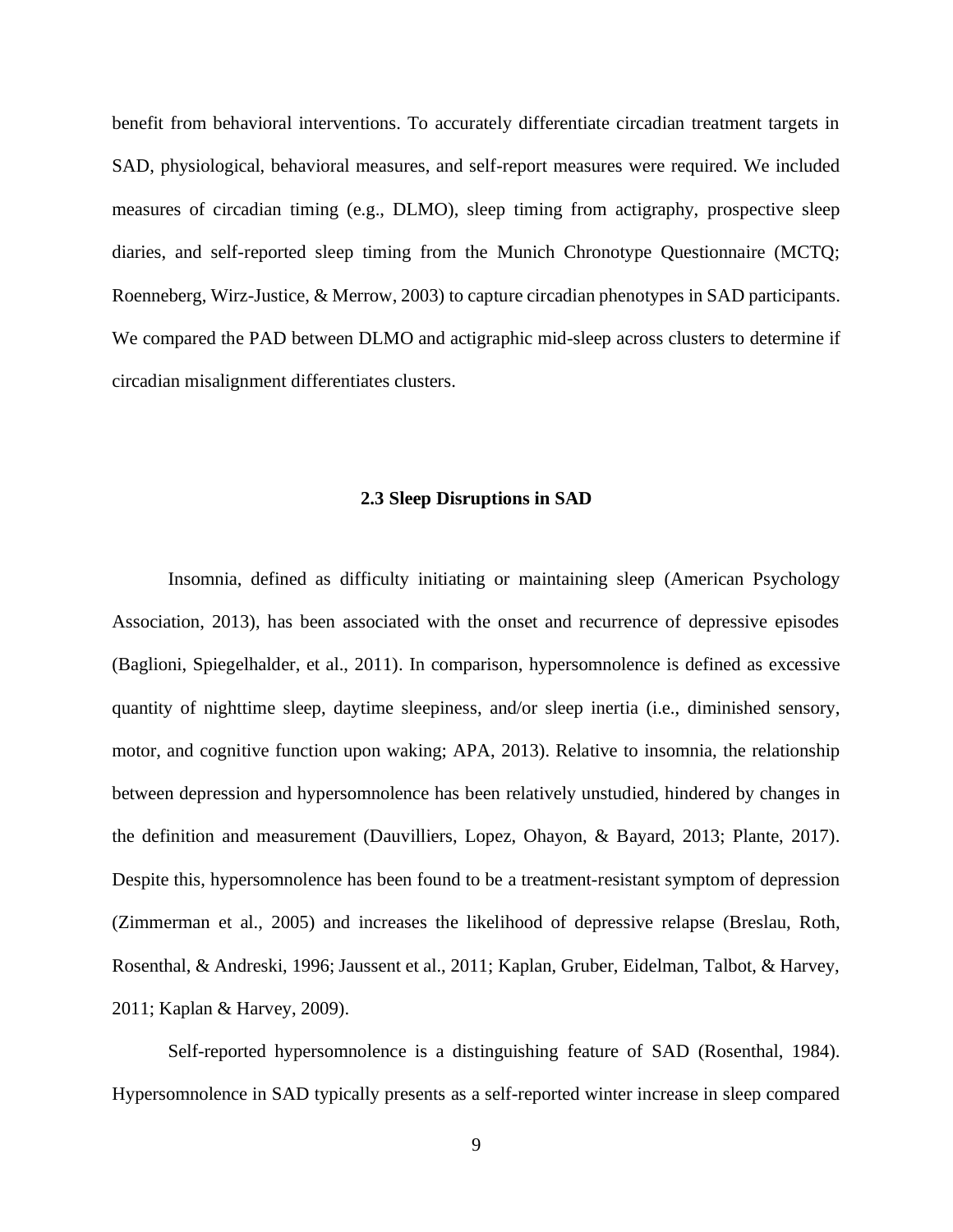to summer, which can vary from 30 minutes (Anderson et al., 1994) to over two hours (Hardin et al., 1991). Previous studies have found that 64-80% of SAD participants report hypersomnolence in winter (Kaplan & Harvey, 2009), but these reports have relied primarily on self-reported changes in sleep duration, typically assessed with retrospective questionnaires or semi-structured clinical interviews. Most frequently, hypersomnolence is assessed in SAD with the Seasonal Pattern Assessment Questionnaire (SPAQ; Magnusson, 1996), a retrospective questionnaire that asks participants to report the extent to which their sleep varies across the year, endorsing from "no change" to 'extremely marked change" across the seasons. Hardin et al. (1991) assessed retrospective self-reported seasonal variation in weight (in lbs.) and sleep duration (in hrs.) and found significantly lengthened sleep during the winter in SAD patients (*N* = 149), compared to controls. These SAD patients reported sleeping on average 2.5 hours longer in the winter compared to the summer. The validity of the SPAQ for diagnosing or categorizing SAD respondents has been called into question (Shapiro et al., 1994), and the self-reported sleep duration change across the seasons is limited by being a retrospectively assessed, self-report item. The SPAQ has low specificity for SAD diagnosis, which leads to an overestimation of the prevalence of SAD (Thompson, Thompson, & Smith, 2004). In one study, winter sleep diaries  $(N = 10)$  were consistent with seasonal sleep increases reported using the SPAQ (*N* = 1571; Anderson et al., 1994). However, in another study Shapiro et al. (1994) found that the 2.5-hour winter sleep increase in SAD patients from the SPAQ was not supported by daily diary findings in a much larger sample  $(N = 115)$ .

Hypersomnolence has also been assessed using retrospective self-report with the Structured Interview Guide for the Hamilton Depression Rating Scale, Seasonal Affective Disorder Version (SIGH-SAD; Williams et al., 1992). The hypersomnolence question on the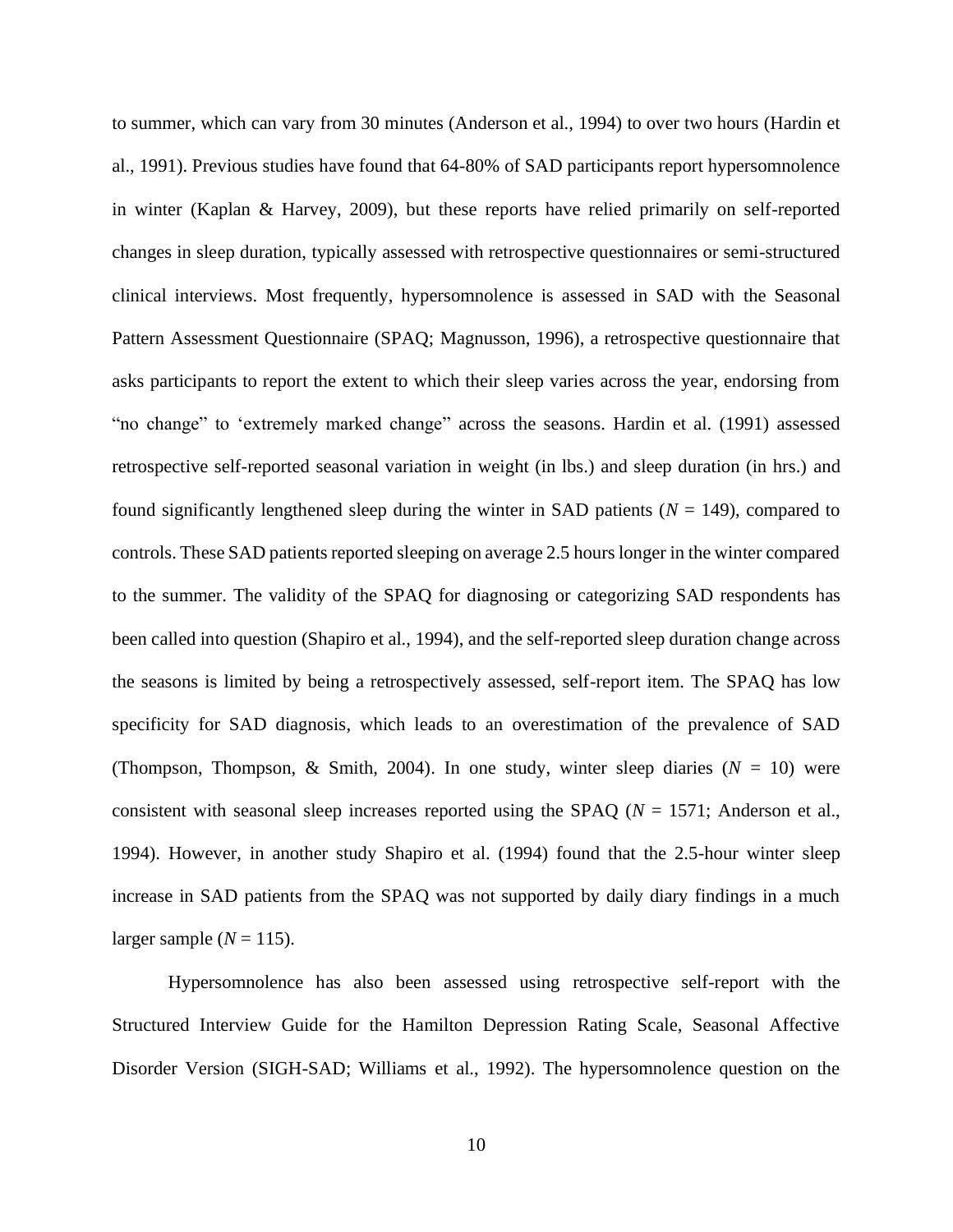SIGH-SAD assesses current excessive sleep duration (e.g., "Have you been sleeping more than usual this past month? How much more?" with responses selected from (0) no increase in sleep length, (1) at least one hour longer, (2) at least two hours longer, (3) at least three hours longer, or (4) four or more hours longer). Using the SIGH-SAD, between  $64\%$  ( $N = 51$ ; Roecklein et al., 2013) and 73% (*N* = 86; Terman et al., 1996) of SAD participants have endorsed lengthened sleep time during the winter. Using diagnostic criteria for seasonal depression from the DSM-IV, Winkler et al. (2002) found 87% of patients with SAD (*N* = 610) endorsed lengthened sleep time during the winter; however, the criteria for lengthened sleep time was unspecified. Finally, when using the atypical depression diagnostic scale, individuals with SAD reported hypersomnolence, defined here as sleeping more than 10 hours a day for at least 3 days a week in SAD (36%, *n* =53) more than nonseasonal depression (24%,  $n = 54$ ; Tam et al., 1997). Most of the self-report findings support hypersomnolence in some fraction of SAD participants, although daily diary findings are not consistent. These assessment methods are likely vulnerable to negative mood effects on symptom reporting and self-report bias, as well as retrospective recall bias, making prospective self-report measures (e.g., daily diaries) and behavioral measures of sleep duration an important element of the present study.

Actigraphy has been used to assess circadian timing as described above, but has also been used to measure sleep in SAD. Actigraphic measurements have not corroborated SAD patients' retrospective self-reports of substantially longer sleep duration in winter. Using actigraphy, Winkler et al. (2005) found that individuals with SAD ( $n = 17$ ) slept 1.35 hours less than controls in winter and showed more fragmented sleep. In a larger sample of SAD participants (*n =* 66*)*, we found that there was a group by season interaction of total sleep time, with SAD participants sleeping longer than controls during the winter (Wescott et al., in prep). However, the average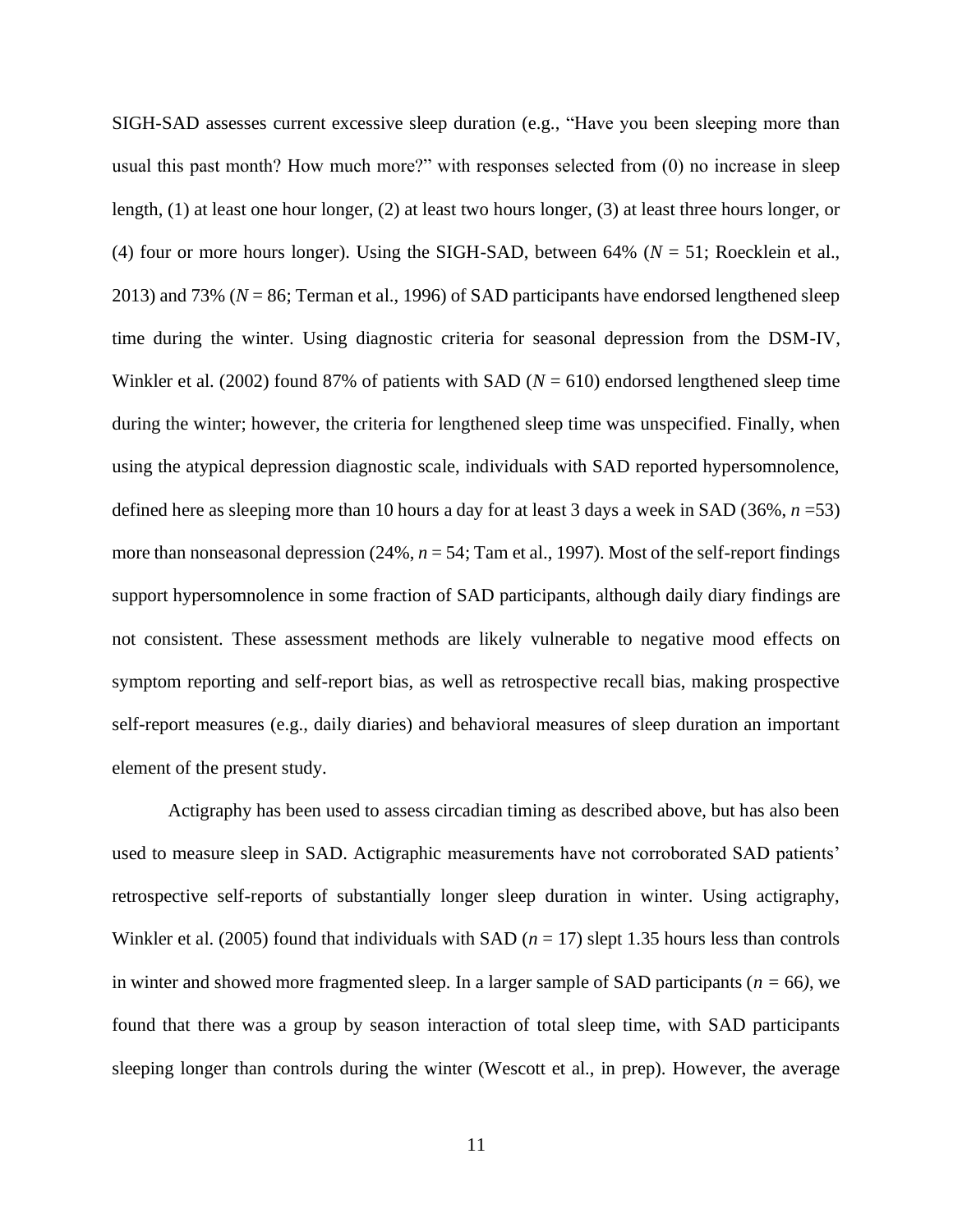sleep duration (7.2 hours) was well below the clinical cut-off for hypersomnolence (9-10 hours; APA, 2013). The upper quartile in this study slept between 8.2 and 12.6 hours in winter, indicating substantial heterogeneity in behaviorally-assessed sleep duration within SAD participants.

These discrepancies between self-reported and actigraphic sleep duration in SAD could reflect the challenge of accurately measuring hypersomnolence in mood disorders (Plante, 2017). Self-reported hypersomnolence could reflect depressive symptoms including anhedonia and fatigue (Dauvilliers et al., 2013; Kaplan & Harvey, 2009), distorted cognitions about sleep (Harvey, 2011), or a perceived need for longer sleep duration in the presence of excessive daytime sleepiness (Kaplan & Harvey, 2009). Individuals reporting hypersomnolence could also be spending increased time in bed and/or experiencing fragmented sleep leading them to report sleeping for longer durations (Kaplan, Gruber, Eidelman, Talbot, & Harvey, 2011). Thus, it is pertinent to include both self-report and behavioral measures of hypersomnolence in our clustering analysis. Our recent attempt to measure self-reported hypersomnolence in SAD showed that actigraphic total sleep time, actigraphic time in bed, later sleep midpoint, naps, and fatigue were all statistically significant predictors of self-reported hypersomnolence (Wescott et al., in prep). Sleepiness (e.g., daytime naps) and lengthened sleep duration have been shown to be distinct components of hypersomnolence (Kaplan et al., 2015), thus there might be separate subgroups of hypersomnolent presentations represented in SAD. We aim to accurately distinguish between long sleep duration and excessive daytime sleepiness presentations of hypersomnolence in SAD and to capture potential clustering discrepancies between actigraphic and self-reported sleep. We included actigraphic and prospective and retrospective self-reported total sleep time, self-reported sleepiness, and actigraphic/self-reported naps as a behavioral proxy for sleepiness.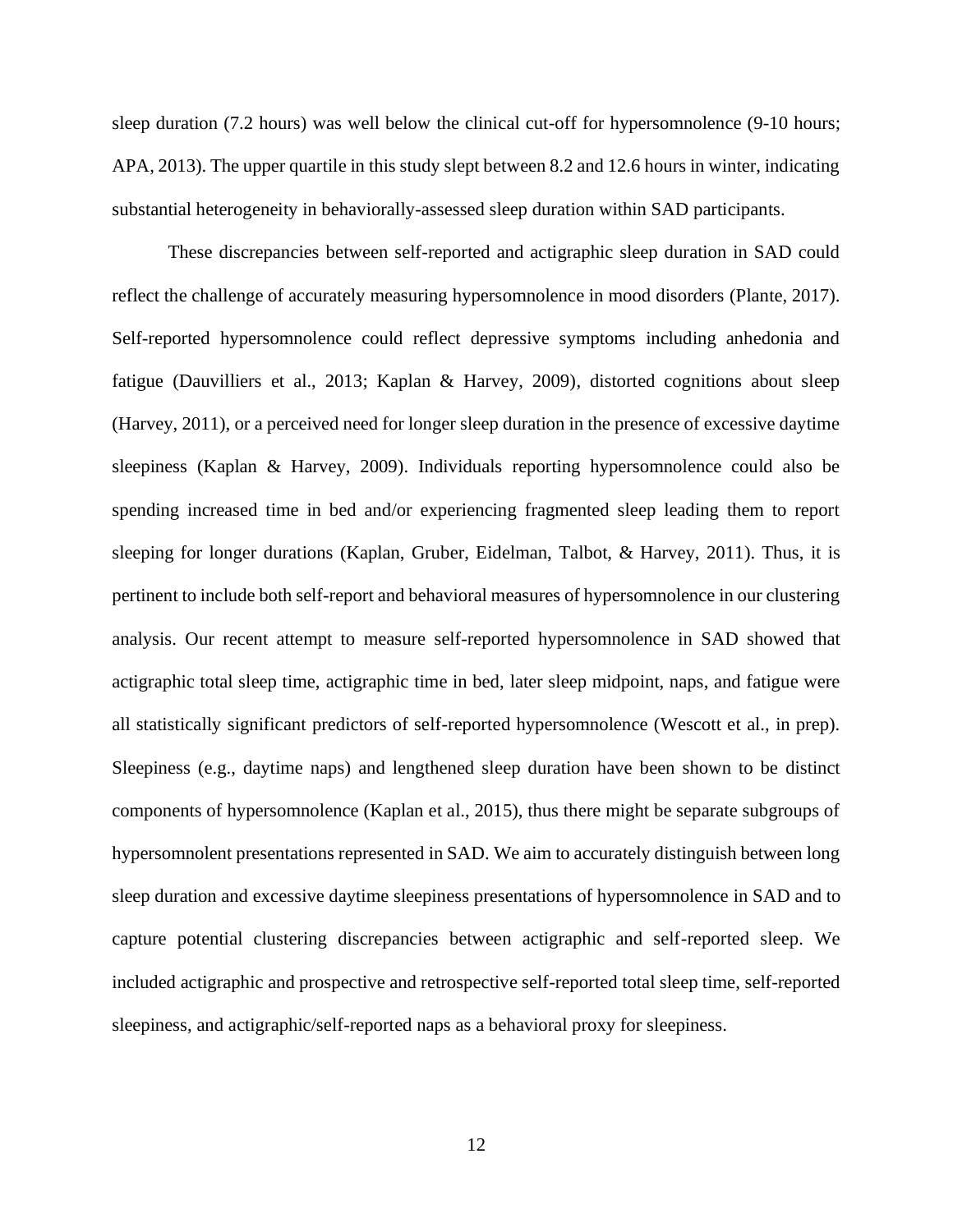Findings of insomnia and co-occurring insomnia and hypersomnolence in SAD suggests additional heterogeneity in sleep presentations in SAD. Previous self-reports of combined insomnia and hypersomnolence  $(47\%, n = 51)$  in a seasonal sample might reflect oscillating nights of insomnia and hypersomnolence (Roecklein, Carney, et al., 2013). After a night of difficulty initiating sleep (early-onset insomnia), individuals might compensate by sleeping in the next morning or taking daytime naps (Bond & Wooten, 1996). This sleep extension could lead to reports of morning hypersomnolence and may precipitate future nights of insomnia. Notably, this combined presentation of early-onset insomnia and morning hypersomnolence could be a behavioral reflection of delayed sleep phase. To capture this potential oscillation in sleep duration, we included the standard deviation of actigraphic midpoint and sleep diary midpoint measures of sleep regularity. Insomnia symptoms have also been reported in children and adolescents with SAD including shorter sleep durations, delayed sleep times, lower sleep efficiencies, and longer sleep latencies than controls (Borisenkov et al., 2015). In this study, Borisenkov and colleagues found prominent social jetlag (the difference in midsleep from school days and weekends) in female adolescents with SAD but not males. While future studies should replicate these findings, we did not incorporate measures of social jetlag in our cluster analyses based on only one study testing this variable. Sleep duration deficiency, a combination of higher sleep need and shorter sleep duration, was associated with increased seasonality in Norwegian adults along with complaints of insomnia and daytime sleepiness/fatigue (Øyane et al., 2008). However, this large epidemiological study  $(N = 8860)$  also found an association between high seasonality and long sleep durations in women, suggesting that the high seasonality group was actually comprised different clinical subgroups based on self-report sleep (e.g., hypersomnolence or insomnia; Øyane, Bjelland, Pallesen, Holsten, & Bjorvatn, 2008). To distinguish presentations of insomnia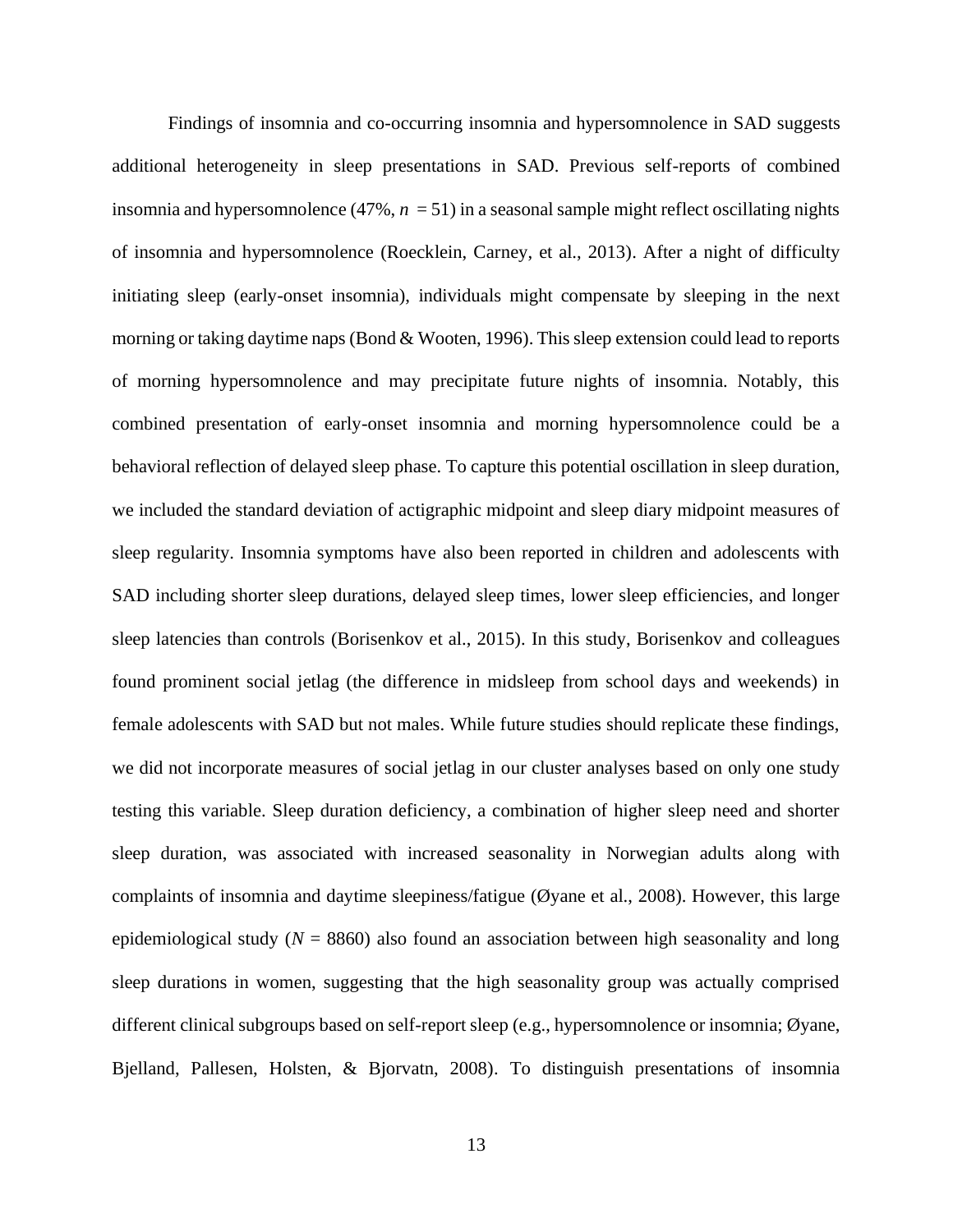symptoms in SAD (short sleep duration, difficulty initiating/maintaining sleep), we included selfreport and actigraphic total sleep time and sleep maintenance efficiency.

To investigate the anticipated heterogeneity of sleep presentations in SAD, it is pertinent to incorporate multiple levels of sleep measurement to accurately identify modifiable treatment targets. Self-report measures show poor agreement with actigraphy (Berg et al., 2008; Girschik et al., 2012), and it has been suggested that self-reported and behaviorally-assessed measures capture different aspects of sleep (Aili, Åström-Paulsson, Stoetzer, Svartengren, & Hillert, 2017; Tryon et al., 2007). For example, psychosocial factors such as low social support and depressed mood explain under-reporting of sleep efficiency compared to actigraphically-measured efficiency (Jackowska et al., 2016). Additionally, two commonly used self-reported sleep metrics, the Pittsburgh Sleep Quality Index (PSQI; Buysse, Reynolds, Monk, Berman, & Kupfer, 1989) and the Epworth Sleepiness Scale (ESS; Johns, 1991), are not related to and do not differentiate actigraphic or polysomnographic sleep (Buysse & Reis, 2008), indicating that these self-reported sleep metrics capture a different dimension of sleep. In fact, the PSQI was found to correlate with self-reported psychological factors, sleep disturbances, and stress. Therefore, it is advised to include actigraphy and both prospective and retrospective self-reported measures of sleep to capture distinct sleep perceptions and dimensions, including individual's perception of their sleep (Buysse, Ancoli-Israel, Edinger, Lichstein, & Morin, 2006). Discrepancies between different sleep measurements (behavioral vs. self-report) are prevalent in SAD and can hinder accurate assessment and treatment. Therefore, understanding how sleep variables group together at different levels of measurement in SAD can inform treatment selection. Due to large discrepancies across sleep modalities, it is clinically meaningful to understand the nature of clusters when assessing sleep from a subjective or behavioral perspective. However, it can be difficult to account for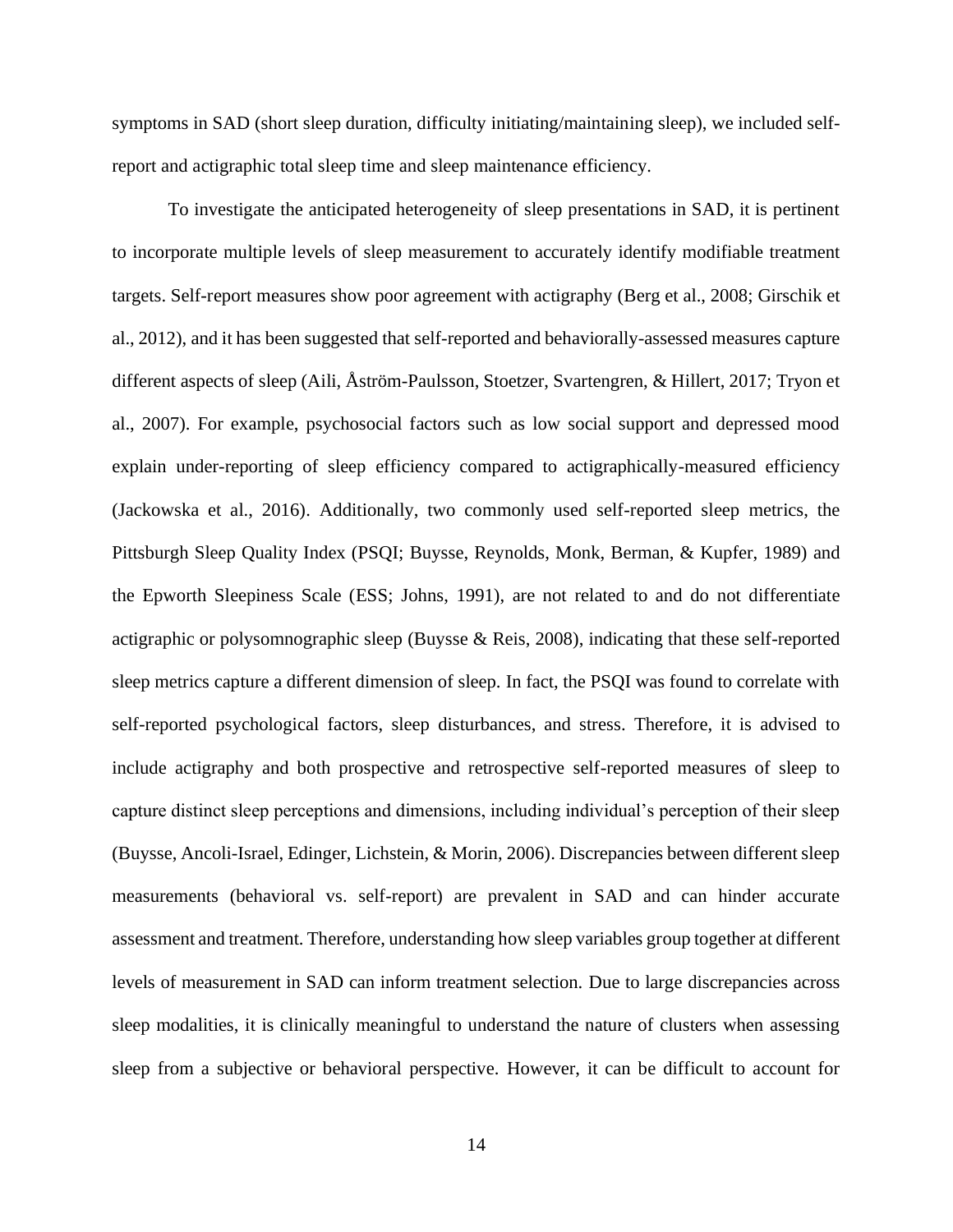various sleep variables (e.g., sleep duration, efficiency, timing, variability, etc.) across physiological, behavioral, and subjective metrics. Cluster analyses can capture homogenous subgroups across multiple levels of sleep measurement and aid in the variable selection process (Wallace et al., 2018), allowing identification of sleep and circadian phenotypes.

#### <span id="page-24-0"></span>**2.4 Cluster Analyses Describing Heterogeneity in Patient Populations**

Data-driven cluster analytic approaches have been implemented across a range of psychiatric disorders to parse heterogeneous presentations into homogenous clinical subgroups with the hope of developing more effective, targeted treatments. While clustering approaches are often used within diagnoses to partition distinct clinical phenotypes, previous work has yielded inconsistent findings. These inconsistencies are largely due to variations in the input information used to stratify resulting phenotypes, ranging from neuropsychological scores and neuroimaging methods to symptom measures. An overwhelming majority of previous work has used symptom profiles to classify subgroups. Interestingly, nonseasonal depression shows the most consistent symptom clustering, with many studies finding "typical" and "atypical" subgroups (Lamers et al., 2010; Milaneschi et al., 2016); however, this is not an unequivocal finding across studies (Hybels et al., 2009; Loo et al., 2014). In many cases, using self-report symptom presentation yields clusters based on severity and not etiologically distinct subgroups. In fact, a systematic review on subtypes in nonseasonal depression concluded that the majority of clustering studies reflect subgroups differing by depressive severity and not symptomatic subtypes (van Loo et al., 2012). To overcome this issue, Marquand and colleagues (2016) recommend including multiple measurement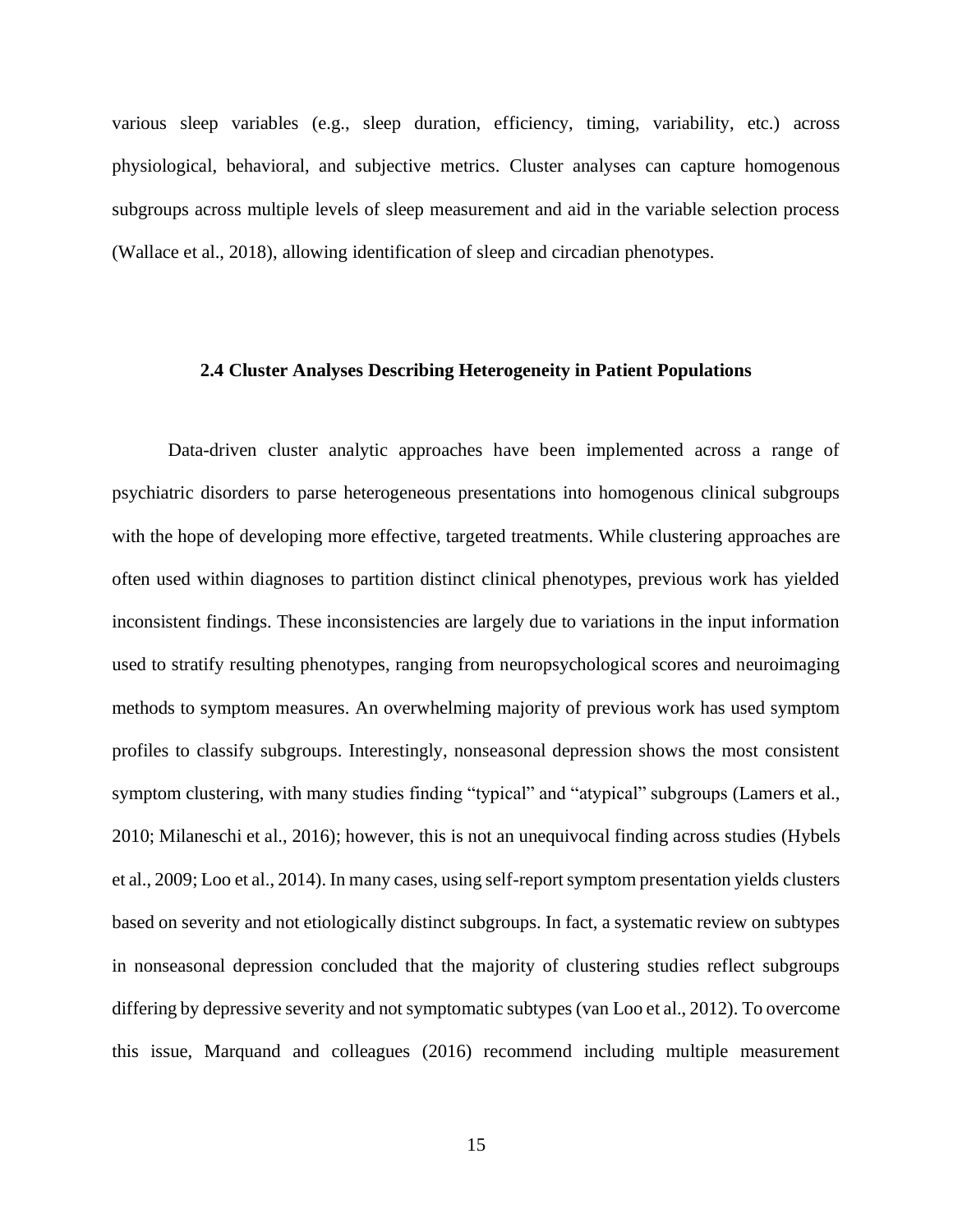modalities to stratify psychiatric disorders and to ensure external validation of the clusters to clinically meaningful variables.

Sleep and circadian disturbances can be measured using self-report, behavioral, and physiological methods allowing for identification of clinically meaningful clusters (Wallace et al., 2018). Due to this variety of sleep and circadian variables to choose from, variables are selected based on the population of interest. Many sleep and circadian cluster analyses have been conducted within specific sleep and circadian disorders based on diagnostic criteria with resulting clusters reflecting symptom profiles. Often, the resulting clusters differ by depression severity. Using selfreported diagnostic symptoms of hypersomnolence disorder, Cook et al. (2019) found two distinct clusters using a hierarchical approach  $(N = 62)$ . When comparing these clusters across other hypersomnolence metrics, the more severe hypersomnolence phenotype also had elevated depressive symptoms compared to the less severe phenotype. Šonka, Šusta, and Billiard, (2015) used a hierarchical clustering approach to test to diagnostic divisions of hypersomnias ( $N = 96$ ) and confirmed independent divisions of narcolepsy type 1 and hypersomnia and showed evidence for the overlap between monosymptomatic hypersomnia and narcolepsy type 2. A hierarchical cluster analysis in obstructive sleep apnea  $(N = 18,263)$  found that the most severe apneic phenotype also had comorbid diagnosis of depression (Bailly et al., 2016). Nguyen and colleagues (2019) identified four circadian clusters in a college population (*N* = 303; intermediate phase, advanced phase, delayed phase, and misaligned). The delayed and misalignment cluster showed greater depressive severity than the advanced or the intermediate. While understanding homogenous sleep clusters within sleep disorders is informative, work has also been done identifying sleep and circadian subgroups outside of sleep disorders.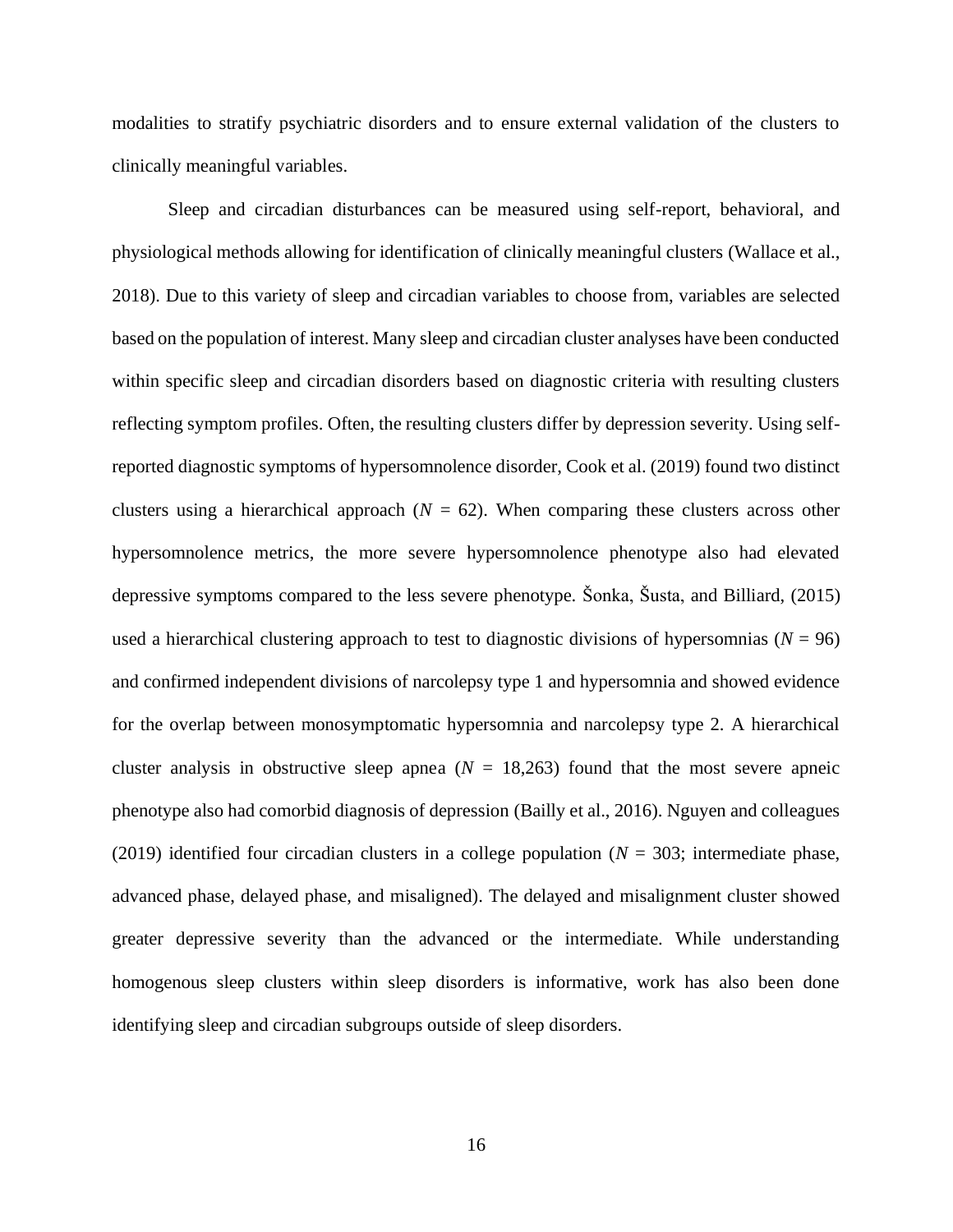The multifaceted nature of sleep and circadian rhythm disturbances in psychiatric disorders presents an opportunity to stratify homogenous subgroups in a clinically meaningful and intervenable way without partitioning participants by their psychiatric symptoms. In individuals with low-functioning Autism, sleep phenotypes have been shown to differentiate on symptom severity and adaptive functioning (Cohen et al., 2017). Two distinct sleep clusters, 'stable' sleepers and 'unstable' sleepers were found using a hierarchical cluster analysis ( $N = 106$ ), the later characterized by shorter sleep duration, earlier sleep offset, and variability in sleep timing. The 'unstable' sleep phenotype showed greater functioning impairments. These findings suggest that profiling and targeting sleep in Autism could be a potential avenue for interventions. Sleep specific phenotypes have been identified in chronic fatigue syndrome (CFS; Gotts et al., 2013), highlighting the need to screen for sleep disturbances in CFS and tailor sleep-specific interventions based on patient's phenotype. Sleep and circadian markers have also been used to cluster patients with mood disorders. Using latent profile analysis, Kaplan et et al. (2015) found four distinct sleep phenotypes of individuals with bipolar disorder during the euthymic period: long sleep, excessive sleepiness, short sleep, and normal sleep, each with distinct proposed etiologies. Of note, the 'long sleep' cluster was best described by longer time in bed by actigraphy, again demonstrating the need for multiple sleep measurements when conducting cluster analyses. Additionally, these authors showed that belonging in the 'excessive sleepiness' cluster predicted relapse into hypomania/mania, underscoring the utility of distinct sleep phenotypes for treatment prevention. In a sample of young adults ( $N = 50$ ) with either unipolar depression ( $n = 35$ ) or controls ( $n = 15$ ), Robillard et al. (2018) identified pathophysiological subgroups using circadian markers of DLMO and core body temperature and compared resulting subgroups to psychopathological symptomatology. The inclusion of nondepressed controls in this cluster analysis differs from the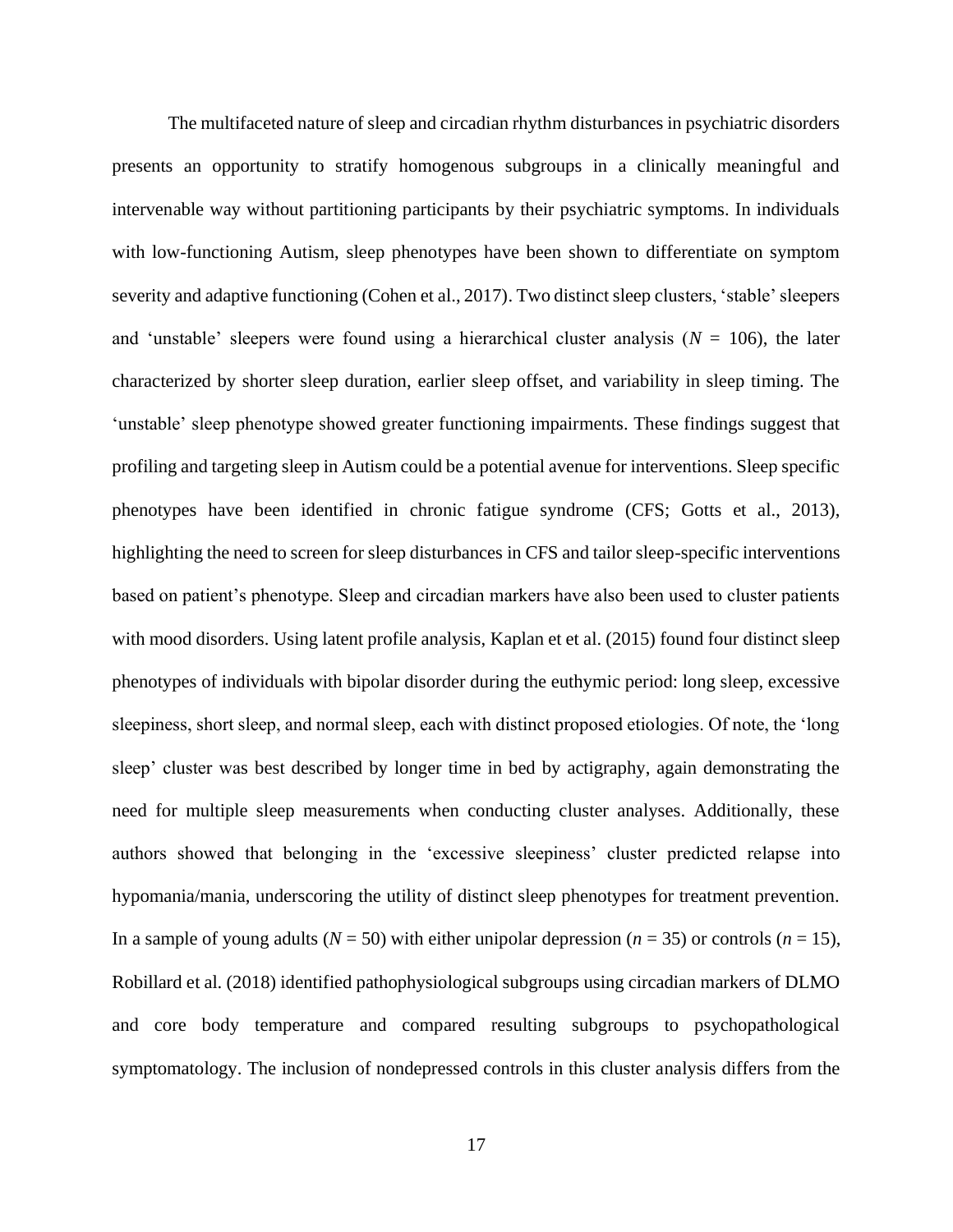studies described above. Despite including controls, the resulting clusters did not cluster by diagnostic group. Using a *k*-means approach, described in detail below, Robillard et al. (2018) found a two-cluster solution characterized by delayed circadian markers and conventional circadian markers. The delayed cluster, which included participants from both the depression and control group, showed higher depressive symptom severity. Identifying this clinically relevant subgroup of delayed individuals could inform effective treatment interventions. While the authors did not provide potential reasons for control participants being included, it is possible that the controls clustering in the delayed cluster characterized by greater depression might have been at high risk for a subsequent first onset depressive episode. In contrast to the work above, Carpenter et al. (2017) found three distinct sleep phenotypes (delayed sleep, disrupted sleep, and long sleep) using a *k*-means approach in young adults with affective disorders (*N* = 50) that did not differ on depressive symptoms or overall functioning. However, the authors concluded that the presence of distinct sleep phenotypes could affect treatment response, and properly treating sleep and circadian disturbances based on phenotype could potentially improve mood symptoms. To accurately describe the resulting subgroups in our cluster analysis and to avoid potential stratification based on diagnosis, we identified sleep and circadian clusters within the SAD continuum including SAD and subsyndromal SAD (S-SAD) and compare the resulting clusters on demographics, depression severity, diagnostic group, and sleep and circadian characteristics. A brief overview of cluster analytic techniques is described below.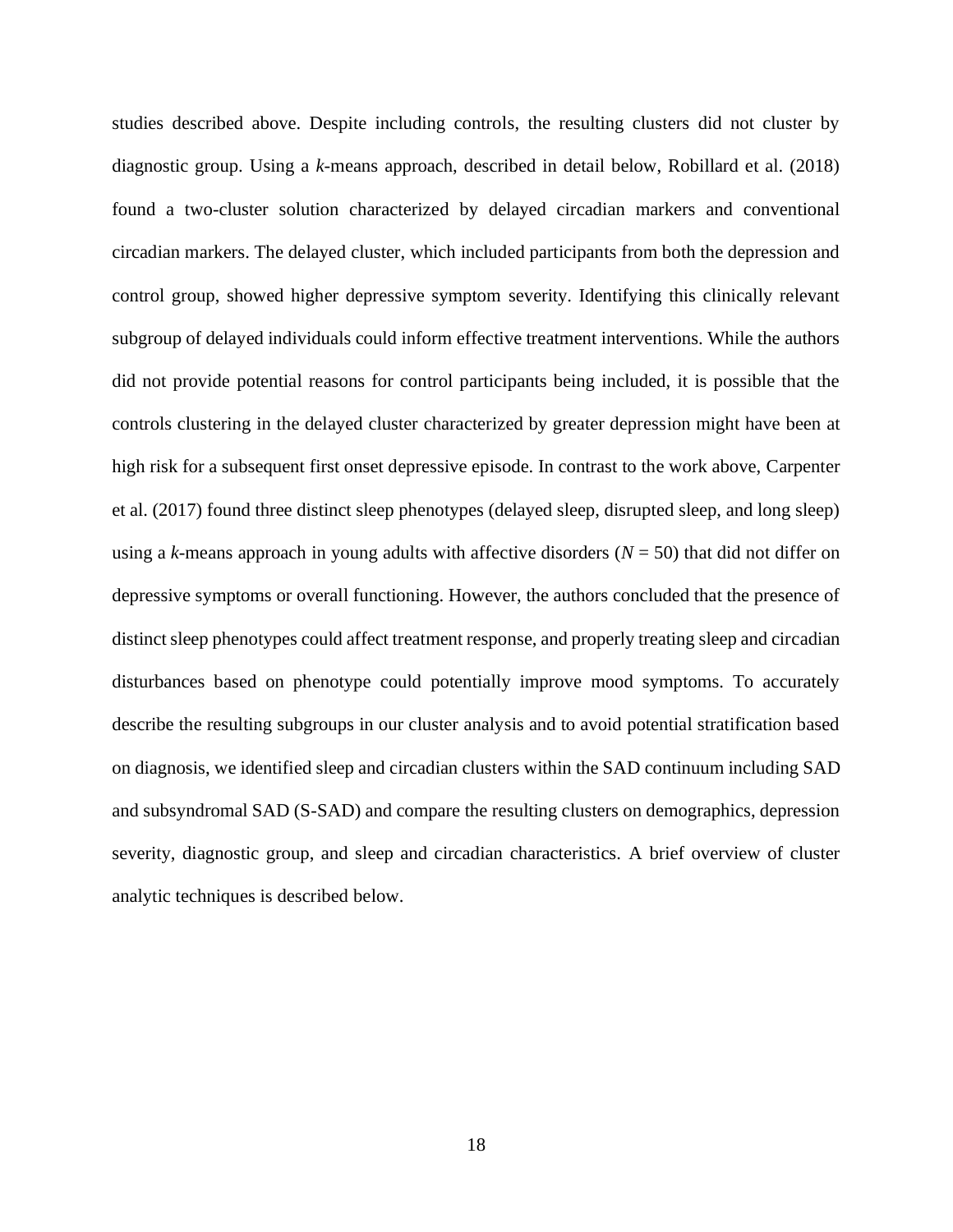#### **2.5 Overview of Cluster Analyses**

<span id="page-28-0"></span>Clustering techniques divide a sample into homogenous subgroups using selected variables of interest. Individuals in a given subgroup are more similar to one another than they are to individuals in other subgroups. Common methodological approaches to elucidate subgroups include model-based finite-mixture models (Fraley & Raftrey, 1998) and data-driven heuristic clustering analyses (Han, Kamber, & Pei, 2011). Both analytic techniques are considered unsupervised in the sense that they use the structure of the data to identify homogenous subgroups (i.e., the algorithms are not provided information about the group each observation belongs to). Choosing the appropriate cluster analytic method ultimately depends on the research question of interest, the number of variables used to stratify subgroups, the hypothesized distribution of clusters, and the sample size. The current study utilized a data-driven heuristic clustering analysis, but we will briefly discuss model-based finite-mixture models for completeness. Finite-mixture models assume that a mixture of probability distributions underlie the data. Each subgroup is presumed to have a unique distribution that forms the overall mixture distribution. This probabilistic approach allows for a softer clustering segmentation where each observation is given a probability of belonging to a given subgroup. By fitting a model to the data, statistical inferences can be made for each cluster (Titterington, Smith, & Makov, 1985), and these model-based approaches can accommodate different underlying cluster distributions. Standard fit indices such as the Bayesian information criterion (BIC; Kass & Raftery, 1995) and bootstrap likelihood ratio test (BLR; McLachlan, 1987) can be used to determine the optimal cluster distribution in finitemixture models and allow a more straightforward assessment of the number of clusters than datadriven approaches. While finite-mixture models offer immense flexibility, they require moderate to large samples sizes:  $N \geq 500$  for skewed (Wallace et al., 2018) or normal distributions (Tein et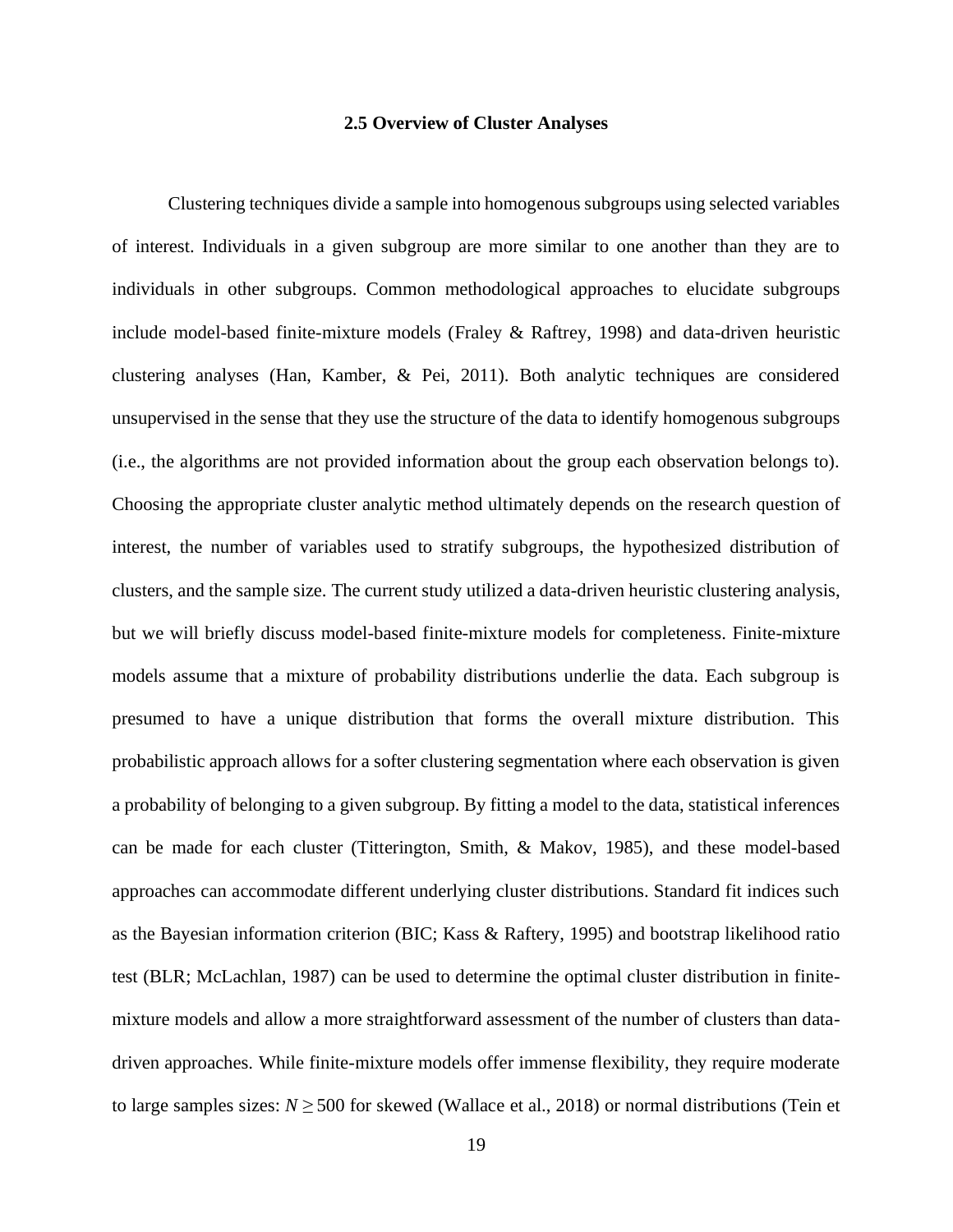al., 2013) or  $N \ge 1000$  when there is not a clear separation of clusters (Jaki et al., 2018). In contrast, data-driven clustering analyses can accommodate smaller sample sizes but with less flexibility in the resulting clustering solution (e.g., observations assigned to only one cluster). One commonly followed sample size estimate for data-driven heuristic approaches is a minimum sample size of 2<sup>*m*</sup> where *m* is the number of variables to cluster on (Formann, 1984).

Due to the sample size constraints and number of variables to cluster on, this study used a data-driven heuristic clustering analysis. Data-driven approaches include both hierarchical and partitional methods (e.g., *k*-means) to divide the data into 'hard' clusters such that each observation is placed into one cluster or another (Hastie, Tibshirani, & Friedman, 2009), which differs from the probabilistic model-based approach of finite-mixture models. If there is a presumed nested structure of the data, hierarchical cluster analyses are used. Hierarchical methods form a hierarchy of clusters using either top-down ("divisive clustering") or bottom-up ("agglomerative clustering") approaches. Divisive clustering recursively splits the initial cluster (i.e., entire data set) into smaller groups whereas agglomerative clustering considers each observation to be its own cluster and combines clusters using the proximity of observations. Hierarchical methods require pre-selecting both a distance metric, the distance between two datapoints and a linkage method, a measure of dissimilarity between clusters. For example, a commonly used agglomerative hierarchical method uses the squared Euclidean distance metric and Ward's linkage method (Ward, 1963). Hierarchical clusters are visualized using a dendrogram, a tree-like diagram that shows each merge or split. In contrast to hierarchical clusters, partitional clustering techniques divide the sample into a prespecified number (*k*) of non-overlapping clusters by the similarity of observations. This similarity metric is quantified using various distance functions (i.e., how close observations are to one another). The overarching goal of partitioning clustering methods is to define clusters by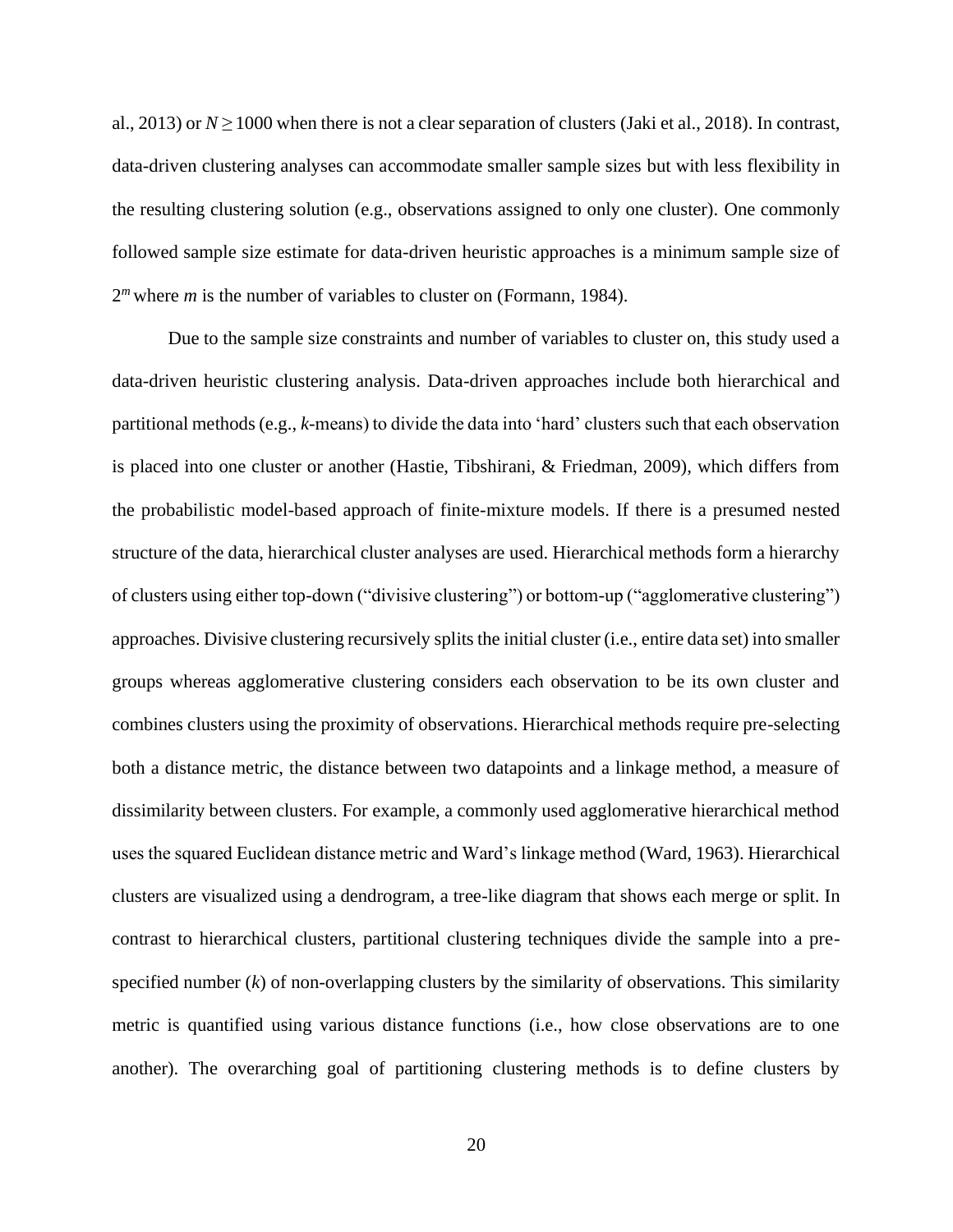minimizing the within-cluster sum of squares (WCSS), a measure of the compactness of a cluster. One of the most widely used clustering approaches is *k*-means clustering, which uses an iterative approach to assign observations to clusters (MacQueen, 1967). *k*-means clustering minimizes WCSS by using a distance metric (i.e., the squared Euclidean distance) to segregate clusters.

Determining the optimal number of clusters *k* in *k-*means is somewhat subjective and depends on the method used. Common methods include but not limited to: the elbow method, silhouette method, gap statistic, the information theoretic approach (the "jump method"), and/or a general rule of thumb ( $k =$  square root(*n*) / 2). The elbow method chooses *k* number of clusters with the smallest WCSS (Ng, 2012). To determine the optimal *k,* the elbow method compares WCSS at different values of *k*. This involves visual inspection of WCSS plotted at different values of *k*. True to its name, the bend in the plot (the elbow) is considered the optimal number of clusters with each additional cluster adding little value in minimizing WCSS. The silhouette method measures the quality of a cluster, or how well each observation fits within each cluster (Kaufman & Rousseeuw, 1990). Similar to the elbow method, the silhouette method determines the degree of separation between clusters using a graphical representation of how well each observation is classified into a given cluster. The corresponding silhouette index reflects the within-cluster compactness and between-cluster separation of each cluster, with a higher index indicating a better clustering. The gap statistic (Tibshirani, Walther & Hastie, 2001) compares the WCSS for different values of *k* to their expected values using the null distribution. The number of optimal clusters will have the largest gap statistic. The jump method (Sugar & James, 2003) uses measures of distortion (measure of within-cluster dispersion, defined as the squared Mahalanobis distance between an observation and its cluster center) at different values of *k*. These measures of distortion are then transformed into a "jump" value and plotted against *k*. The value of *k* where the line "jumps" is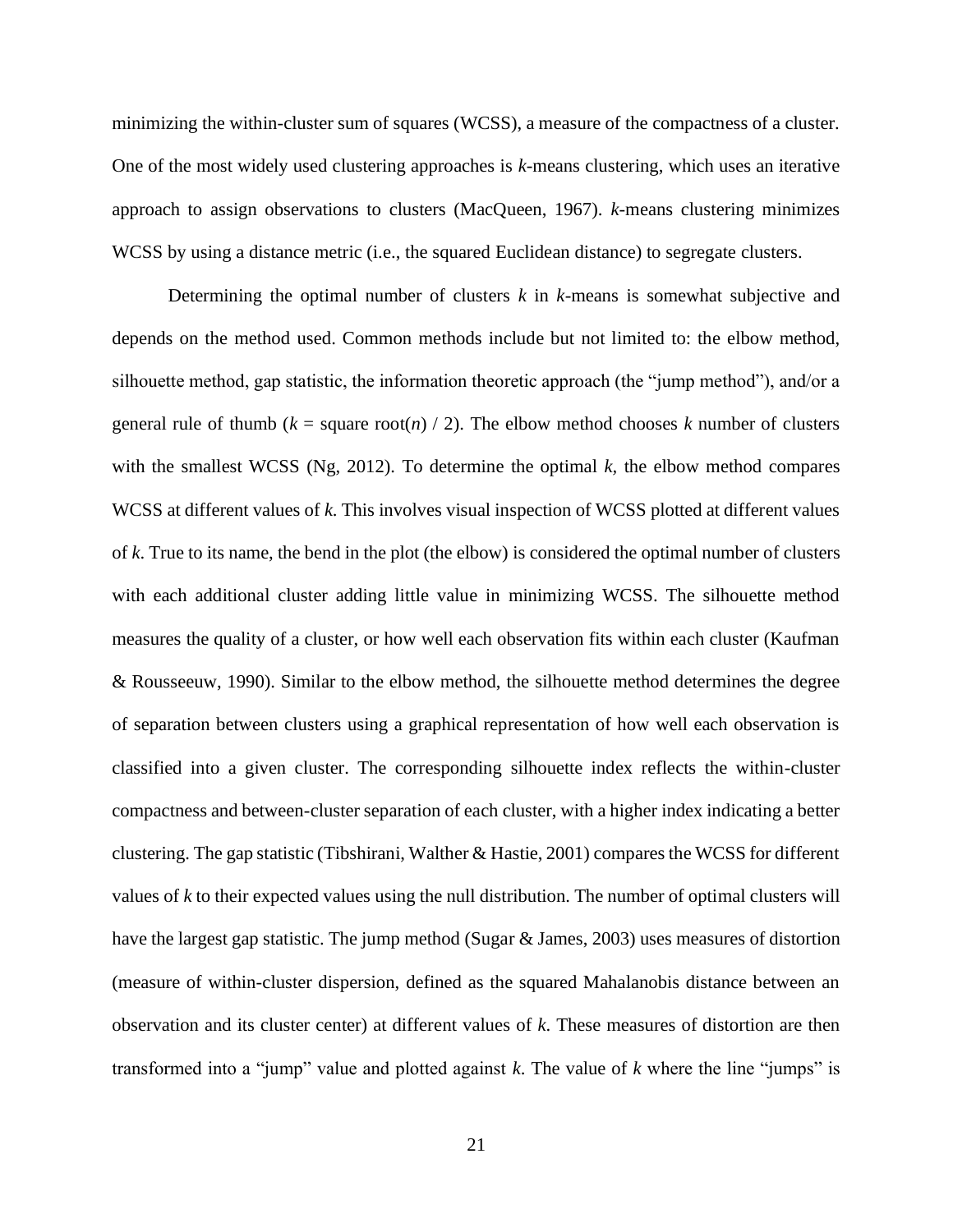considered the optimal value of *k.* Due to the subjective nature of choosing the optimal *k,*  comparing across different methods and reporting any discrepancies between methods is advised. One preferred method is the Nbclust package in R, which simultaneously uses information from 30 different indices to determine the optimal number of clusters (Charrad et al., 2014).

While *k*-means clustering is a useful analytic technique, it has its limitations. Considering that *k*-means evaluates the contribution of each variable equally, careful variable selection is important. This can be problematic when there are many clinically meaningful variables to cluster on and no *a priori* hypotheses of each variable's utility for clustering (Witten & Tibshirani, 2010). If using a *k*-means approach, the clusters will be determined using every variable entered even if only a small fraction of the variables are meaningful for identifying the true underlying clusters, which can lead to a misidentification of clusters. This methodological challenge is amplified when homologous variables measured at different levels are used (e.g., self-report vs. behavioral metrics), which increases the total number of variables to be entered (Wallace et al., 2018). Further, variables at various levels of measurement often have different ranges. For example, sleep duration from actigraphy is calculated to the fraction of a minute (e.g., 433.78 min) whereas self-reported sleep duration is reported to fraction of an hour (e.g., 7.5 hr). While scaling self-reported sleep duration to minutes would be more comparable (e.g., 450 min), it would not include the full range of sleep durations that would have been measured by actigraphy (i.e., it would not be as specific). Variables with larger ranges and greater variances may have a greater impact on the clustering results (i.e., actigraphic sleep duration; Henry et al., 2005; Mohamad & Usman, 2013). However, standardizing variables to have equal variances can also eliminate any of the variance to cluster the data on (Milligan, 1996). As a compromise, dividing variables by their ranges has been proposed as a way to ensure each variable is on the same scale while maintaining the intrinsic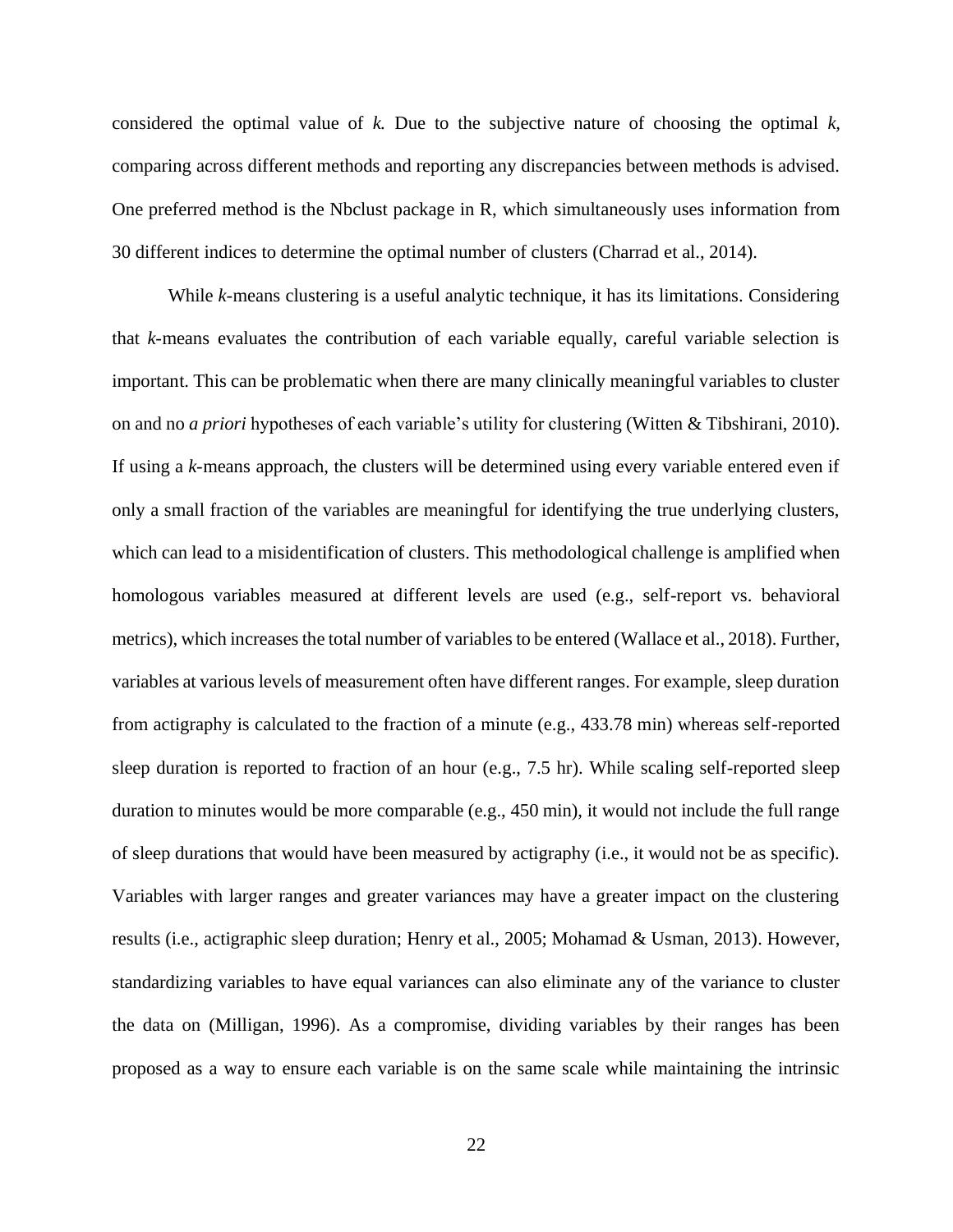difference between the variances (Milligan & Cooper, 1988). To avoid potential pitfalls in our clustering technique we: 1) chose our variables *a priori* based on the sleep in SAD literature reviewed above, 2) separated homologous behavioral and prospective and retrospective self-report variables into three separate cluster analyses to avoid variables with large variances driving the clustering, and 3) scaled our variables by dividing by their ranges. Separating our clustering analyses by measurement type also allowed for a unique comparison of behavioral, prospective self-report, and retrospective self-report clusters.

Implementing a *k-*means cluster analysis will always identify clusters, even in homogenous data. Therefore, the stability (internal validation) and validity (external validation) of the clustering solution needs to be evaluated. Cluster validation includes internal measures of goodness-of-fit and external criteria based on classification information. Internal measures of cluster analyses focus on cohesion within clusters and separation between clusters using WCSS and betweencluster sum of squares (BCSS) respectively. Common internal metrics include the Jaccard index (Milligan, 1996), which assesses the stability of the clustering solution, the Separation index (Qiu & Joe, 2006), which measures the degree of separation between the clusters, and the Dunn index, which evaluates the proportion of separation between clusters to compactness within clusters. These internal validation metrics assess how well the clustering solution minimizes WCSS. External measures evaluate the clusters with external classification indices. Common external measures include the Rand index (Rand, 1972), and the Fowlkes and Mallows index (Fowlkes & Mallows, 1983) but require an additional sample or the true clustering solution to compare. Clusters can be compared and/or characterized by variables used in the clustering analysis or an additional set of clinically meaningful variables (Marquand et al., 2016). In the current study, we did not use a separate sample to compare our clustering solution to; however, we did compare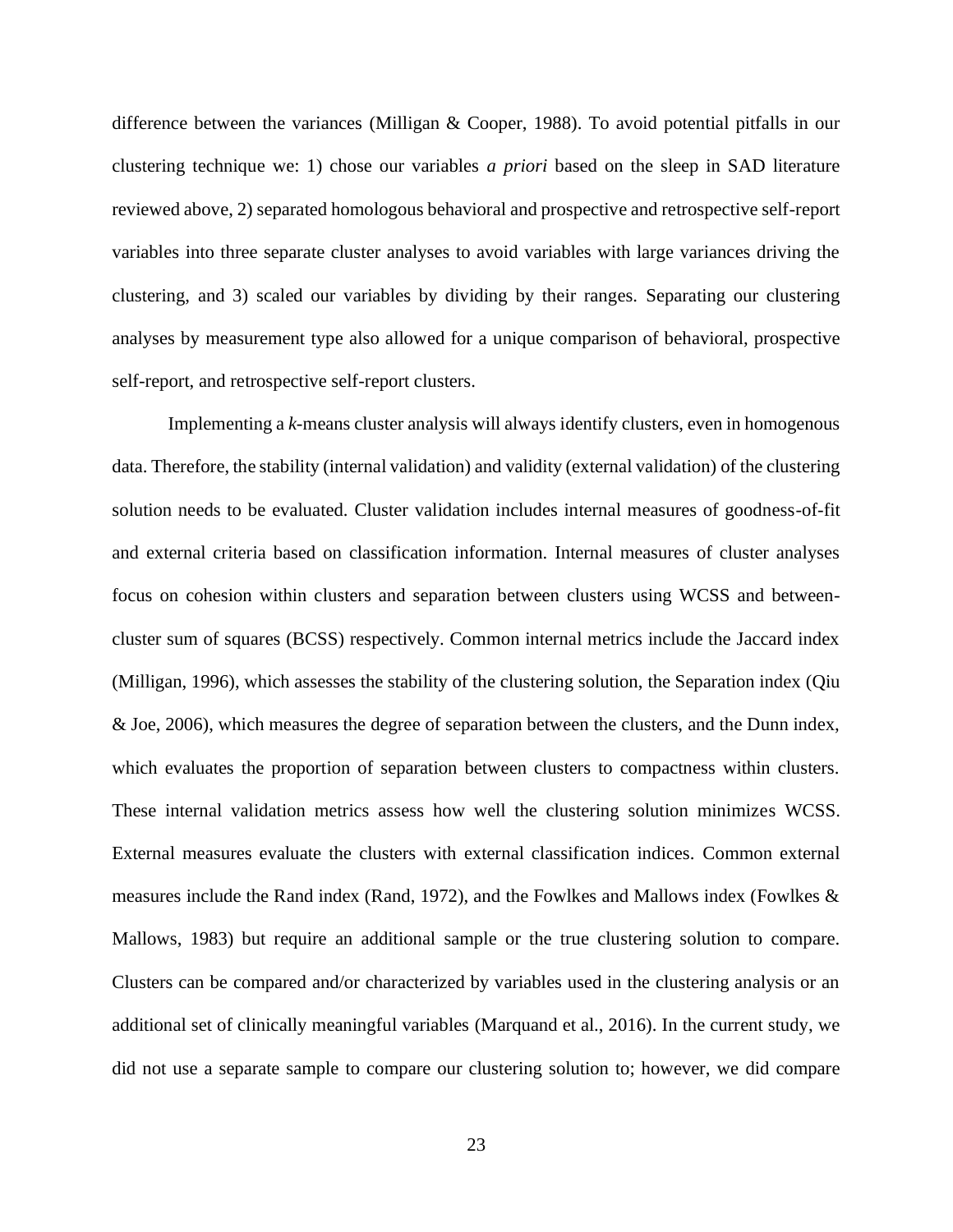<span id="page-33-0"></span>resulting clusters by depression severity, diagnostic group, demographic information, and sleep and circadian variables as a means of external validation.

#### **2.6 Current Study**

Previous work has demonstrated the utility of using sleep and circadian disturbances to uncover clinically meaningful subgroups. A sleep and circadian focused cluster analysis has not yet been conducted in SAD despite heterogeneity of sleep and circadian disturbances in SAD. Previous sleep and circadian cluster analyses in depression have stratified clusters by diagnostic symptoms (Bailly et al., 2016; Cook et al., 2019) or by using variables of interest for the diagnostic population (Kaplan et al., 2015; Robillard et al., 2018). We used three *k*-means cluster analyses to capture sleep and circadian phenotypes by either behavioral, prospective self-report, or retrospective self-report variables. We aimed to identify sleep and circadian phenotypes during the winter in individuals with SAD and subsyndromal-SAD and compare the resulting subgroups on measures of depression severity and diagnostic assignment. We also aimed to examine the nature of clusters across different levels of measurement. Using a cluster analytic technique should identify sleep disturbances that associate together and predict depression symptomology in SAD. By implementing this novel statistical technique, we hoped to better characterize sleep and circadian presentations in SAD, and possibly identify modifiable treatment targets.

*Hypothesis 1:* We predicted that subgroups of individuals would be characterized by biobehavioral sleep and circadian variables and differ by depression severity.

*Hypothesis 2:* We predicted that subgroups would also be characterized by prospective and retrospective self-reported sleep and circadian variables and differ by depression severity.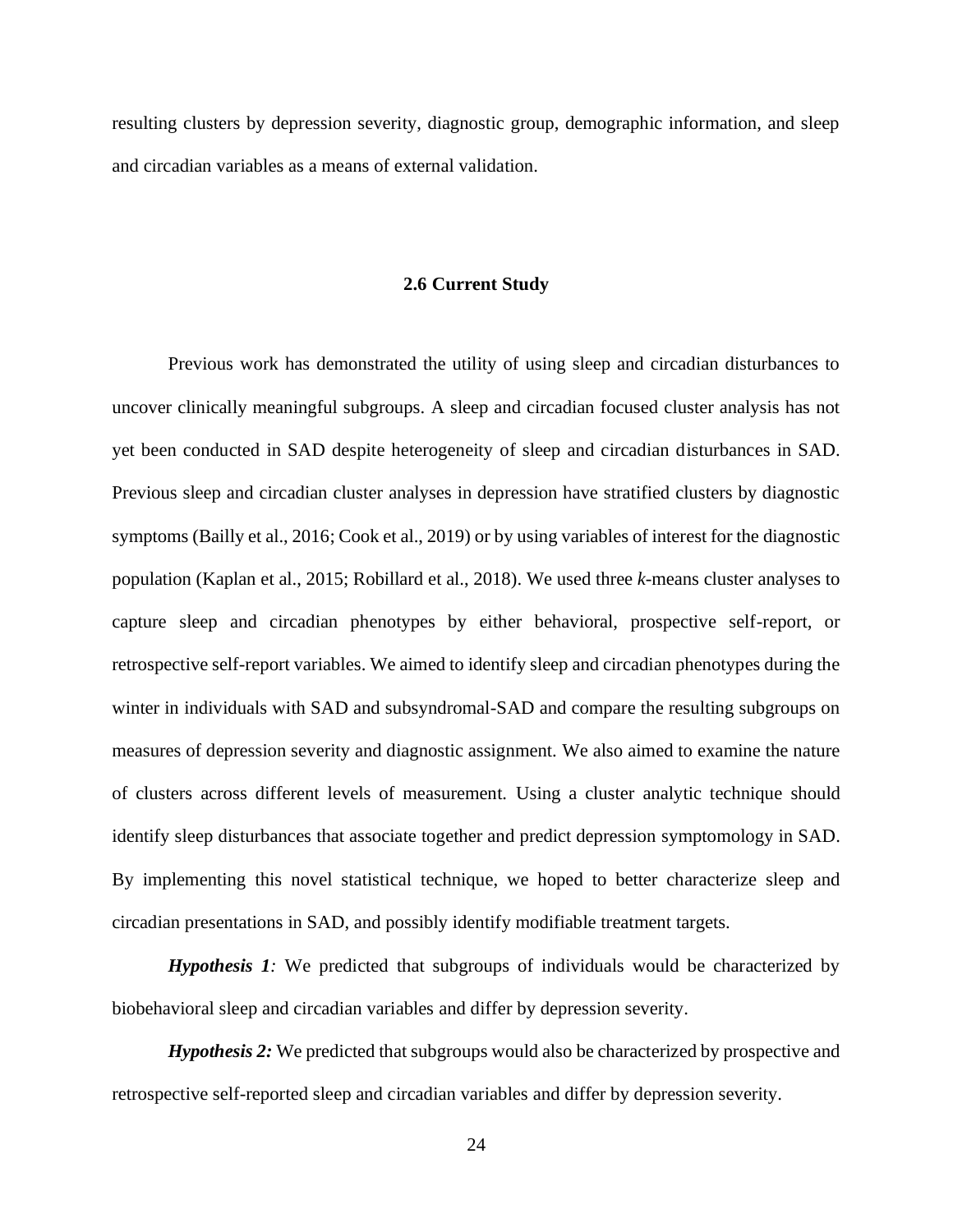*Hypothesis 3:* We predicted that participants might change clusters depending on measurement modality.

*Ancillary Hypothesis 4*: We predicted that the subgroups would be significantly different from control participants on biobehavioral and retrospective self-report sleep and circadian variables.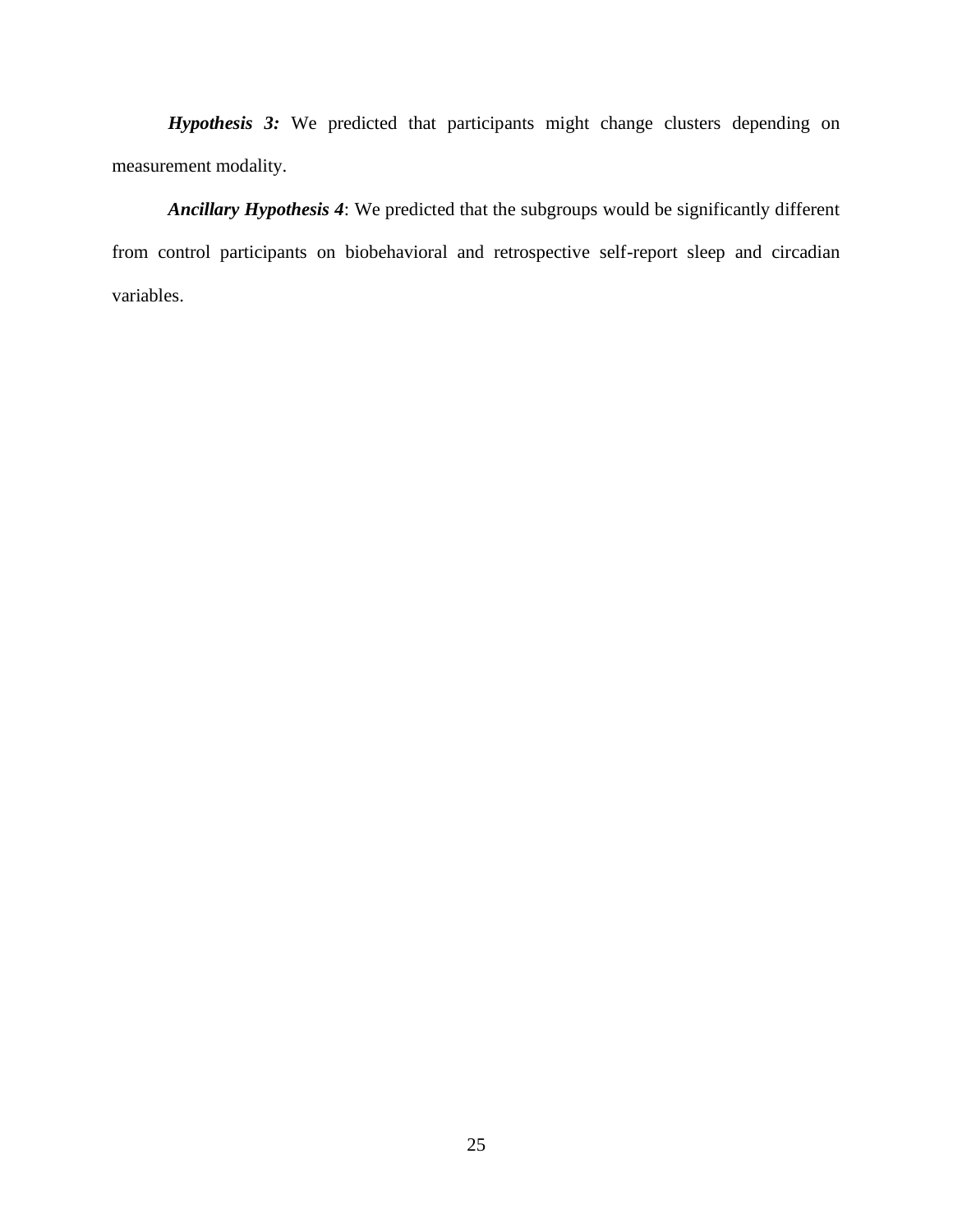#### **3.0 Methods**

## **3.1 Participants**

<span id="page-35-1"></span><span id="page-35-0"></span>We recruited participants aged 18-65 through the Pitt+Me<sup>®</sup> Research Participant Registry, an institutional research participant registry in Pittsburgh, Pennsylvania (latitude 40°26′N). This registry identifies and recruits hospital patients, volunteers, and community residents who may be eligible to participate in ongoing University of Pittsburgh clinical research studies. All study procedures are explained to participants prior to obtaining and documenting informed consent. The University of Pittsburgh Institutional Review Board approved all study procedures prior to participant recruitment, and the research was conducted in accordance with the Helsinki Declaration as revised in 1989. We excluded individuals with psychotic disorders, bipolar disorder, sleep disordered breathing, narcolepsy, substance induced mood disorder, or shift-workers. Participants completed assessments during the winter months (December  $21<sup>st</sup>$  – March  $21<sup>st</sup>$ ). The following assessments were used to assess inclusion and exclusion criteria for SAD and S-SAD group participants.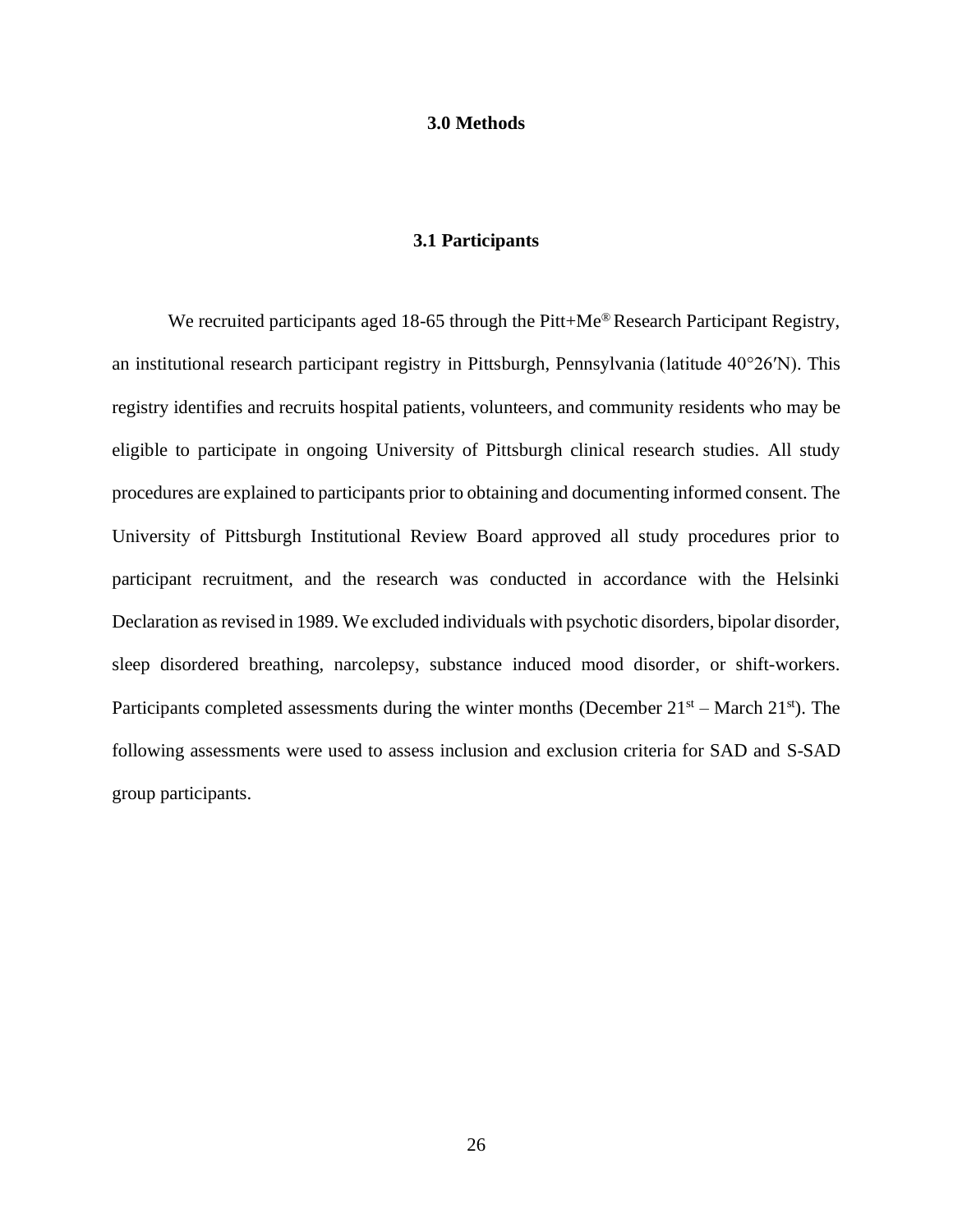#### **3.2 Clinical Assessments**

#### **3.2.1 SCID**

The Structured Clinical Interview for DSM-V, Research Version, Patient Edition With Psychotic Screen was used to assess for a lifetime mood disorder diagnoses and to screen for select comorbid Axis I disorders (SCID-I/P; First, 2015). The SCID includes a seasonal pattern specifier to apply to recurrent depression and bipolar presentations. Only unipolar presentations on SAD were included in this study.

#### **3.2.2 SIGH-SAD**

The Structured Interview Guide for the Hamilton Rating Scale for Depression—Seasonal Affective Disorder Version (SIGH-SAD) is the most commonly used clinical assessment for measuring changes in SAD symptoms in SAD research (Williams, Link, Rosenthal, Amira, & Terman, 1992) and has been shown to have high inter-rater reliability (.923-.967; Rohan et al., 2016). The SIGH-SAD is a 29-item semi-structured interview that includes the 21-item Hamilton Rating Scale for Depression (HAM-D) and an additional eight items to assess atypical symptoms of depression. The SIGH-SAD was used to determine whether or not individuals met criteria for a SAD episode during winter. For inclusion in the SAD group, individuals were required to meet previously established SIGH-SAD-based SAD episode criteria (Michael Terman et al., 1990). The total score on the SIGH-SAD was used as a measure of depression severity.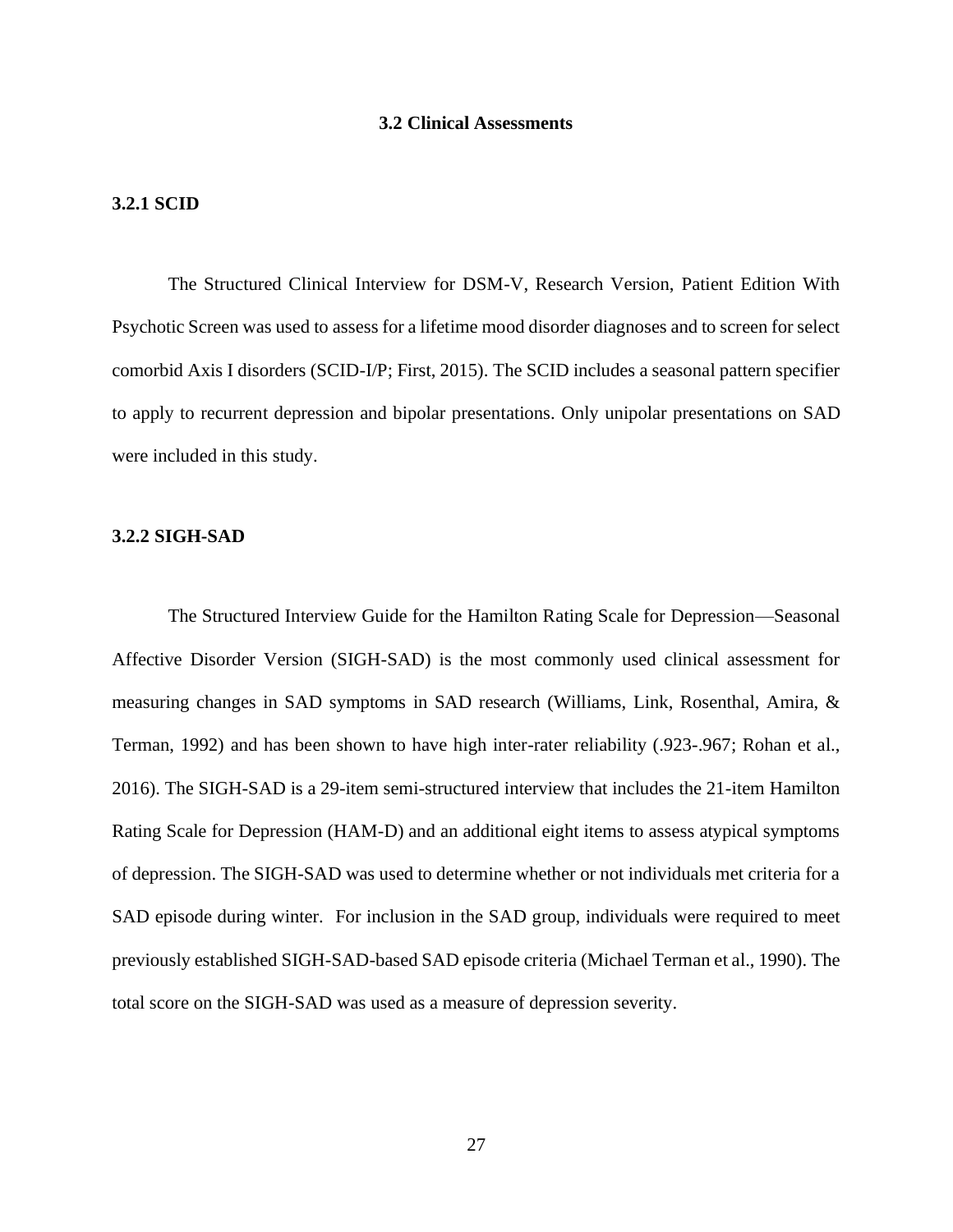# **3.2.3 M-SPAQ**

The Modified Seasonal Pattern Assessment Questionnaire was used to measure the degree of individual variation in mood and behavior across the seasons. Previously established criteria were used as inclusion criteria (Kasper et al., 1989). The global seasonality scale (GSS), an M-SPAQ subscale, is calculated by summing 6 self-reported items (i.e., sleep, appetite, mood, energy level, weight and social behavior), rated on a 5-point Likert scale ranging from 0- "no change", to 4-"extremely marked change."

### **3.3 Diagnostic Criteria**

## **3.3.1 Seasonal Affective Disorder (SAD)**

Individuals diagnosed with SAD had a GSS > 11 and endorsed at least a moderate problem in their seasonal changes. In addition, the participant must endorse "feeling worst" during January and/or February, with or without other affected months, excluding July and/or August. Individuals with SAD had a history of SAD on the SCID, and a current Major Depressive Episode (MDE). SAD participants met the Structured Interview Guide for the Hamilton Rating Scale for Depression—Seasonal Affective Disorder Version (SIGH-SAD) criteria for a current SAD episode, which is a score of  $\geq 20$  with  $\geq 5$  on the atypical depressive symptom subscale.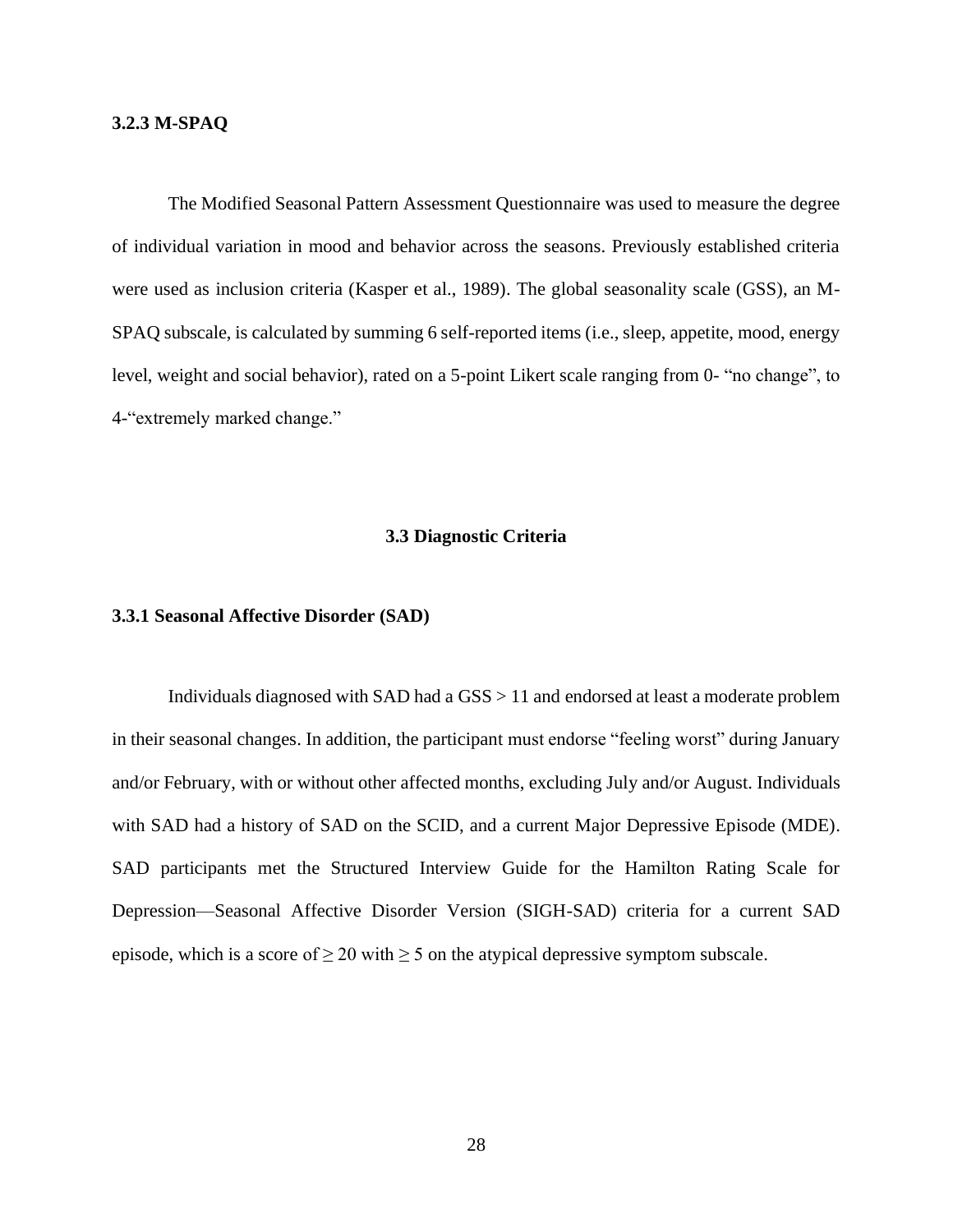#### **3.3.2 Subsyndromal Seasonal Affective Disorder (S-SAD)**

Individuals diagnosed with S-SAD had have a GSS of 8 or 9 and endorse at least mild problems with the seasons or a GSS > 10 with no or only mild problem severity endorsed. In addition, these participants must have a winter pattern of feeling worst as described above. Finally, they did not meet criteria for SAD or MDD on the SCID, nor meet the Structured Interview Guide for the Hamilton Rating Scale for Depression—Seasonal Affective Disorder Version (SIGH-SAD) criteria for a current SAD episode.

## **3.3.3 Nonseasonal, Never Depressed Controls**

Controls did not have a current or past major depressive episode and did not met the SIGH-SAD criteria for a current SAD episode.

#### **3.4 Self-report Questionnaires**

#### **3.4.1 Pittsburgh Sleep Quality Index (PSQI)**

The PSQI is a self-report measure of sleep characteristics and quality (Buysse, Reynolds, Monk, Berman, & Kupfer, 1989). It distinguishes "good sleepers" from "poor sleepers" with high specificity and has a high internal consistency (Cronbach  $\alpha$ =0.85; Buysse et al., 1989). To capture a more granular depiction of self-reported sleep in our sample, we extracted self-reported measures of total sleep time, sleep onset, and sleep efficiency from the PSQI instead of using the global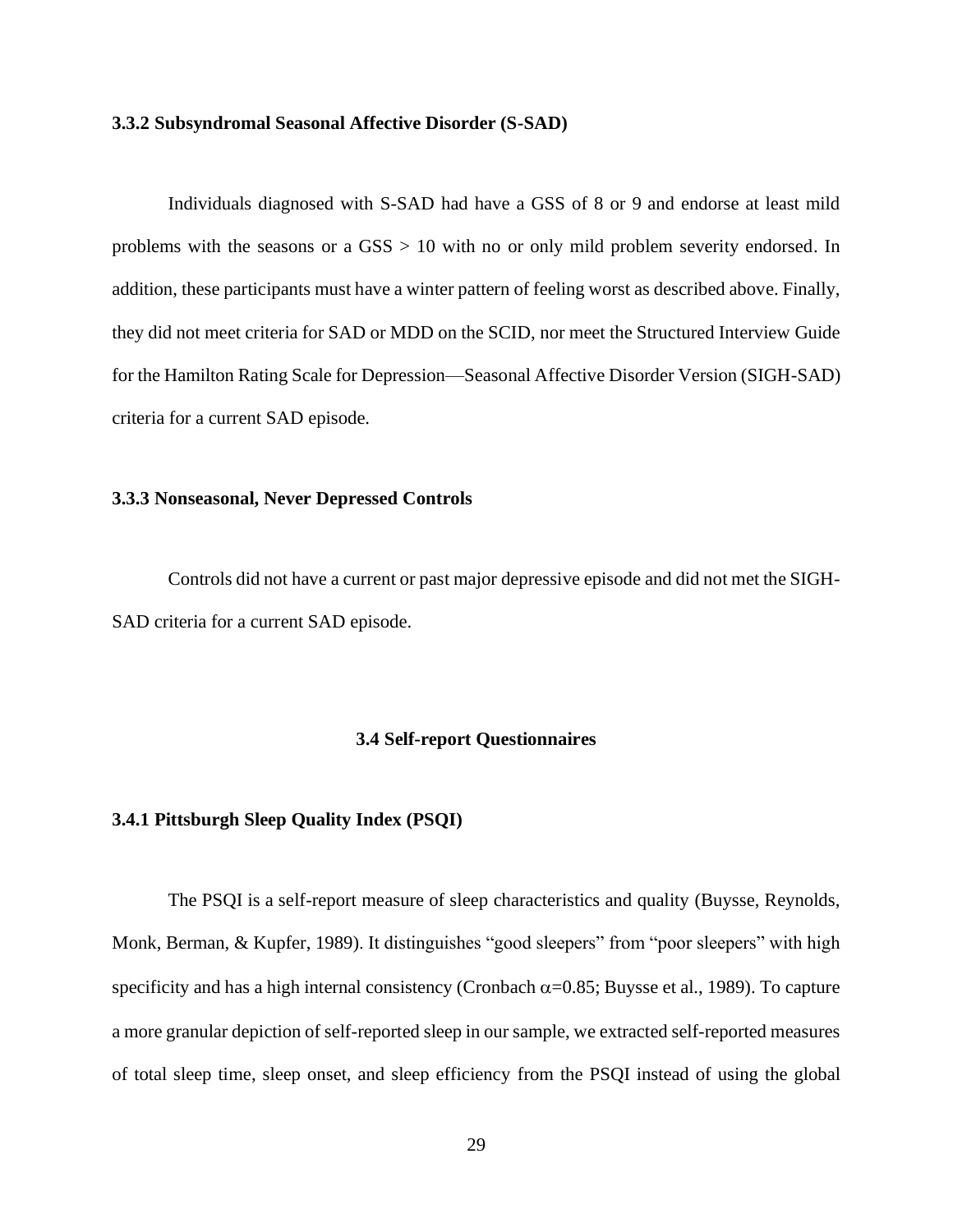score. Since we are interested in the quantification of insomnia symptoms, we chose not to use other self-report metrics of insomnia that focus on the diagnostic criteria of Insomnia Disorder, namely the frequency and severity of insomnia symptoms (e.g., Insomnia Severity Index (ISI; Bastien, Vallières, & Morin, 2001) or the Insomnia Symptom Questionnaire (ISQ; Okun et al., 2009)).

#### **3.4.2 Epworth Sleepiness Scale (ESS)**

The ESS is a self-report scale in which participants rate their likelihood of dozing off under various circumstances from 0 (no chance) to 3 (high chance; Johns, 1991). Scores range from 0 to 24, with higher scores indicating greater daytime sleepiness. A score of 10 or higher is used as the clinical cut-off for excessive daytime sleepiness (Johns, 1991). The ESS has a high test-retest reliability in healthy individuals over a 5-month period (*r =* .82) as well as a high internal consistency (Cronbach's  $\alpha$  = .88; Johns, 1991). The total ESS score was used for the analysis.

# **3.4.3 Munich Chronotype Questionnaire (MCTQ)**

The MCTQ is a self-report measure of habitual sleep timing on work and free days (Roenneberg et al., 2003). The MCTQ comprises 14 questions and assesses the regularity of one's work schedule, the number of workdays per week, sleep timing on workdays and work-free days, and alarm clock use on workdays and work-free days. The MCTQ estimates circadian timing as the midpoint of sleep on free days and controls for sleep debt by subtracting sleep midpoint minus half of the difference between sleep duration on work-free days and average sleep duration of the week (MSFsc). We included the MSFsc in our analysis as a self-reported measure of circadian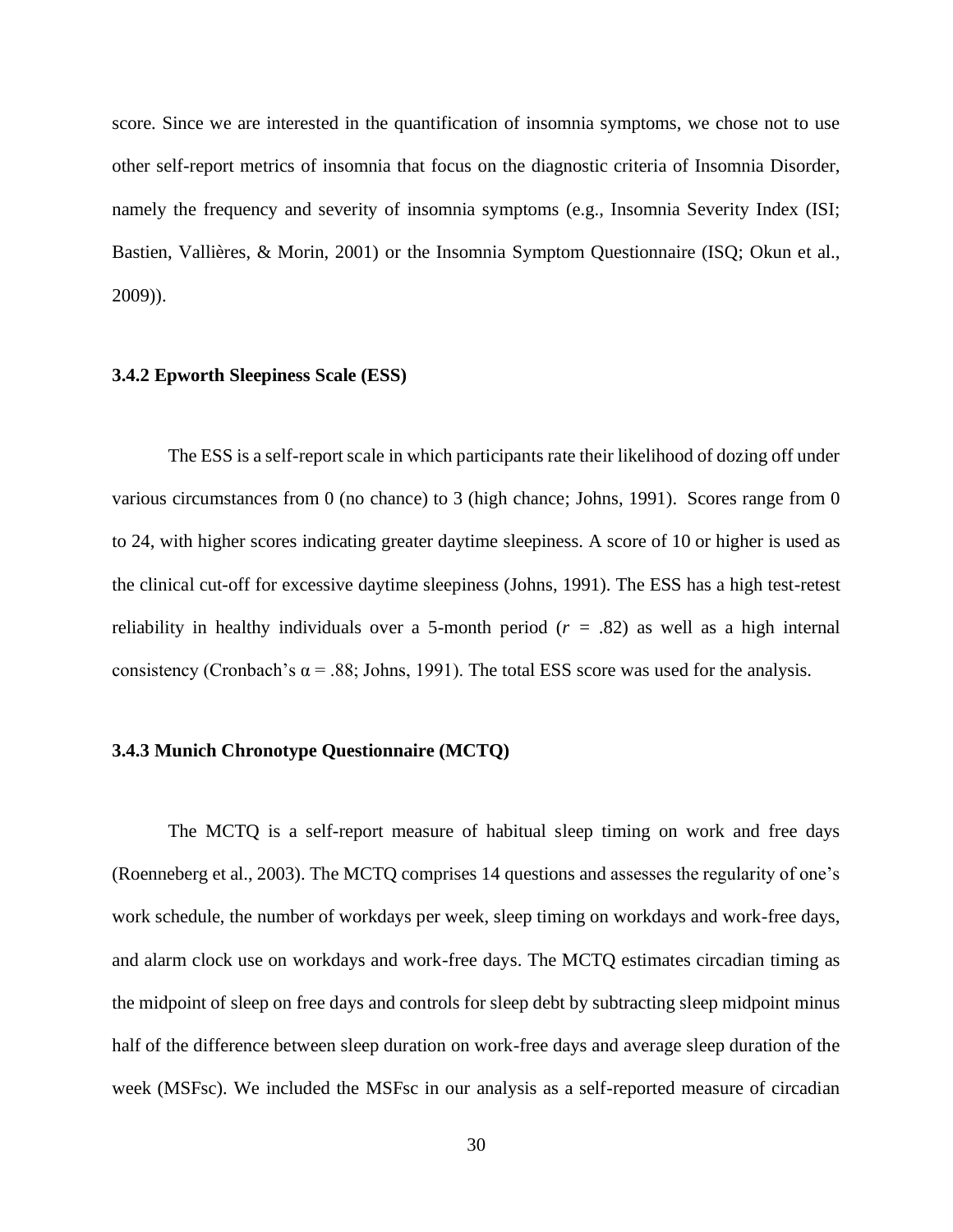timing. In contrast to other self-reported measures of chronotype (e.g., Morningness-Eveningness Questionnaire (MEQ); Horne & Ostberg, 1976), the MSFsc provides a quantification of sleep timing (Roenneberg, 2015). Further, the MSFsc has been shown to be a stronger predictor of DLMO timing than the MEQ (Kantermann et al., 2015).

# **3.5 Sleep Diaries**

Participants completed daily Pittsburgh sleep diaries (Monk et al., 1994) for 5-14 days. As a prospective self-report measure, including sleep diaries allowed us to distinguish between retrospectively assessed sleep and circadian variables. The sleep variables includes: *1) Total Sleep Time* (TST) the amount of time between sleep start and end time minus any nighttime awakenings, *2) Sleep efficiency* the proportion of sleep time relative to time in bed, *3) Variability* the standard deviation of sleep midpoint, *4) Timing* sleep onset and, *5) Naps* the duration of naps as a proxy for daytime sleepiness.

## **3.6 Actigraphy**

Participants wore an Actiwatch spectrum (Philips Respironics, Bend, OR, USA) on their non-dominant wrist for 5-14 days. Actigraphy data was sampled in 30 second epochs. The actigraphy-based sleep-wake variables were determined using the Actiware software program (Philips Respironics) using a threshold sensitivity value of 40 counts/per epoch. Rest intervals are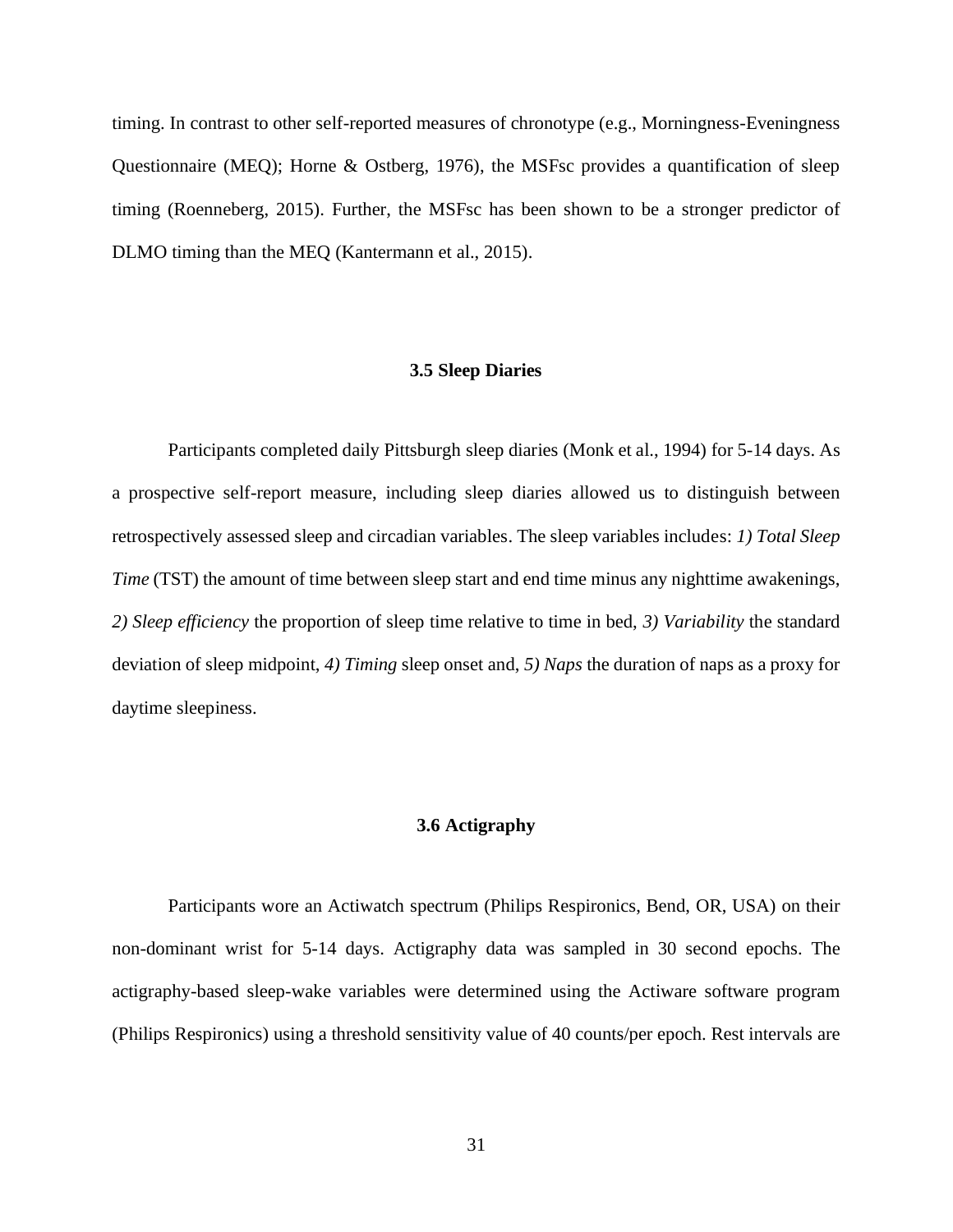manually set using sleep diary information, event markers, and/or a cutoff of activity below 40 counts. The Actiware algorithm distinguishes sleep from wake within the defined rest interval.

The actigraphy variables include: *1) Total Sleep Time* (TST) the number of minutes scored as sleep during the primary sleep period, *2) Sleep efficiency* the proportion of minutes scored as sleep to wake during the primary sleep period, *3) Variability* the standard deviation of sleep midpoint, *4) Timing* the sleep onset for the primary sleep period and, *5) Naps* the duration of daytime sleep (naps or minor rest intervals) as a proxy for daytime sleepiness. While sleep midpoint is the most parsimonious measure of sleep timing that is the least confounded by sleep duration (Hasler et al., 2012), it is strongly correlated with the timing of DLMO (Burgess et al., 2003). In contrast, sleep onset does not correlate with DLMO (Burgess et al., 2003) and is a modifiable behavioral factor of sleep (Huang & Redline, 2019). Since we are interested in segregating circadian timing from behavioral timing and included DLMO as a measure of circadian timing, we included sleep onset to capture the behavioral aspect of sleep timing. We did not include sleep offset due to the societal influences on waketimes (e.g., work or school start times; Roenneberg et al., 2019).

#### **3.7 Dim Light Melatonin Onset (DLMO)**

DLMO is the most widely used measure of circadian phase and was collected here via saliva. Participants stayed in a dimly lit conference room for a 6-hour period during the evening. Saliva samples were collected from participants every 30 minutes starting 5 hours before and ending 1 hour after their habitual bedtime utilizing salivettes.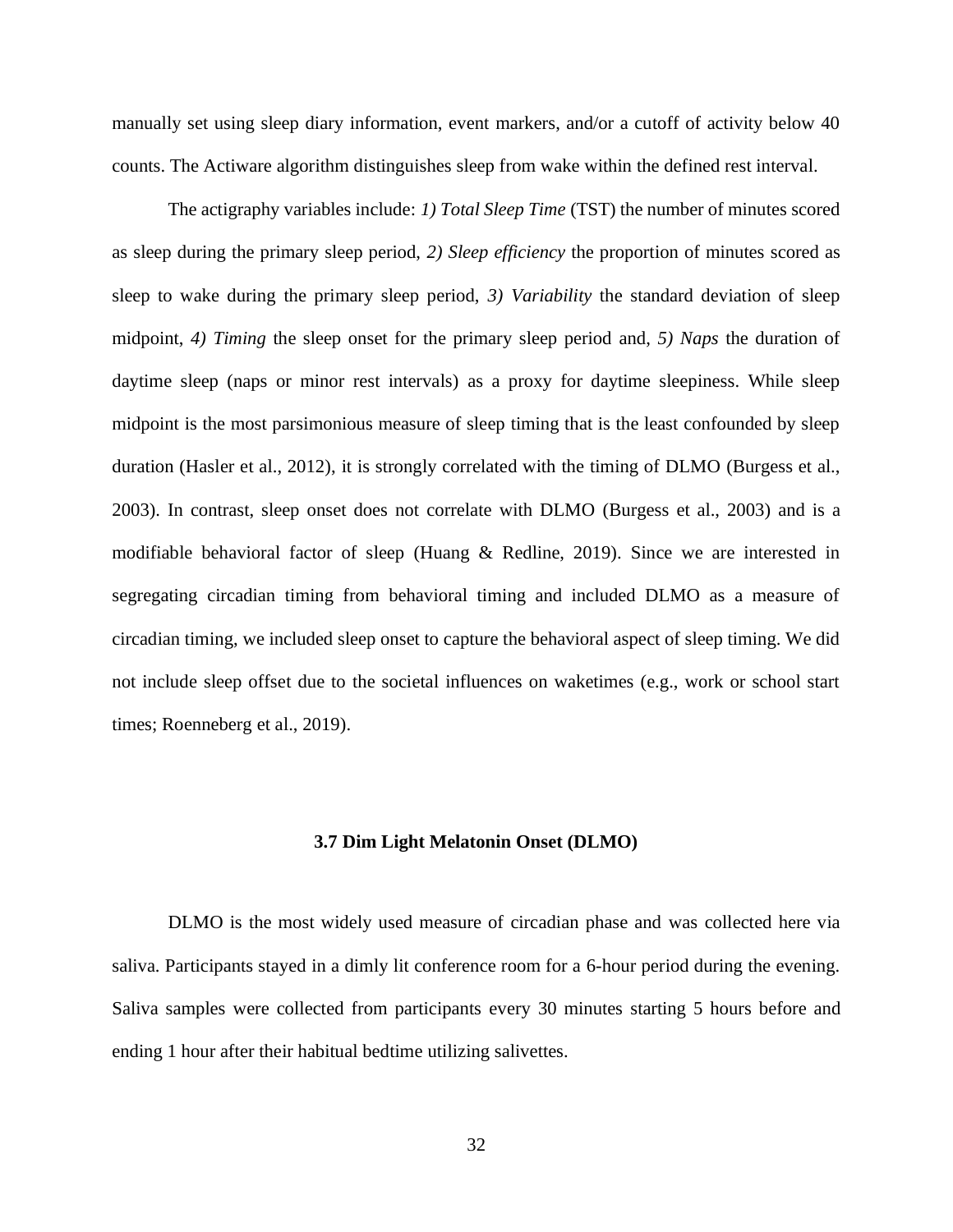Saliva samples were assayed for melatonin by SolidPhase, Inc. (Portland, ME) using an analytical sensitivity of 0.2 pg/mL. DLMO was determined by linear interpolation between saliva samples using both a fixed and a relative threshold. The fixed threshold was 3 pg/mL, and the relative threshold was the value at which the level exceeded 2 standard deviations of the average of 3 baseline values (Benloucif et al., 2008). Comparisons between the fixed and relative thresholds have yielded mixed findings; the fixed threshold was shown to be more consistent but less precise than the relative threshold (Burgess et al., 2010), however the relative threshold has produced spurious results in other work (Crowley et al., 2015). There was no difference in sample size between both measures. Therefore, to improve the precision of our estimate, we included the relative threshold as our primary analysis and ran a post-hoc cluster analysis using the fixed threshold for comparison.

# **3.8 Analytic Plan**

All statistical procedures were conducted using R Studio 1.1.463 (R Core Team, 2017). We separated our homologous biobehavioral, retrospective, and prospective self-report variables into three separate cluster analyses to compare clustering results across different measurement modalities. The biobehavioral cluster included DLMO and actigraphic total sleep time, sleep efficiency, standard deviation of sleep midpoint (variability), duration of naps, and timing of sleep onset (m=6). The prospective self-report cluster included the following variables from sleep diaries: sleep duration, sleep efficiency, standard deviation of sleep midpoint (variability), duration of naps, and timing of sleep onset (m=5). The retrospective self-report cluster included the MSFsc value from the MCTQ as a measure of circadian timing, average sleep duration, sleep efficiency,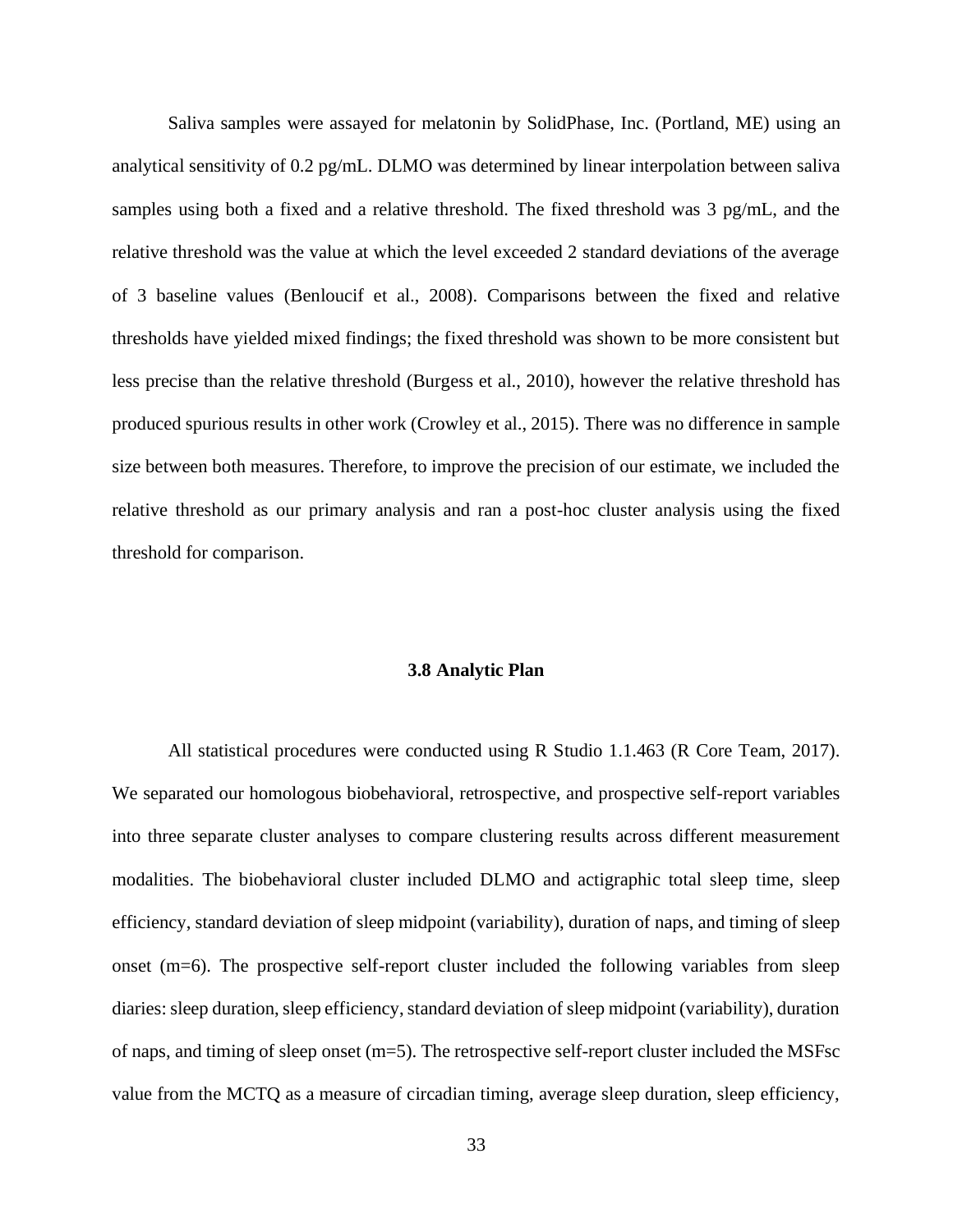and the timing of sleep onset from the PSQI, and the ESS as a measure of daytime sleepiness (m=6). An ancillary analysis for the biobehavioral cluster included PAD between DLMO and actigraphic midsleep as a clustering variable.

All clustering variables were assessed for correlations within each data set (Figure 3). We also examined the distribution of age and sex in our sample between SAD and S-SAD groups. Prior to performing cluster analyses, we assessed the clustering tendency of each data set using the Hopkins statistic (Lawson  $\&$  Jurs, 1990), which tests the null hypothesis that the data is uniformly distributed (i.e., no underlying clusters). If the Hopkins statistic is  $> .5$ , we rejected the null hypothesis and concluded that there was an underlying cluster structure to our data. We also used a visual assessment of cluster tendency (VAT; Bezdek & Hathaway, 2002) to visually assess the dissimilarity matrix of the data (Figure 4). Underlying clustering tendency was evident for all three clustering analyses.

Cluster analyses were conducted using a *k-*means approach with the Euclidean distance metric as a measure of similarity. Due to the sensitivity of this approach to large ranges and variances, we scaled each indicator by their range, which still allowed for enough variation within each indicator for an accurate clustering solution (Henry et al., 2005; Milligan & Cooper, 1988). The number of clusters (*k*) was determined using the Nbclust package in R (Charrad et al., 2014), which simultaneously uses information from 30 different indices to determine the optimal number of clusters. Observations were randomly sorted prior to clustering. Resulting clusters were compared on demographics, sleep and circadian variables, depression severity, and diagnostic group. Post-hoc we compared clusters to a sample of nonseasonal, never depressed controls. A Bonferroni correction was applied to cluster contrasts to control for type 1 error. If normality and homogeneity of variance assumptions were met, clusters were compared use one-way analysis of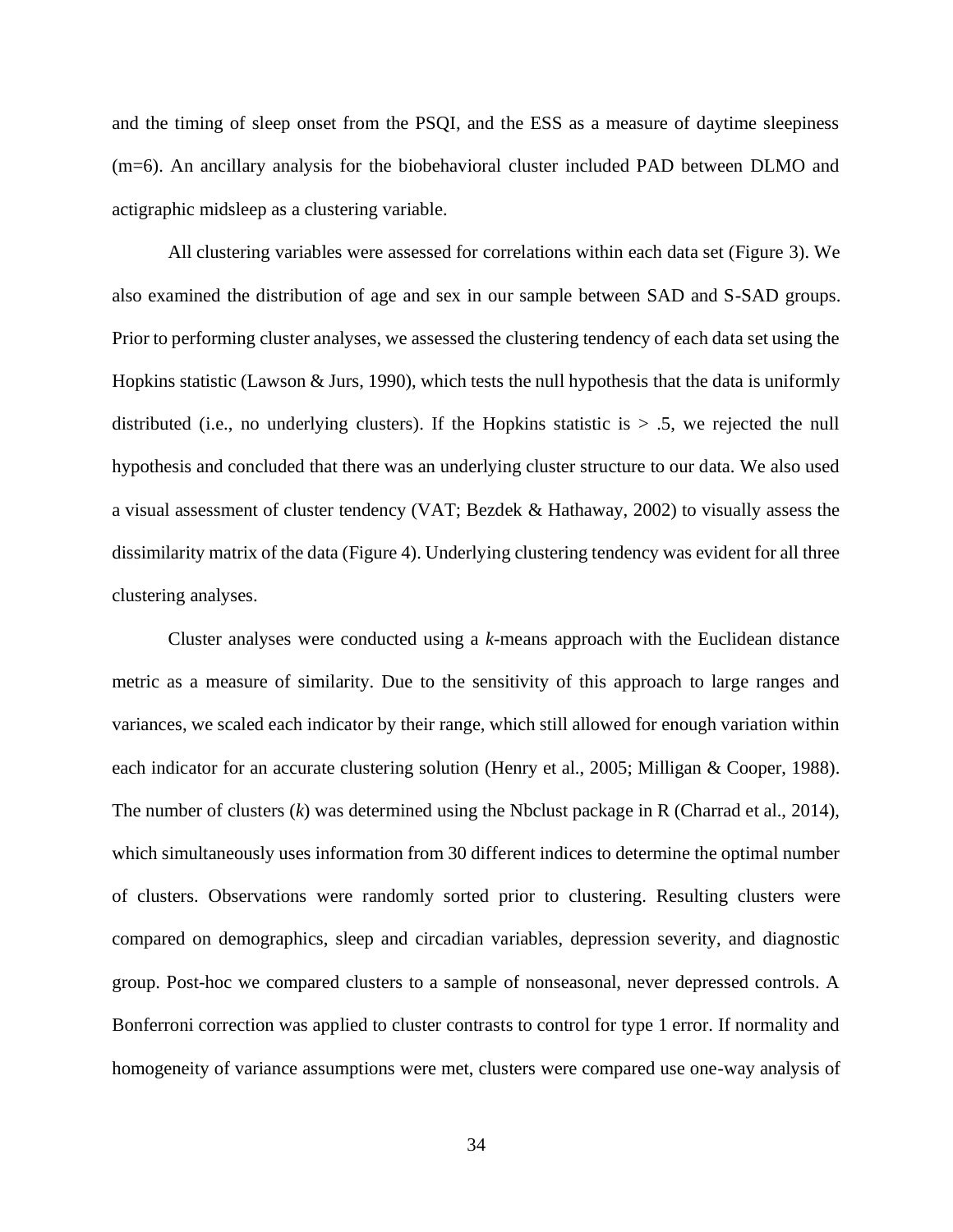variance with student's t-tests for post-hoc contrasts. If these assumptions were not met, the Krustal-Wallis chi-square test or Fisher's Exact test was used with Dunn's test for post-hoc contrasts.

*Aim 1:* We conducted a *k-*means cluster analysis on *a priori* selected biobehavioral sleep and circadian variables and compared clusters on depression severity.

*Aim 2:* We conducted two *k-*means cluster analyses on *a priori* selected prospective and retrospective self-reported sleep and circadian variables and compared clusters on depression severity.

*Aim 3:* To determine the stability of the resulting cluster assignments, we examined how the resulting clusters compared to one another.

*Ancillary Aim 4***:** We compared each cluster to control participants with no history of depression, and no seasonal variation in mood and behavior.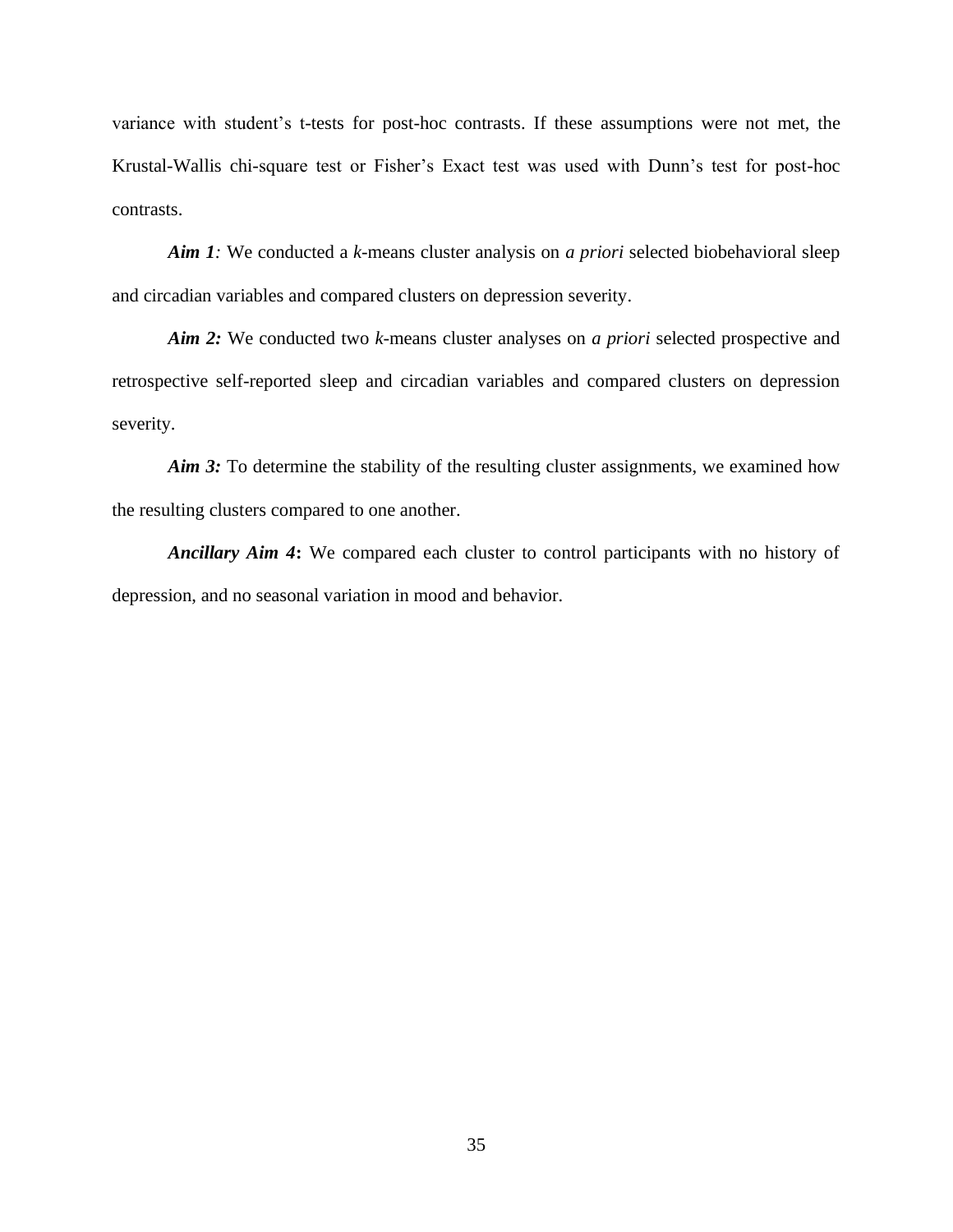#### **4.0 Results**

#### **4.1 Sample Description**

There were 74 individuals with SAD, 44 individuals with S-SAD, and 78 nonseasonal controls with no history of depression (*N*=196). Neither age nor sex differed between the diagnostic groups in the full sample (Table 1). As expected, depression severity measured by the SIGH-SAD was significantly higher in the SAD group compared to S-SAD and controls, and higher in S-SAD compared to controls (Table 1). Notably, sleep diary efficiency and onset differed between the groups; individuals with both SAD and S-SAD reported ~3% less sleep efficiency than controls, and individuals with SAD reported 36 minutes earlier sleep onset than controls. Individuals with SAD reported higher levels of daytime sleepiness than controls, although not higher than the cut-off of 10 (Johns et al., 1991).

#### **4.2 Aim 1: Biobehavioral Clusters**

There were 60 SAD and S-SAD participants (51%) and 46 controls (59%) with complete actigraphy and DLMO data. Preliminary examination demonstrated neither age  $(F_{(1, 51)} = 1.1,$ *p*>.05) nor gender (FE; *p*>.05) differed by diagnostic group in this subsample. Some clustering variables were significantly correlated (Figure 3), although correlations were small to medium (*r*'s  $<$  0.6). Based on the results from Nbclust, the best number of clusters was three: one was characterized by long total sleep times and naps ("Nappers with long sleep"; *n*=6); one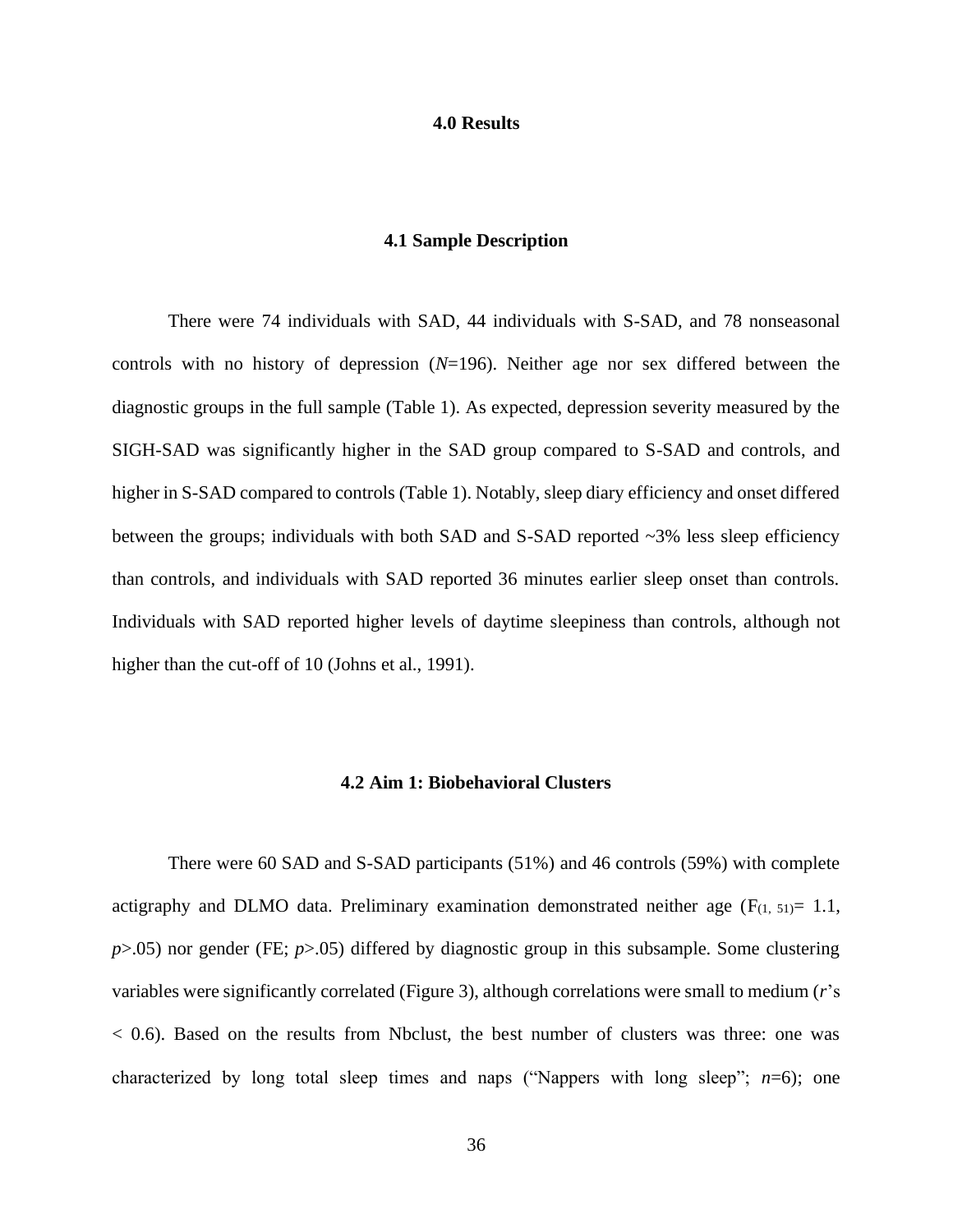characterized by short total sleep times and low sleep efficiencies ("Insomnia"; *n*=23); and one characterized by early DLMOs and early sleep onset times ("Advanced"; *n*=31). Clusters did not differ by diagnostic group or depression severity. Table 2 shows mean values for demographic, clinical, sleep, and circadian variables across biobehavioral cluster groups and controls.

#### **4.2.1 Ancillary Aim 4**

When the three biobehavioral clusters were compared to a sample of nonseasonal, never depressed controls, the controls were younger than the "Advanced" cluster. Both the "Nappers with long sleep" cluster (8.4 hours) and the "Advanced" cluster (7.6 hours) had significantly longer average total sleep times than controls (7 hours). The "Insomnia" cluster (6.4 hours) had significantly shorter total sleep time compared to controls and the other clusters. The "Nappers with long sleep" cluster had significantly more naps than all other groups. The "Advanced" cluster had significantly earlier DLMOs than all other groups and a significantly longer PAD (7.3 hours) compared to controls (6.6 hours). The "Insomnia" cluster had significantly lower sleep efficiencies compared to controls and later sleep onset times compared to the "Advanced" cluster.

#### **4.2.2 Additional Biobehavioral Analyses**

Including the fixed DLMO instead of the relative DLMO yielded similar results (Table 2), except the "Insomnia" cluster had significantly shorter PAD compared to the "Advanced" cluster. There were only two participants who changed their cluster assignments compared to the relative DLMO clustering, one from "Insomnia" to "Advanced" and one from "Advanced" to "Insomnia".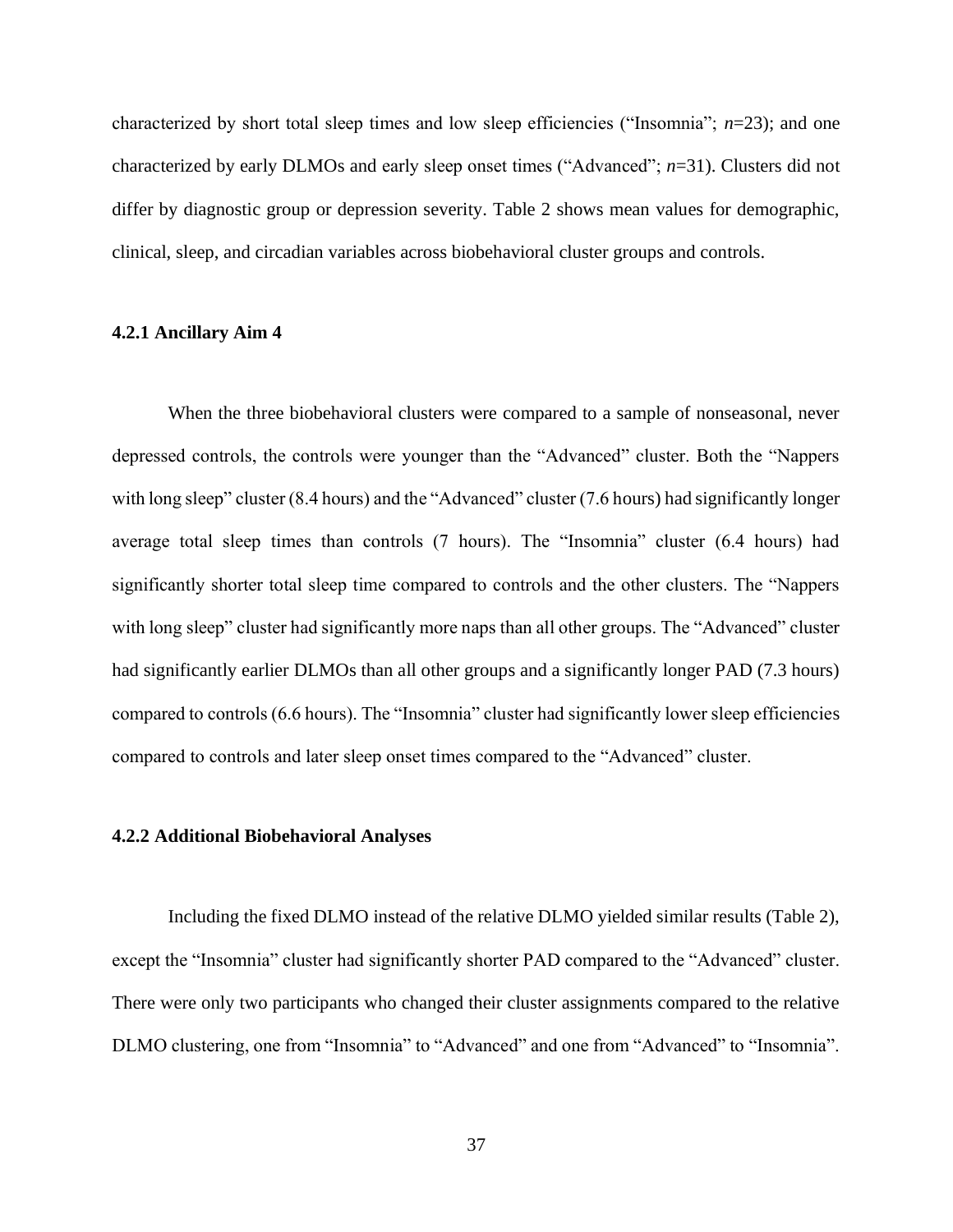Including PAD as a clustering variable resulted in only two clusters akin to the "Insomnia" and "Advanced" clusters (Table 3).

#### **4.3 Aim 2: Prospective Self-report Clusters**

There were 88 SAD and S-SAD participants (75%) and 67 controls (86%) with complete sleep diary data. Preliminary examination demonstrated neither age ( $F_{(1, 80)} = .7, p > .05$ ) nor gender (FE; *p*>.05) differed by diagnostic group in this subsample. Some clustering variables were significantly correlated (Figure 3), although r's<.45. Based on the results of Nbclust, the best number of clusters was two: one characterized by shorter total sleep times, lower sleep efficiencies, and irregular sleep ("Insomnia";  $n=27$ ); and one characterized by longer total sleep times and earlier sleep onset ("Advanced"; *n*=61). Clusters did not differ on depression severity. Table 4 shows mean values for demographic, clinical, sleep, and circadian variables across the two prospective self-report clusters and controls.

## **4.3.1 Ancillary Aim 4**

The "Insomnia" cluster (6.6 hours) reported significantly shorter total sleep times and the "Advanced" cluster (7.9 hours) reported significantly longer total sleep times than controls (7.3 hours). The "Insomnia" cluster reported significantly lower sleep efficiency and greater sleep irregularity than both the "Advanced" cluster and controls. The "Advanced" cluster reported significantly earlier sleep onset times than the "Insomnia" cluster and controls.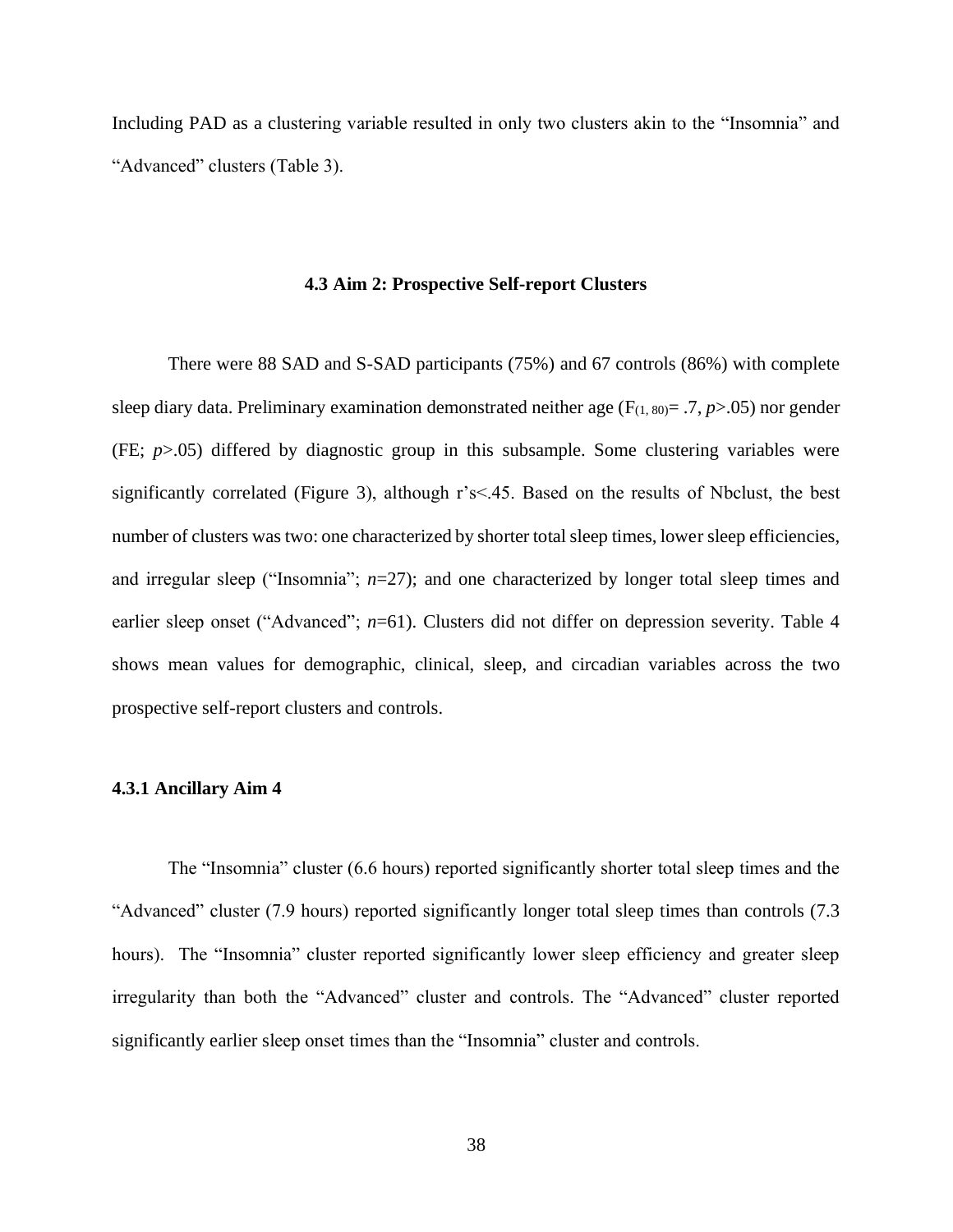#### **4.4 Aim 2: Retrospective Self-report Clusters**

There were 72 SAD and S-SAD participants (61%) and 28 controls (36%) with complete retrospective self-report data. In order to accurately interpret MSF<sub>sc</sub> from the MCTQ, participants could not have any alarm use on 'free days,' which lead to missing MSFsc for 28 participants (14%) who had completed the MCTQ. Neither age  $(F_{(1, 70)} = .02, p > .05)$  nor gender (FE;  $p > .05$ ) differed by diagnostic group in this subsample. No clustering variables were significantly correlated (Figure 3). Based on the results from Nbclust, the best number of clusters were two: one characterized by shorter total sleep times and lower sleep efficiencies ("Insomnia"; *n*=21); and one characterized by longer total sleep times ("Advanced"; *n*=51). Depression severity did not differ between clusters. Table 5 reports demographic, clinical, sleep, and circadian variables across retrospective self-report clusters and controls.

### **4.4.1 Ancillary Aim 4**

Consistent with the biobehavioral and prospective self-report clusters, average total sleep time for the "Insomnia" cluster (5.4 hours) and the "Advanced" cluster (8.2 hours) significantly differed from controls (7 hours). The "Insomnia" cluster reported significantly lower sleep efficiencies than both groups. The "Advanced" cluster reported significantly higher daytime sleepiness than controls. Notably, the "Advanced" did not differ on sleep onset compared to either group.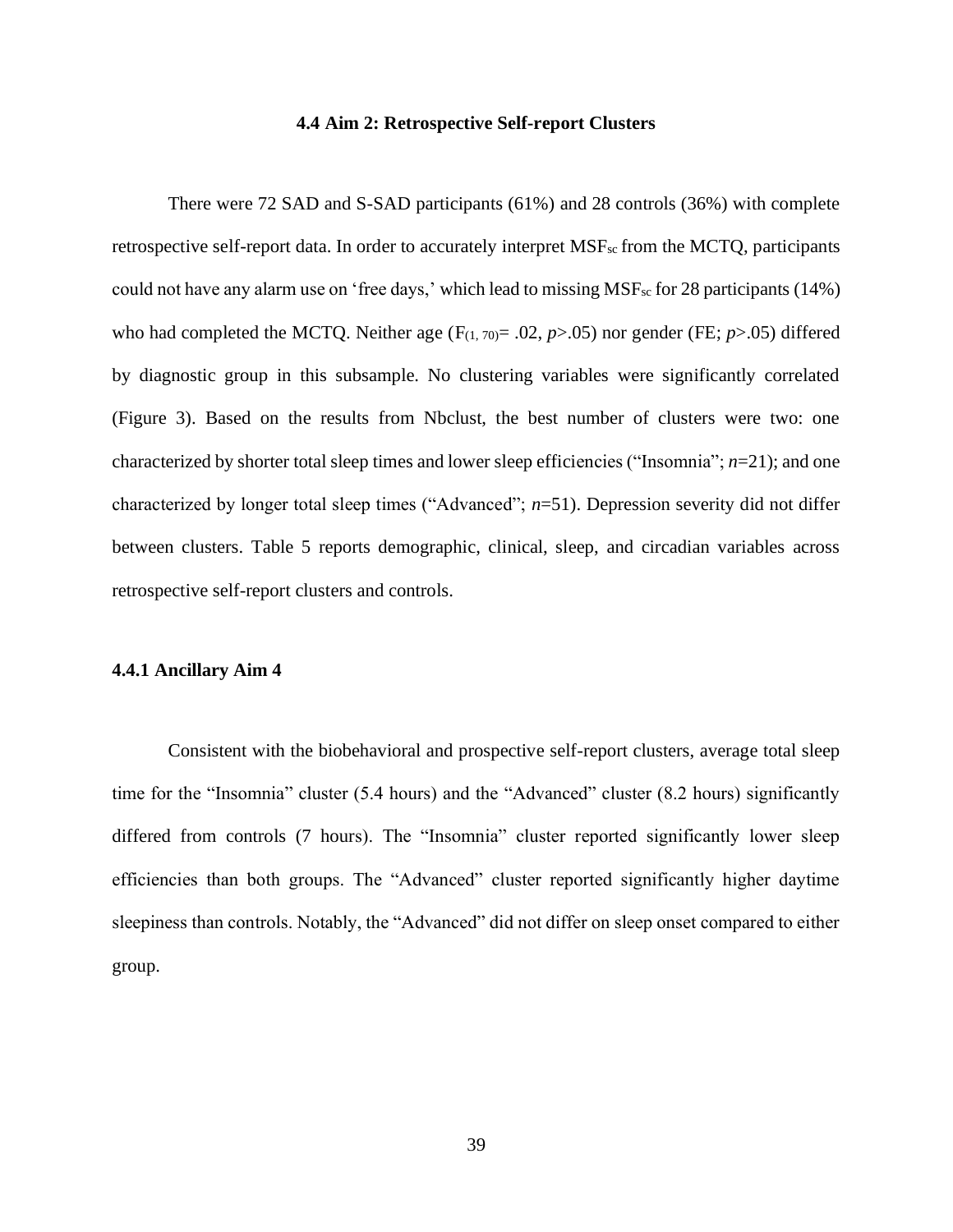# **4.5 Aim 3: Clustering Across Modalities**

Descriptive examinations of clusters across measurement modalities indicated that every participant in the biobehavioral "Nappers with long sleep" cluster was grouped in the "Advanced" cluster for both prospective and retrospective self-report. The majority (76%) of the biobehavioral "Insomnia" cluster was grouped in the prospective "Insomnia" cluster; however, only 25% of the biobehavioral "Insomnia" cluster was in the retrospective "Insomnia" cluster. From the biobehavioral "Advanced" cluster, the majority were captured as "Advanced" by prospective (94%) and retrospective self-report (83%). See Figure 2.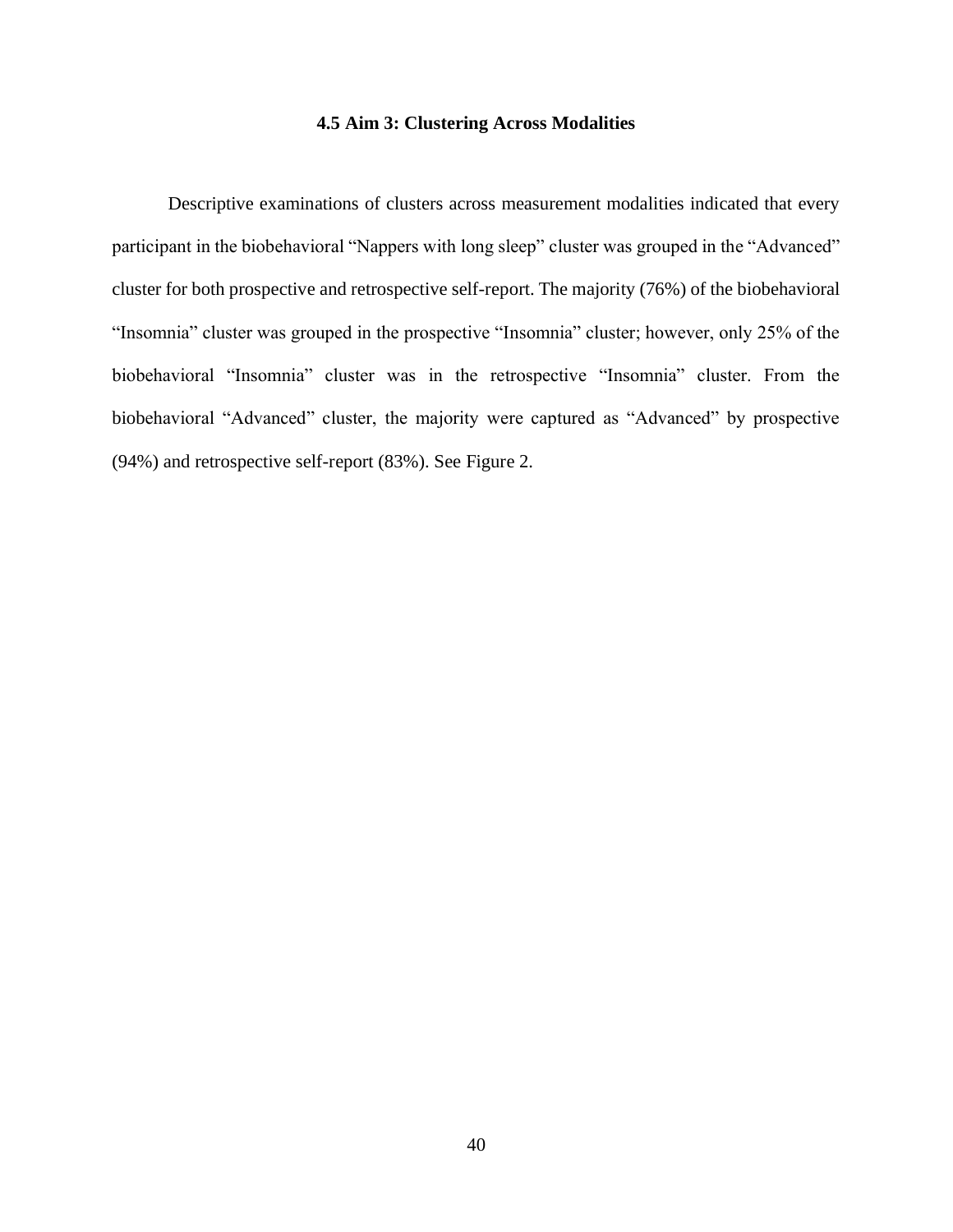### **5.0 Discussion**

Sleep and circadian characteristics in SAD include expected hypersomnolence and circadian misalignment, but not exclusively and not for the majority. Three distinct sleep and circadian profiles were identified, each with unique and modifiable treatment targets. This is significant considering the few sleep and circadian differences between diagnostic groups (controls, SAD, S-SAD) in the largest sleep and circadian analysis in seasonal depression. Each clustering analysis identified both an 'Insomnia' cluster, characterized by short total sleep times and low sleep efficiencies, and an 'Advanced' cluster, characterized by longer total sleep times and early sleep onsets. The biobehavioral sleep and circadian cluster analysis split the 'Advanced' cluster into a 'Nappers with long sleep' cluster, characterized by long total sleep times and daytime naps and an 'Advanced' cluster, characterized by early circadian phase and sleep onset. Clusters did not differ on depression severity or stratify by SAD vs. S-SAD. Despite few differences between Controls, SAD, and S-SAD groups on sleep and circadian variables, our cluster analyses revealed distinct sleep and circadian profiles in within seasonal depression, potentially explaining mixed findings in previous work.

Each cluster comprises a unique constellation of sleep and circadian characteristics with associated clinical implications. The 'Advanced' cluster highlights early sleep and circadian timing as a prominent phenotype in seasonal depression, despite being previously considered a minority (30%; Lewy et al., 2006). The 'Advanced' cluster was defined by significantly early circadian timing, with average DLMOs (7:42pm) over an hour earlier than both controls (8:54pm) and other clusters (~9:00pm). This cluster had a significantly longer PAD between DLMO and actigraphic midsleep (7.3 hours) than controls (6.6 hours) but did not differ from controls on sleep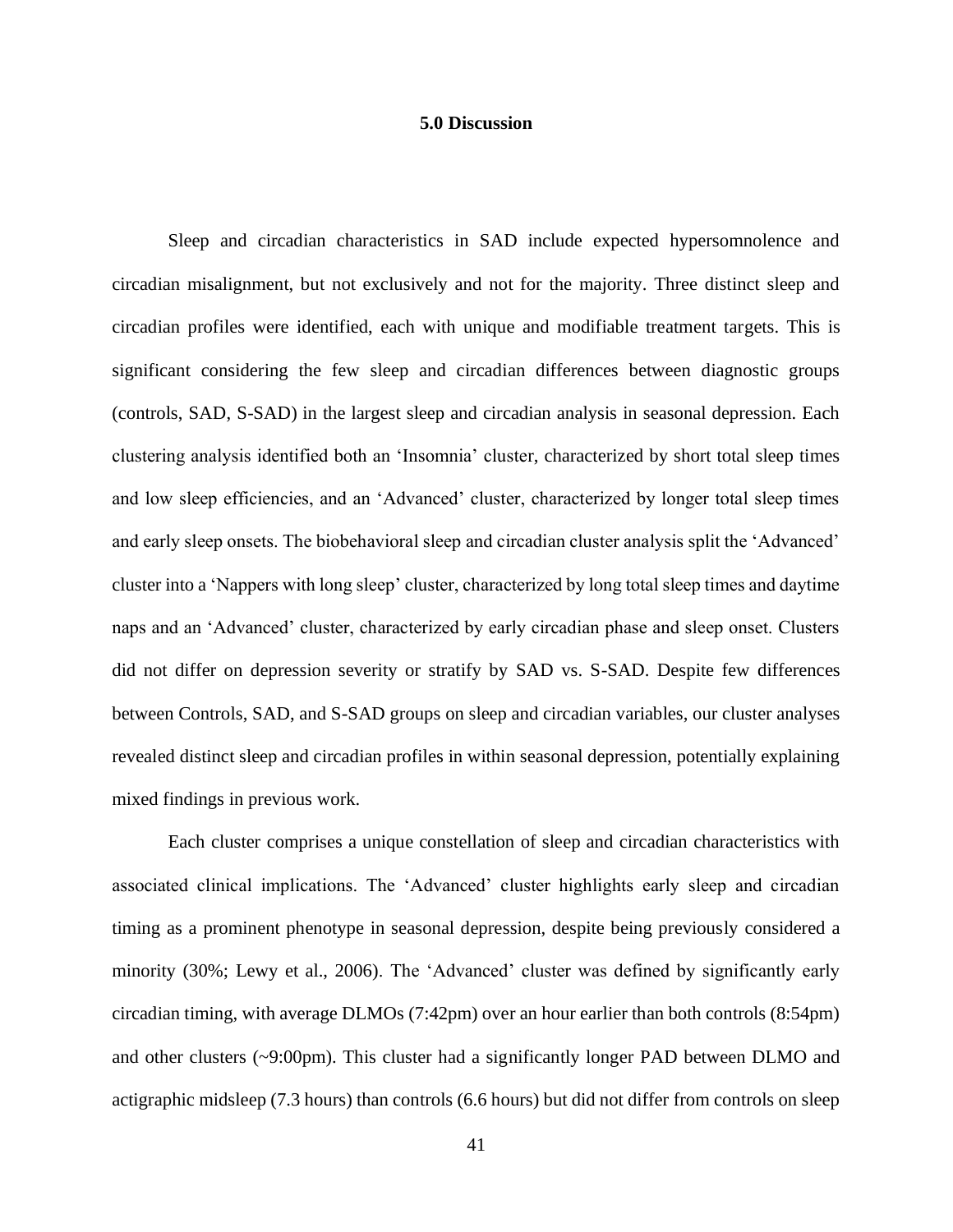onset time, which indicates substantial phase-advance. While most individuals with seasonal depression are typecast as delayed circadian phase, previous work has demonstrated advanced circadian timing in a subset of participants (Lewy et al., 2006). It has been proposed that these 'Advanced' participants are the 50% non-responders to morning light (Burgess et al., 2004), who might benefit from evening light or morning melatonin administration (Lewy et al., 2006). Future research should examine other factors that could contribute to earlier circadian profiles, including retinal sensitivity (e.g., the post-illumination pupil response; PIPR), light exposure, and other circadian entrainers (e.g., meals times).

In the 'Advanced' cluster, early diary sleep onset times suggest early settling, which could lead to longer total sleep times. Early self-reported sleep onset is consistent with previous work in this sample using RARs, which identified early settling, or an earlier decrease in physical activity at the end of the active period (Smagula et al., 2018). Early settling may be a function of feelings of fatigue, lethargy, and/or behavioral disengagement. Individuals experiencing fatigue or disengagement might discontinue physical activity in the evening and retire to bed early, which could contribute to longer total sleep times. While the mean actigraphic total sleep time in the 'Advanced' cluster (7.6 hours) is below the duration threshold for hypersomnolence (>9-10 hours; APA, 2013), this cluster slept 35 min longer than controls (7 hours), a statistically and clinically significant difference. Participants in the 'Advanced' cluster reported significantly longer total sleep times than controls on both sleep diaries (7.9 hours vs. 7.3 hours) and retrospective selfreport (8.2 hours vs. 6.9 hours). Further, the retrospective self-report 'Advanced' cluster reported greater daytime sleepiness than controls, which is a component of hypersomnolence. This combination of early settling and longer than average sleep times in over half of this sample might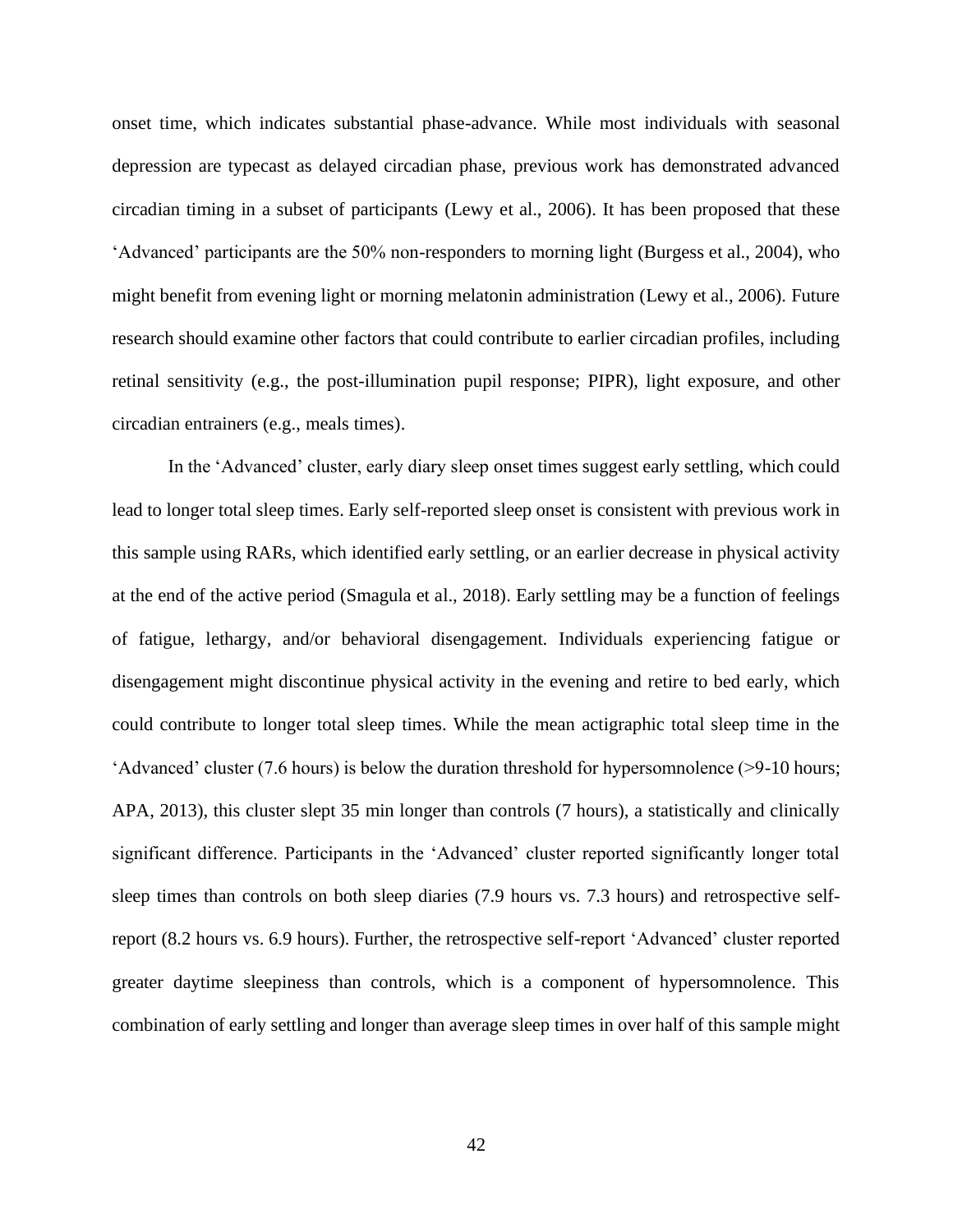encapsulate how hypersomnolence typically presents in seasonal depression (Wescott et al., in prep).

Insomnia is an overlooked presentation in seasonal depression. The 'Insomnia' cluster consistently had average total sleep times less than 6.5 hours in all analyses and evidenced fragmented and irregular sleep. These findings support insomnia symptoms reported in seasonal samples (Borisenkov et al., 2015; Roecklein, Carney, et al., 2013) and findings of shorter and fragmented winter actigraphic sleep in SAD (Winkler et al., 2005). The presence of an 'Insomnia' subgroup in seasonal depression could explain the variation in winter total sleep time findings (Anderson et al., 1994; Shapiro et al., 1994; Winkler et al., 2005; Wescott et al., in prep). While the 'Insomnia' cluster had later sleep onset times than the 'Advanced' cluster, this did not significantly differ from controls, suggesting that this 'Insomnia' cluster does not have behavioral delays in sleep timing.

Despite no differences in behavioral sleep timing, the 'Insomnia' cluster had significantly shorter PAD (5.8 hours) than the 'Advanced' cluster (6.6. hours) when using the Fixed DLMO threshold (crossing 3pg/mL) to calculate PAD, which could be indicative of internal desynchrony between the timing of sleep and circadian rhythms (PAD <6 hours; Lewy et al., 2006). While it is possible insomnia symptoms are associated with a phase delay, prior studies reporting a phase delay in SAD did not evaluate sleep duration or continuity and often standardized the sleep/wake cycle of participants to isolate any circadian effects of light therapy (Avery et al., 1997; Burgess et al., 2004; Dahl et al., 1993; Lewy et al., 2006). However, this finding was not present when using the relative DLMO threshold, a more sensitive method that is thought to more accurately capture the initial rise of melatonin secretion (Molina & Burgess, 2011).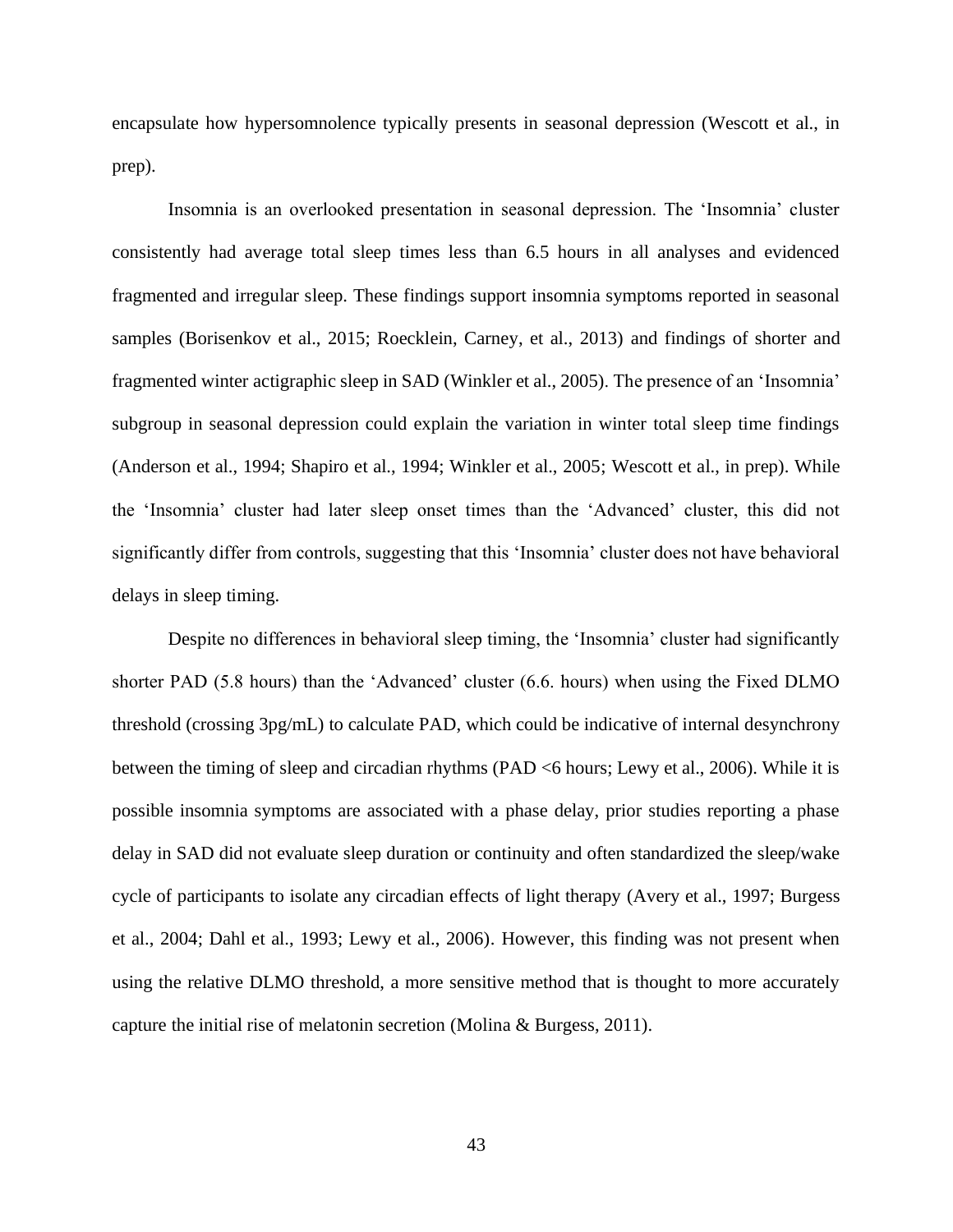The 'Nappers with long sleep' cluster in the biobehavioral clustering analysis highlights the combination of daytime naps and longer nighttime sleep in seasonal depression. This supports our previous work showing a winter increase in total sleep time in SAD compared to controls when including naps (Wescott et al., in prep). In the present study, participants in the 'Nappers with long sleep' cluster had an average total sleep time of 9 hours when including nap duration, close to the cut-off of hypersomnolence (>9-10 hours; APA, 2013). This cluster also evidenced irregular sleep patterns, which could reflect oscillating nights of self-onset insomnia and hypersomnolence (Roecklein, Carney, et al., 2013). These oscillations might occur as a result of daytime napping, which can fragment the 24-hour sleep/wake cycle (Wallace et al., 2020). Daytime naps can reduce homeostatic sleep pressure, making it difficult to fall asleep at night and shortening the night's sleep, which can lead to increased sleep pressure the following day. Notably, this is the smallest subgroup with only six participants (9.7%), suggesting that the majority of participants with seasonal depression are not characterized by daytime naps. All participants in the 'Nappers with long sleep' cluster revealed in the biobehavioral cluster analysis were lumped into the 'Advanced' cluster in both the prospective and retrospective clustering analyses, suggesting that the 'Nappers with long sleep' subgroup most closely resembles the 'Advanced' cluster, likely due to longer total sleep times. Assessing daytime naps could discern these clinical presentations.

Comparing biobehavioral, prospective and retrospective self-report clusters suggests solely relying on retrospective self-report measures may not discriminate sleep and circadian phenotypes in seasonal depression. While retrospective self-report revealed both an 'Insomnia' and 'Advanced' cluster, the 'Advanced' cluster was not distinguished by early sleep onset times. Further, there were no differences between clusters on chronotype (MSF<sub>sc</sub>; phase of entrainment), suggesting that self-reported measures of chronotype cannot distinguish circadian phase in

44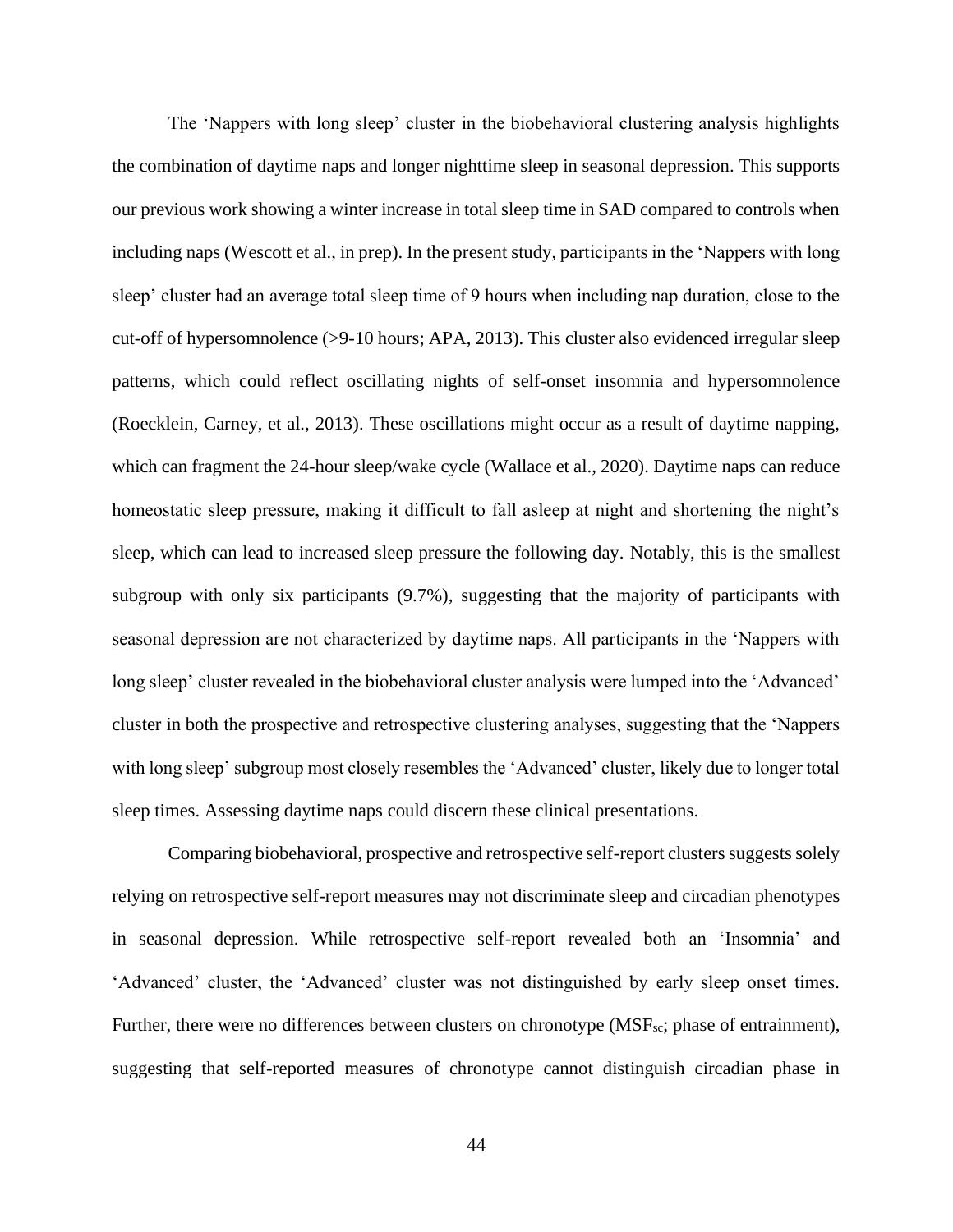seasonal depression. This supports prior work showing that although the  $MSF_{sc}$  correlates with  $\text{DLMO}$ , one  $\text{MSF}_{\text{sc}}$  time point was associated with a four hour range of  $\text{DLMO}$  times (Kantermann et al., 2015). Due to the lack of specificity for the  $MSF_{sc}$ , the authors advised against using the MSFsc to determine timing of chronotherapy. In contrast, sleep diaries were the most similar to biobehavioral measures with the exception of distinguishing participants with daytime naps. In the absence of biobehavioral measurements in clinical settings, prospective sleep diaries could be an inexpensive option that are more reliable than retrospective self-report measures.

While resulting sleep and circadian subgroups did not differ on depression severity, each distinct subgroup was characterized by modifiable treatment targets. Participants in the 'Insomnia' cluster might benefit from Cognitive-behavioral therapy for insomnia (CBT-I), which could improve sleep efficiency and lengthen total sleep time. Participants in the 'Advanced' cluster might respond better to behavioral activation, a component of CBT-SAD (Rohan et al., 2016), which may increase physical and social activity in the evening to reverse early settling. Either CBT-I or CBT-SAD could be effective for reducing daytime naps for participants in the 'Nappers with long sleep' cluster. While morning bright light therapy is considered the gold standard treatment in SAD (Terman et al., 1989), it might be most effective for participants in the 'Insomnia' cluster and less effective for participants in the 'Advanced' cluster. Morning bright light therapy has been shown to consolidate the sleep-wake cycle in SAD for participants with short sleep durations and fragmented sleep (Winkler et al., 2005), and bright light therapy improves symptoms of insomnia in otherwise healthy individuals (hedge's  $g = .47$ ; van Maanen et al., 2016). In contrast, 'Advanced' participants would likely not respond to morning light (Burgess et al., 2004) and might benefit from evening light or morning melatonin administration (Lewy et al., 2006).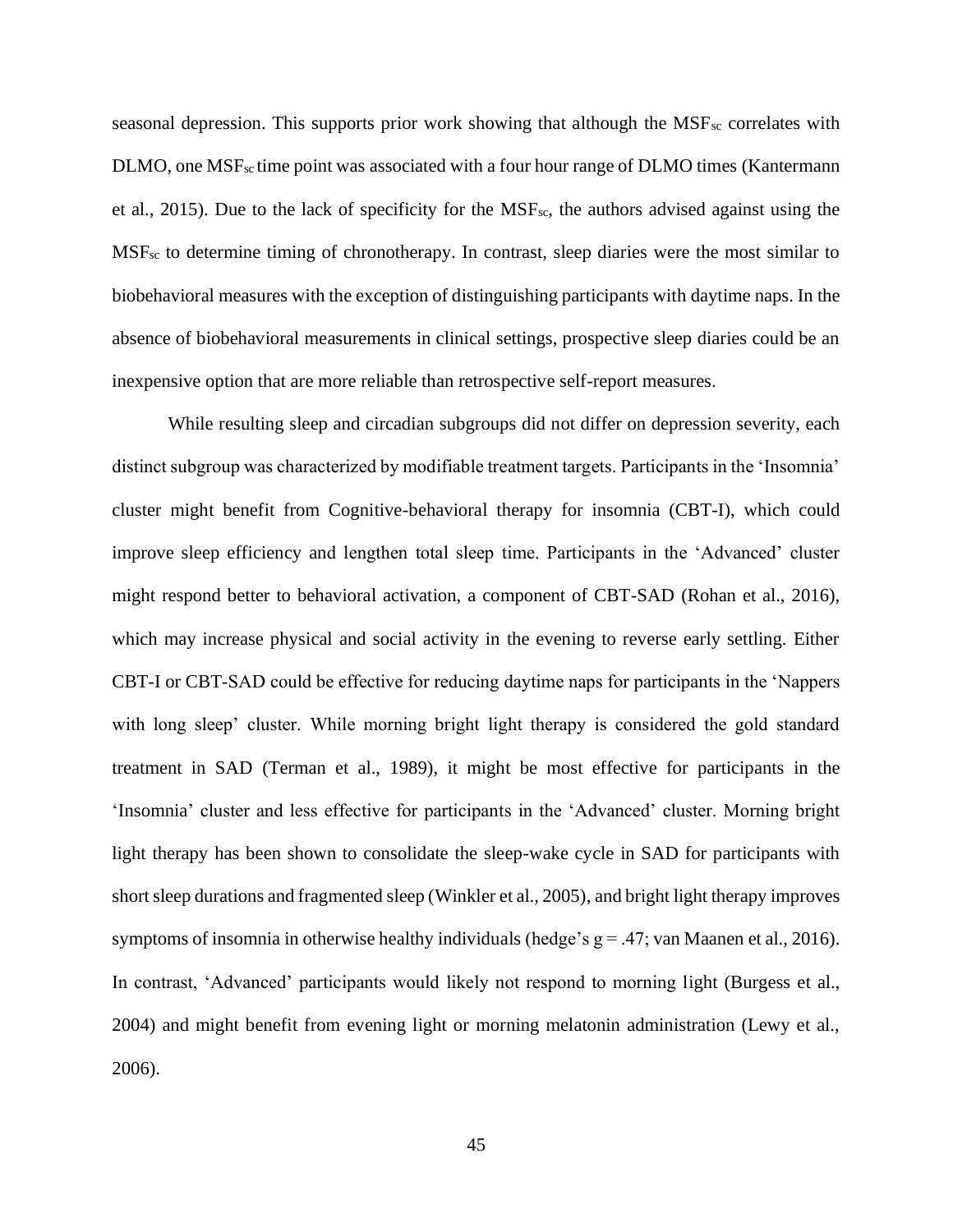The heterogenous presentation of sleep and circadian disruptions in seasonal depression might be optimally treated with a broader approach such as the Transdiagnostic sleep and circadian intervention (TranS-C; Harvey et al., 2016). The standard TranS-C intervention includes four core modules and seven optional modules that can be included depending on a participant's primary sleep and/or circadian problem. Based on the nature of sleep and circadian disturbances in seasonal depression, a TranS-C intervention would like include the following three "optional" modules: 1) 'Improving sleep efficiency' to address the sleep fragmentation seen in the 'Insomnia' cluster; 2) 'Reducing time in bed' to improve hypersomnolent presentations with excessive naps; and 3) 'Dealing with delayed or advanced phase' to target any circadian disruption. Since treatment for SAD does not currently include sleep-focused interventions, future work should employ sleep and circadian interventions in seasonal depression and test clusters of initial symptoms as moderators of treatment outcomes.

# **5.1 Strengths & Limitations**

This study benefitted from multiple measures of sleep and circadian disruptions across three measurement modalities to elucidate data-driven subgroups, a greater variety of measures than has been used in SAD studies previously. The focus on sleep and circadian disruptions helped identify constellations of symptoms in the first quantitatively sophisticated approach to characterize subgroups in SAD. The *k*-means approach was well-matched to the sample size, which was the largest to report sleep outcomes in SAD, and the first to include measures of both actigraphy measures of sleep and biomarkers of circadian rhythms in SAD.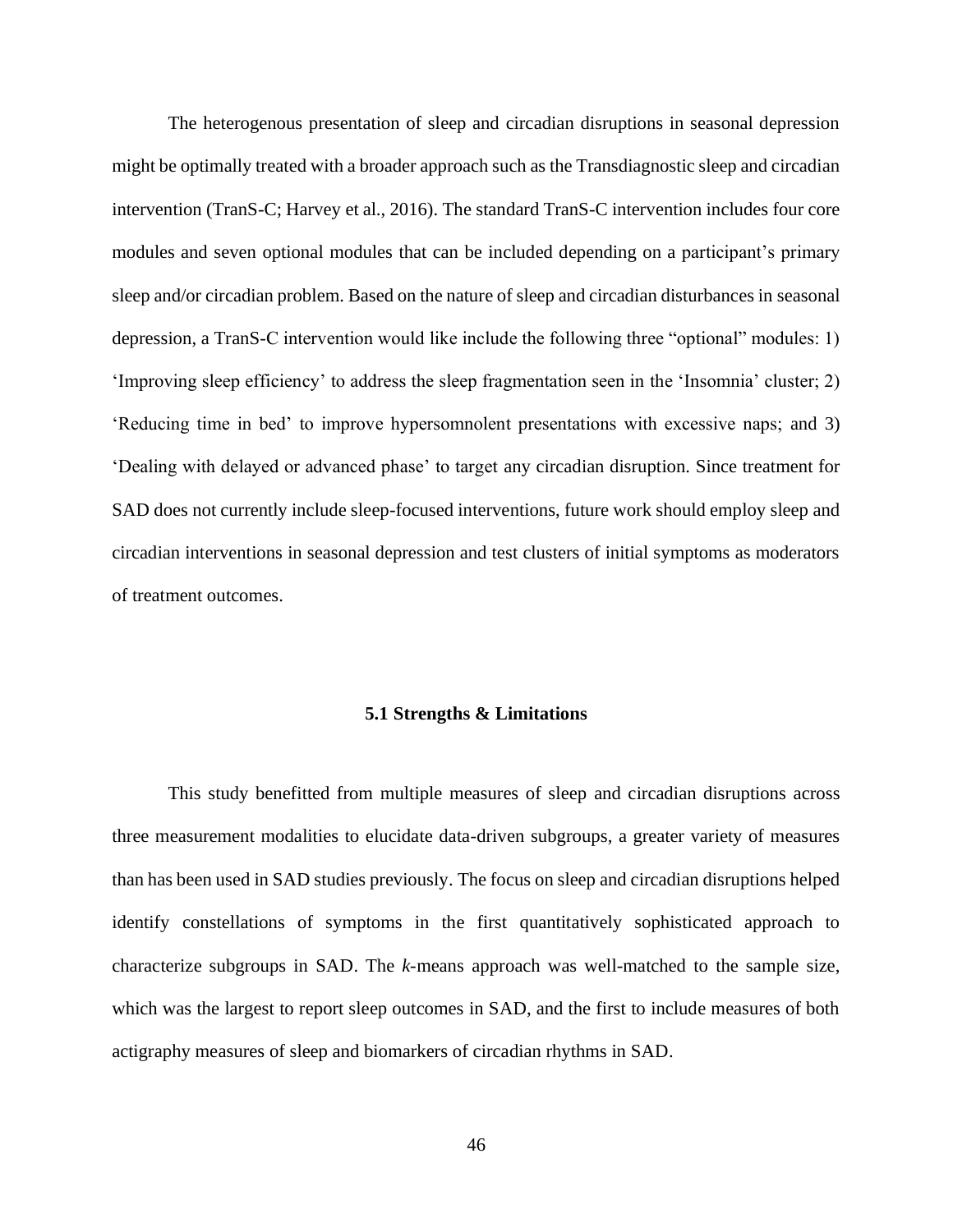There are a few important limitations. The cross-sectional design limits any causal interpretations of whether these sleep and circadian disruptions are symptoms of winter depressive episodes or potential contributors to onset and recurrence of winter depression. Due to the datadriven nature of cluster analyses, these findings would be bolstered by verification in a separate dataset. Additionally, there were uneven sample sizes across each clustering analyses, which hindered comparisons across measurements. A quarter of the sample had unusable DLMOs due to super secretion (high baselines), low secretion (low baselines that never rose), or because onset did not occur during the testing window. Low melatonin secretions could reflect an extremely delayed circadian phase that was not captured by our protocol (last DLMO collected at 1am) or was acutely suppressed by light in the  $10 - 25$  lux range (Phillips et al., 2019). Additionally, our use of salivary melatonin as a marker of circadian phase differs from previous work in SAD using plasma melatonin (Lewy et al., 2006) or core body temperature (Avery et al., 1997; Burgess et al., 2004; Dahl et al., 1993; Eastman et al., 1993).

# **5.2 Conclusion**

#### **5.2.1 Main Findings**

The use of a data-driven clustering analysis unveiled distinct presentations of sleep and circadian disruptions in seasonal depression. Two consistent sleep and circadian profiles were described: 'Insomnia' – short total sleep times (<6.5 hours), irregular and fragmented sleep and 'Advanced' – early sleep and circadian timing and longer total sleep times  $($  > 7.5 hours). The presence of distinct sleep and circadian clusters in seasonal depression could affect treatment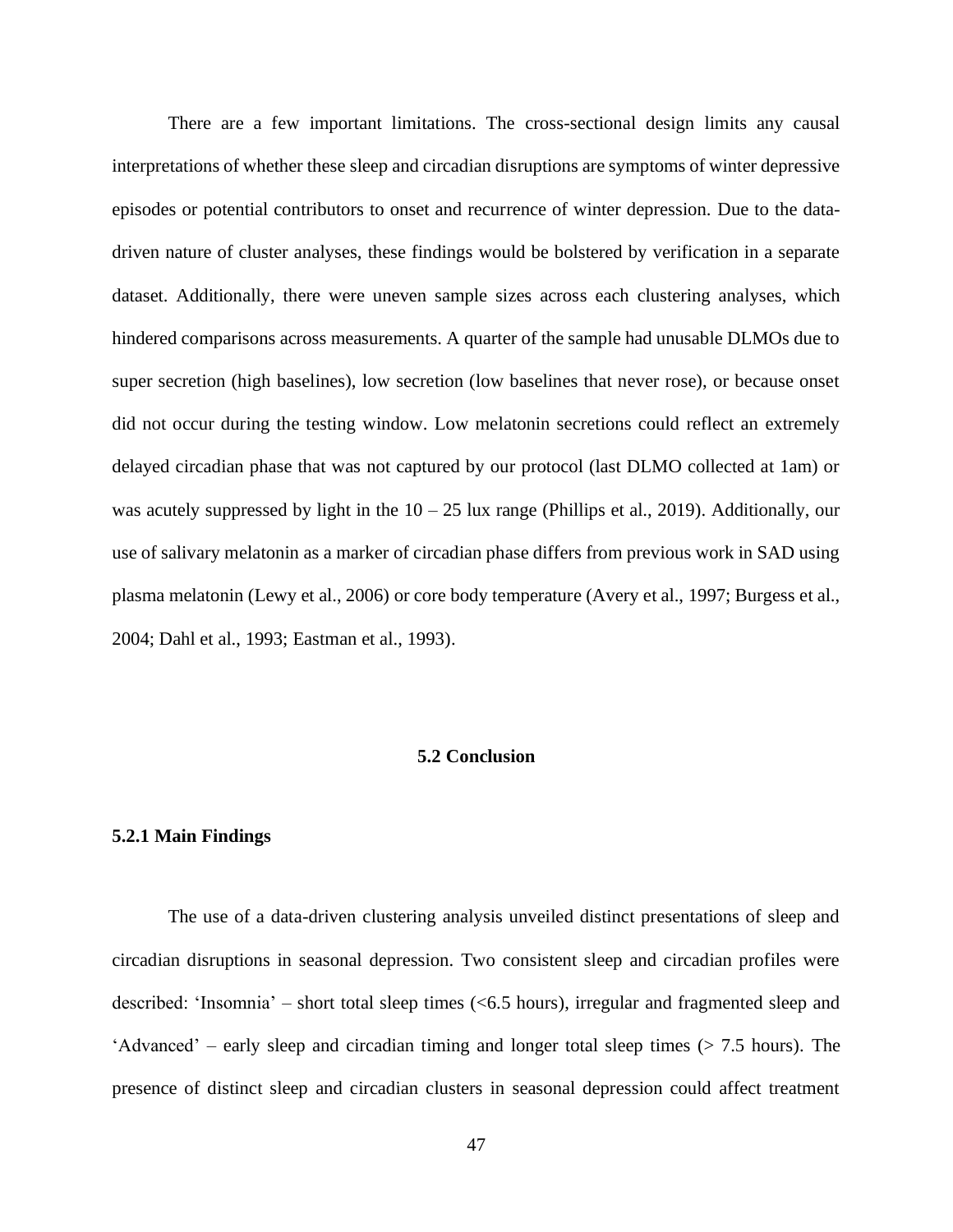response, and properly treating sleep and circadian disturbances based on phenotype could potentially improve mood symptoms.

# **5.2.2 Clinical Implications**

Treating sleep and circadian disruptions in seasonal depression would benefit from an individually-tailored, precision medicine approach. Changing the perspective of sleep in SAD from uniformly hypersomnolence and phase delay, to heterogenous presentations will be more effective when identifying the most promising interventions. Identifying the key drivers of sleeprelated pathophysiology in seasonal depression may even minimize time to remission and reduce recurrence rates. For example, if the 50% of individuals with SAD who do not respond to morning light therapy are better treated with CBT-SAD or CBT-I, then starting with those psychotherapies rather than light therapy may forestall a treatment failure experience.

### **5.2.3 Future Directions**

Implementing a precision medicine approach to sleep and circadian disruptions in individuals with dysregulated mood could uncover pathophysiological mechanisms underlying distinct phenotypes. While the current study focused on seasonal depression, sleep and circadian disruptions are transdiagnostic. Targeting specific sleep-wake and biological rhythm profiles could aid our understanding the etiology of mood dysregulation and improve treatment response.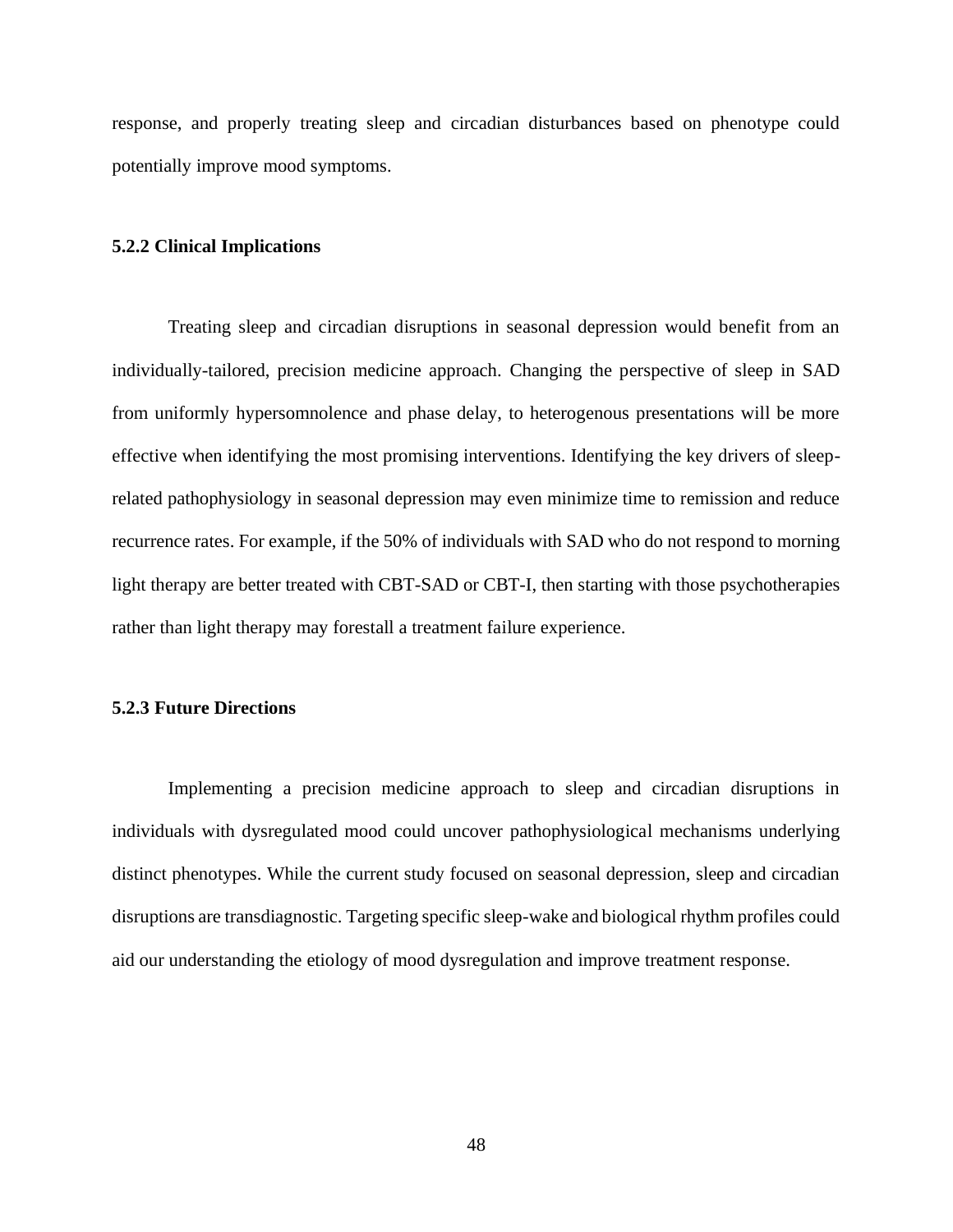|                            | Controls      | SAD           | S-SAD         | Test statistics             | Significant pair-wise<br>comparisons |
|----------------------------|---------------|---------------|---------------|-----------------------------|--------------------------------------|
| $\boldsymbol{N}$           | 78            | 74            | 44            |                             |                                      |
| Age                        | 37.1 (13.5)   | 40.3(13.2)    | 42.2(13.6)    | $F_{(2, 185)} = 2.2$        |                                      |
| Sex (%female)              | 58 (74%)      | 64 (86%)      | 35 (80%)      | $\chi^2 = 4.3$              |                                      |
| $SIGH-SAD1$                | 3.8(4.7)      | 26.8(8.3)     | 14.0 $(6.3)$  | $\chi^2 = 124.6$ ***        | $C < S-SAD < SAD$                    |
| Relative DLMO <sup>2</sup> | 20.4(3.1)     | 20.2(1.2)     | 20.3(1.0)     | $F_{(2, 103)} = .1$         |                                      |
| Fixed DLMO <sup>2</sup>    | 21.6(1.4)     | 20.9(1.5)     | 21.4(1.2)     | $F_{(2, 100)} = 2.5$        |                                      |
| $MSF_{sc}^3$               | 3.6(.5)       | 3.8(0.9)      | 3.9(6)        | $F_{(2, 97)} = 2.1$         |                                      |
| Duration actigraphy        | 420(55.6)     | 439 $(60.1)$  | 421 $(56.8)$  | $F_{(2, 103)} = 1.2$        |                                      |
| Duration diary             | 436(57.4)     | 455(58.9)     | 441 (54.7)    | $F_{(2, 152)} = 1.6$        |                                      |
| Duration <sub>PSOI</sub>   | 417(72.6)     | 445.8 (127.8) | 436.8(76.2)   | $F_{(2, 97)} = .7$          |                                      |
| Efficiency actigraphy      | 88.6(4.2)     | 87.0(5.4)     | 86.1(7.2)     | $\chi^2 = 3.6$              |                                      |
| Efficiency diary           | 91.7(6.1)     | 89.0(8.7)     | 88.3(6.0)     | $\chi^2 = 8.8$ **           | $S-$ SAD, SAD < C                    |
| Efficiency <sub>PSQI</sub> | 93.0(7.5)     | 89.3(17.0)    | $90.5$ (11.3) | $\chi^2 = 5.4$              |                                      |
| Regularity actigraphy      | 58.4 (32.8)   | 63.6(23.2)    | 52.6 $(20.9)$ | $F_{(2, 103)} = 1.1$        |                                      |
| Regularity diary           | 51.4 $(28.6)$ | 55.4 $(31.6)$ | 49.6 28.4)    | $F_{(2, 151)} = .5$         |                                      |
| Onset actigraphy           | 23.7(1.7)     | 23.3 (1.1)    | 23.7(1.4)     | $F_{(2, 103)} = .9$         |                                      |
| Onset diary                | 23.9(1.4)     | 23.3(1.2)     | 23.7(1.1)     | $\chi^2 = 8.8$ <sup>*</sup> | SAD < C                              |
| Onset <sub>PSQI</sub>      | 22.8(1.1)     | 22.9(1.5)     | 23.0(1.0)     | $F_{(2, 97)} = .4$          |                                      |
| Naps actigraphy            | 2.5(6.0)      | 6.5(13.2)     | 1.9(6.3)      | $\chi^2 = 24.7$             |                                      |
| Naps diary                 | 9.1 (13.1)    | 18.5(30.0)    | 7.3(17.1)     | $\chi^2 = 4.2$              |                                      |
| $E$ pworth <sup>4</sup>    | 6.4(3.9)      | 9.1(4.2)      | 7.9(4.3)      | $F_{(2, 97)} = 3.7^*$       | C < SAD                              |

**Table 1. Demographic, sleep, and circadian measures across diagnostic groups.**

<sup>1</sup> Structured Interview Guide for the Hamilton Rating Scale for Depression—Seasonal Affective Disorder Version total score. <sup>2</sup> Dim light melatonin onset. <sup>3</sup> Midsleep on free days corrected for sleep debt calculated from the Munich Chronotype Questionnaire. <sup>4</sup> Epworth Sleepiness Scale. *Note*:  $* = p < 0.05$ ,  $** = p < 0.01$ ,  $** = p < 0.01$ .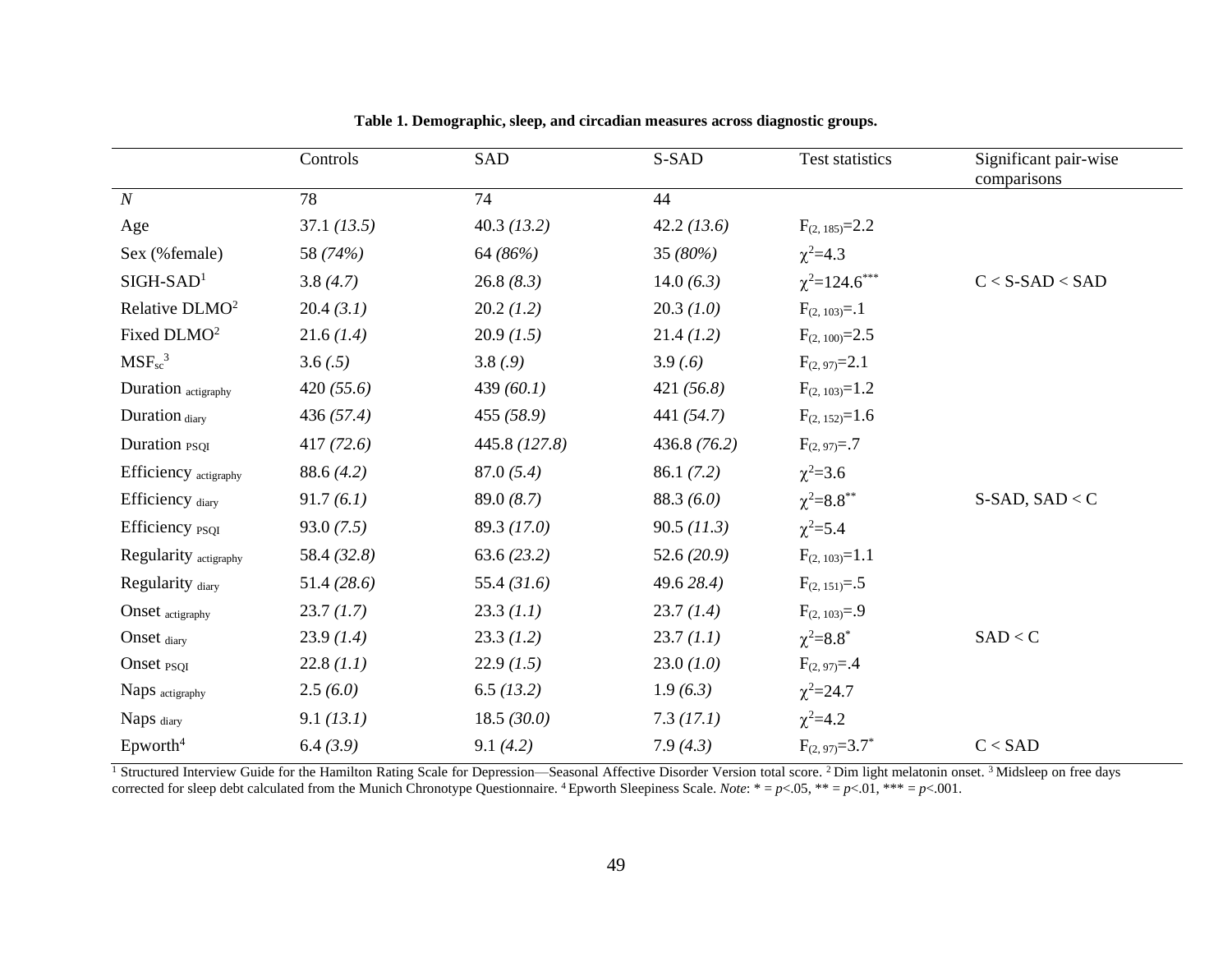|                            | Cluster 1<br>'Nappers with<br>long sleep' | Cluster 2<br>'Insomnia' | Cluster 3<br>'Advanced' | Test statistics         | Significant<br>pair-wise<br>comparisons | Controls      | Test statistics               | Significant pair-<br>wise comparisons |
|----------------------------|-------------------------------------------|-------------------------|-------------------------|-------------------------|-----------------------------------------|---------------|-------------------------------|---------------------------------------|
| $\boldsymbol{N}$           | 6                                         | 23                      | 31                      |                         |                                         | 46            |                               |                                       |
| Age                        | 33.3(12.7)                                | 39.9(13.9)              | 43.3(12.4)              | $F_{(2, 50)} = 1.5$     |                                         | 34.9 $(12.8)$ | $F_{(3, 95)} = 2.8^*$         | C < 3                                 |
| Sex $(\%F)$                | $6(100\%)$                                | 19 $(83%)$              | 27(87%)                 | $\rm FE^4$              |                                         | 34 $(74%)$    | FE <sup>4</sup>               |                                       |
| Group (%SAD)               | $6(100\%)$                                | 15 $(65%)$              | 17(63%)                 | FE <sup>4</sup>         |                                         |               |                               |                                       |
| $SIGH-SAD1$                | 29.2(6.7)                                 | 22.3(8.3)               | 20.7(9.0)               | $F_{(2, 52)} = 2.4$     |                                         | 3.5(4.7)      | $\chi^2 = 62.7***$            | C < 1, 2, 3                           |
| Relative DLMO <sup>2</sup> | 21.0 (1.1)                                | 20.8(1.0)               | 19.7(9)                 | $\chi^2 = 16.1$ ***     | 3 < 1, 2                                | 20.9(1.2)     | $F_{(3, 102)} = 9.0***$       | 3 < C, 2                              |
| Duration                   | 505 $(37.3)$                              | 382 $(40.3)$            | 455(43.8)               | $F_{(2, 57)} = 30.1***$ | 2 < 3 < 1                               | 420 $(55.6)$  | $F_{(3, 102)} = 15.5***$      | 2 < C < 1, 3                          |
| Efficiency                 | 89.3(3.9)                                 | 84.0(7.5)               | 88.1 $(4.5)$            | $\chi^2 = 7.8$ *        | 2 < 3                                   | 88.6(4.2)     | $\chi^2 = 10.9^*$             | 2 < C                                 |
| Regularity                 | 81(24)                                    | 74(20)                  | 45(12)                  | $\chi^2 = 29.8$ ***     | 3 < 1, 2                                | 54 $(36)$     | $\chi^2 = 26.8$ ***           | 3 < 1, 2; C < 2                       |
| Onset                      | 23.2(.7)                                  | 0.2 (112)               | 22.8(.9)                | $F_{(2, 57)} = 12.3***$ | 3 < 1, 2                                | 23.7(1.7)     | $\chi^2$ =17.1 <sup>***</sup> | 3 < 2                                 |
| <b>Naps</b>                | 31.8(15.9)                                | 1.7(4.6)                | 1.9(5.7)                | $\chi^2 = 25.9$ ***     | 2, 3, < 1                               | 2.7(6.0)      | $\chi^2 = 29.0$ ***           | C, 2, 3 < 1                           |
| PAD <sup>3</sup>           | 6.9(.8)                                   | 6.9(0.9)                | 7.3(9)                  | $\chi^2 = 2.3$          |                                         | 6.6 $(1.0)$   | $F_{(3, 102)} = 2.8^*$        | C < 3                                 |
| $\boldsymbol{N}$           | 5 <sup>5</sup>                            | 22                      | 33                      |                         |                                         | 45            |                               |                                       |
| Age                        | 28.4(4.2)                                 | 41.6(14.9)              | 42.4(12.2)              | $F_{(2, 50)} = 2.6$     |                                         | 33.5(12.0)    | $F_{(3, 94)} = 4.6$ **        | C < 3                                 |
| Sex $(\%F)$                | $5(100\%)$                                | 18 $(82%)$              | 28(85%)                 | FE <sup>4</sup>         |                                         | 34 $(74%)$    | FE <sup>4</sup>               |                                       |
| Group (%SAD)               | $5(100\%)$                                | 15 (68%)                | 19(58%)                 | FE <sup>4</sup>         |                                         |               |                               |                                       |
| $SIGH-SAD1$                | 30.8(5.9)                                 | 22.4(8.5)               | 21.7(9.0)               | $F_{(2, 52)} = 2.4$     |                                         | 3.7(4.9)      | $\chi^2 = 63.4***$            | C < 1, 2, 3                           |
| Fixed DLMO <sup>2</sup>    | 21.6(1.3)                                 | 22.2(1.0)               | 20.2(1.2)               | $F_{(2, 57)} = 20.0***$ | 3 < 1, 2                                | 21.6(1.4)     | $F_{(3, 101)} = 12.3***$      | 3 < C, 2                              |
| Duration                   | 497 $(35.7)$                              | 395 $(41.9)$            | 451 $(48.1)$            | $F_{(2, 57)} = 15.7***$ | 2 < 1, 3                                | 420 $(55.5)$  | $F_{(3, 101)} = 9.2***$       | C, 2 < 1, 3                           |
| Efficiency                 | 88.7(4.0)                                 | 84.2(7.4)               | 88.2(4.4)               | $\chi^2 = 7.9^*$        | 2 < 3                                   | 89.0(3.8)     | $\chi^2 = 12.8$ **            | 2 < C                                 |
| Regularity                 | 84(26)                                    | 73(20)                  | 44(12)                  | $\chi^2 = 30.7$ ***     | 3 < 2                                   | 56 $(26)$     | $\chi^2 = 27.0$ ***           | 3 < 2                                 |
| Onset                      | 23.2(.7)                                  | 0.3(1.2)                | 22.8(.9)                | $F_{(2, 57)} = 15.8***$ | 3 < 2                                   | 23.6(1.6)     | $\chi^2 = 20.9$ ***           | 3 < 2                                 |
| <b>Naps</b>                | 32.5(17.7)                                | 1.4(4.6)                | 2.5(5.9)                | $\chi^2 = 22.1$ ***     | 2, 3, < 1                               | 2.9(6.2)      | $\chi^2 = 23.8$ ***           | C, 2, 3 < 1                           |
| PAD <sup>3</sup>           | 6.2(.9)                                   | 5.8(1.2)                | 6.6 (1.1)               | $F_{(2, 57)} = 3.5^*$   | $2 < 3$                                 | 5.9(1.3)      | $F_{(3, 101)} = 3.3^*$        | $C < 3$                               |

**Table 2. Comparisons on demographic, clinical, sleep-wake, and circadian variables across biobehavioral cluster groups and controls.**

<sup>1</sup> Structured Interview Guide for the Hamilton Rating Scale for Depression—Seasonal Affective Disorder Version total score. <sup>2</sup> Dim light melatonin onset. <sup>3</sup> Phase angle difference between DLMO and average midsleep from actigraphy. <sup>4</sup> Fisher's Exact Test. *Note*:  $* = p < .05$ ,  $** = p < .01$ ,  $*** = p < .001$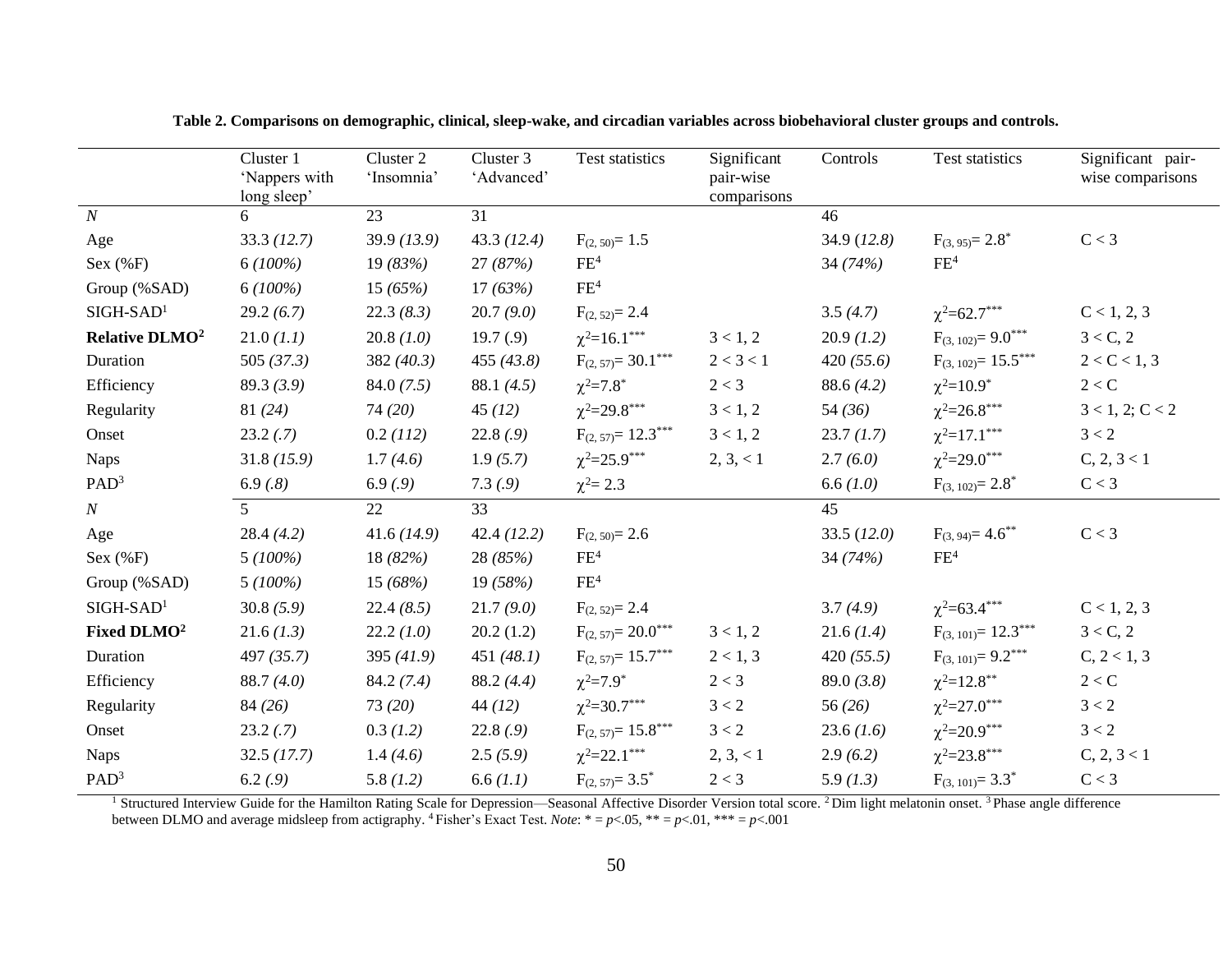|                            | Cluster 1  | Cluster 2  | Test statistics          | Significant              | Controls    | Test statistics               | Significant pair- |
|----------------------------|------------|------------|--------------------------|--------------------------|-------------|-------------------------------|-------------------|
|                            | 'Insomnia' | 'Advanced' |                          | pair-wise<br>comparisons |             |                               | wise comparisons  |
| $\boldsymbol{N}$           | 24         | 36         |                          |                          | 46          |                               |                   |
| Age                        | 39.9(13.9) | 43.3(12.4) | $F_{(2, 50)} = 1.5$      |                          | 34.9(12.8)  | $F_{(3, 95)} = 2.8^*$         | C < 3             |
| Sex (%F)                   | 19(83%)    | 27(87%)    | FE <sup>4</sup>          |                          | 34(74%)     | FE <sup>4</sup>               |                   |
| Group (%SAD)               | 15(65%)    | 17(63%)    | FE <sup>4</sup>          |                          |             |                               |                   |
| $SIGH-SAD1$                | 23.0(8.7)  | 21.8(8.9)  | $F_{(1, 53)} = .2$       |                          | 3.5(4.7)    | $\chi^2 = 62.7$ ***           | C < 1, 2, 3       |
| Relative DLMO <sup>2</sup> | 20.9(1.0)  | 19.8(1.0)  | $F_{(1, 58)} = 16.3***$  | 2 < 1                    | 20.9(1.2)   | $F_{(2, 102)} = 10.9***$      | $2 < C$ , 1       |
| Duration                   | 385(41.8)  | 464(46.8)  | $F_{(1, 58)} = 44.2$ *** | 1 < 2                    | 420(55.6)   | $F_{(2, 103)} = 18.7***$      | 1 < C < 2         |
| Efficiency                 | 84.0(7.4)  | 88.5(4.4)  | $\chi^2 = 9.0^{**}$      | 1 < 2                    | 88.6(4.2)   | $\chi^2 = 12.1$ <sup>**</sup> | 1 < C, 2          |
| Regularity                 | 74(20)     | 49(19)     | $F_{(1, 58)} = 24.1***$  | 2 < 1                    | 54(36)      | $\chi^2 = 28.4$ ***           | 1 < C, 2          |
| Onset                      | 0.2(112)   | 22.8(.9)   | $F_{(1, 58)} = 27.1***$  | 2 < 1                    | 23.7(1.7)   | $\chi^2 = 19.0$ ***           | $2 < C$ , 1       |
| <b>Naps</b>                | 3.2(9.0)   | 5.9(12.7)  | $\chi^2 = .5$            |                          | 2.7(6.0)    | $\chi^2 = .9$                 |                   |
| PAD <sup>3</sup>           | 6.9(0.9)   | 7.2(0.9)   | $F_{(1, 58)} = 1.8$      |                          | 6.6 $(1.0)$ | $F_{(2, 102)} = 3.8^*$        | C < 2             |

**Table 3. Comparing biobehavioral clusters and controls including phase angle difference between DLMO and midsleep (PAD) as a clustering input** 

**variable.**

<sup>1</sup> Structured Interview Guide for the Hamilton Rating Scale for Depression—Seasonal Affective Disorder Version total score. <sup>2</sup> Dim light melatonin onset. <sup>3</sup> Phase angle difference between DLMO and average midsleep from actigraphy. <sup>4</sup>Fisher's Exact Test. *Note*: \* = *p*<.05, \*\* = *p*<.01, \*\*\* = *p*<.001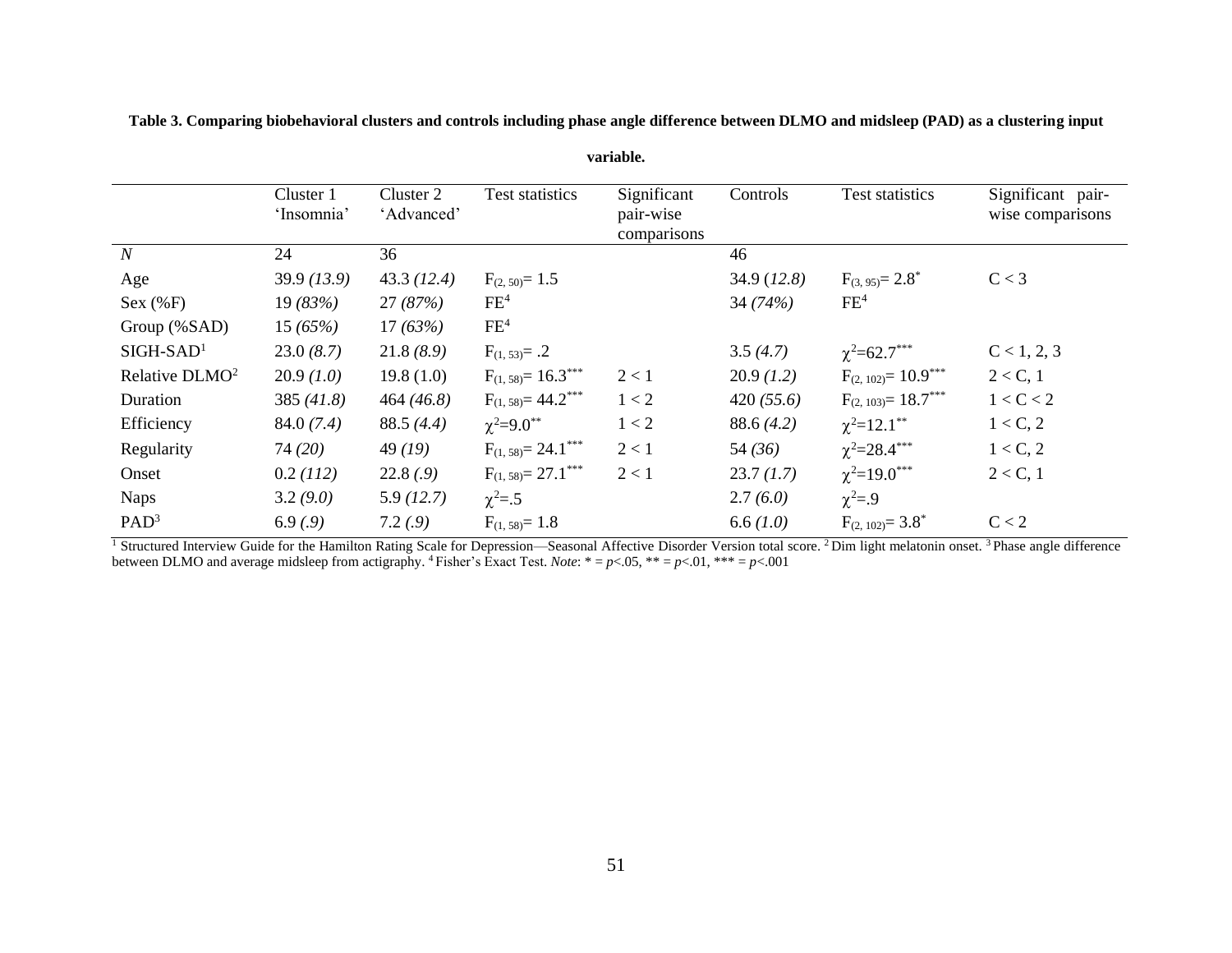|                | Cluster 1<br>'Insomnia' | Cluster 2<br>'Advanced' | Test statistics          | Significant<br>pair-wise<br>comparisons | Controls   | <b>Test statistics</b>   | Significant<br>pair-wise<br>comparisons |
|----------------|-------------------------|-------------------------|--------------------------|-----------------------------------------|------------|--------------------------|-----------------------------------------|
| $\overline{N}$ | 27                      | 61                      |                          |                                         | 67         |                          |                                         |
| Age            | 39.8(13.4)              | 41.4(13.3)              | $F_{(1, 80)} = .2$       |                                         | 37.2(13.4) | $F_{(2, 146)} = 1.6$     |                                         |
| Sex (%F)       | 20(74%)                 | 57 (93%)                | $FE^*$                   |                                         | 49 (73%)   | $\chi^2 = 8.9$ **        | C, 1 < 2                                |
| Group (%SAD)   | 17(63%)                 | 38 (62%)                | FE                       |                                         |            |                          |                                         |
| $SIGH-SAD1$    | 25.7(10.5)              | 21.9(8.9)               | $F_{(1, 80)} = 2.9$      |                                         | 3.9(4.9)   | $\chi^2 = 86.4$ ***      | C < 1, 2                                |
| Duration       | 396(39.8)               | 473 (47.2)              | $F_{(1, 86)} = 55.1***$  | 1 < 2                                   | 436(57.4)  | $F_{(1, 152)} = 22.9***$ | 1 < C < 2                               |
| Efficiency     | 84.4(0.1)               | 90.6(.1)                | $\chi^2 = 12.8$ ***      | 1 < 2                                   | 91.7(0.1)  | $\chi^2 = 18.6$ ***      | 1 < 2, C                                |
| Regularity     | 73(36)                  | 44(23)                  | $\chi^2 = 12.8$ ***      | 2 < 1                                   | 51(29)     | $\chi^2 = 13.3$ ***      | C, 2 < 1                                |
| Onset          | 0.5 (1.1)               | 22.9(.8)                | $F_{(1, 86)} = 65.2$ *** | 2 < 1                                   | 23.5(1.4)  | $\chi^2 = 41.1$ ***      | $2 < C$ , 1                             |
| <b>Naps</b>    | 18.2(31.9)              | 12.5(23.6)              | $\chi^2 = .02$           |                                         | 9.2 (13.1) | $\chi^2 = .01$           |                                         |

**Table 4. Comparisons on demographic, clinical, sleep-wake, and circadian variables across sleep diary cluster groups and controls.**

<sup>1</sup> Structured Interview Guide for the Hamilton Rating Scale for Depression—Seasonal Affective Disorder Version total score. *Note*: \* =  $p$ <.05, \*\* =  $p$ <.01, \*\*\* =  $p$ <.001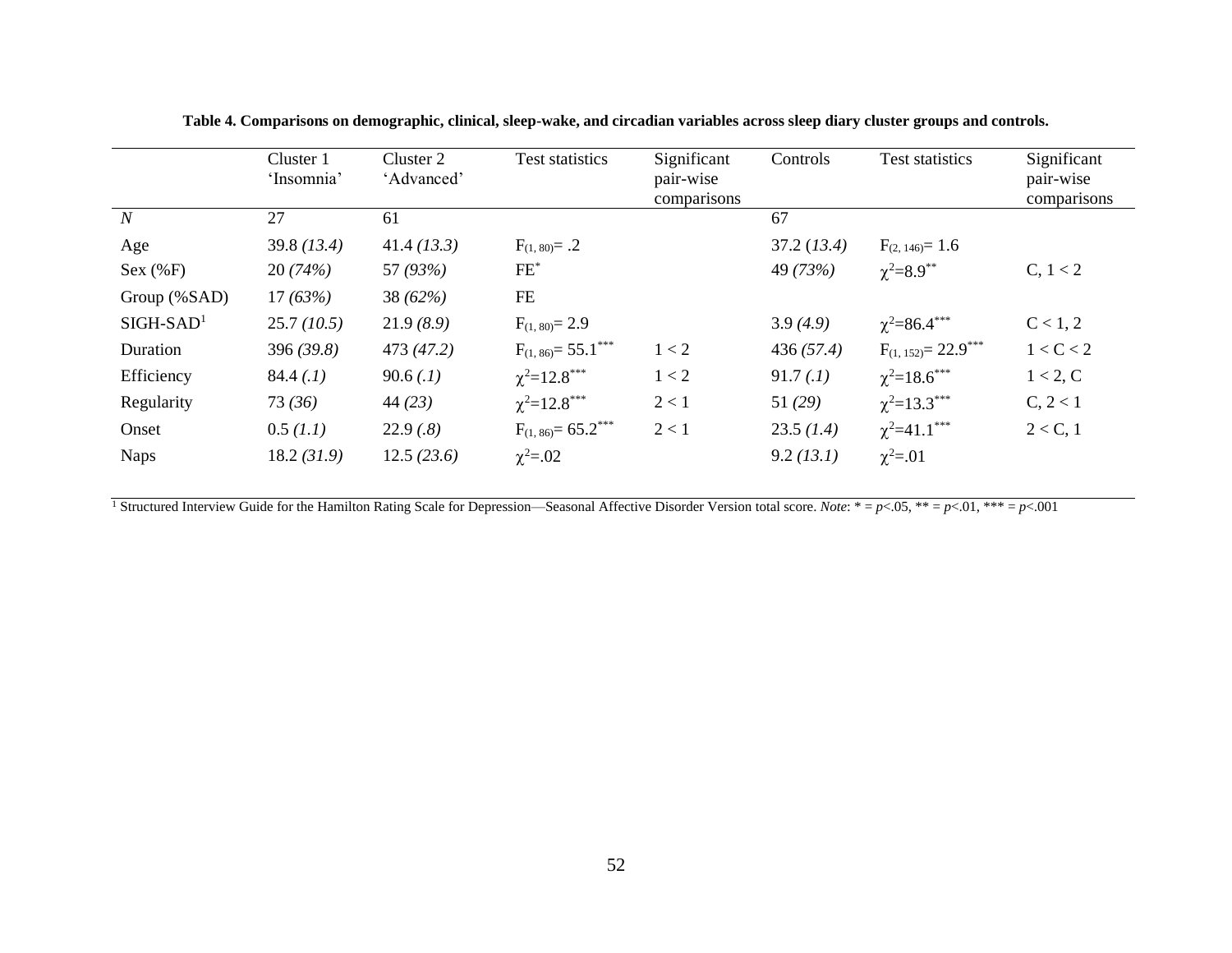|                                | Cluster 1<br>'Insomnia' | Cluster 2<br>'Advanced' | Test statistics         | Significant<br>pair-wise<br>comparisons | Controls   | Test statistics         | Significant<br>pair-wise<br>comparisons |
|--------------------------------|-------------------------|-------------------------|-------------------------|-----------------------------------------|------------|-------------------------|-----------------------------------------|
| $\boldsymbol{N}$               | 21                      | 51                      |                         |                                         | 28         |                         |                                         |
| Age                            | 39.3(10.7)              | 42.7(14.4)              | $\chi^2 = .8$           |                                         | 38.3(12.8) | $\chi^2 = 2.3$          |                                         |
| <b>Sex</b>                     | 17(82%)                 | 45 (88%)                | FE                      |                                         | 22(79%)    | FE                      |                                         |
| $SIGH-SAD1$                    | 24.7(9.0)               | 20.8(9.3)               | $F_{(1, 68)} = 2.5$     |                                         | 3.9(3.7)   | $\chi^2 = 51.0$ ***     | C < 1, 2                                |
| $MSF_{sc}^2$                   | 3.7(.7)                 | 3.9(.8)                 | $F_{(1, 70)} = .6$      |                                         | 3.6(.5)    | $F_{(2, 97)} = 1.9$     |                                         |
| Duration                       | 324(55.8)               | 491 $(91.2)$            | $F_{(1,70)} = 60.7***$  | 1 < 2                                   | 417(72.6)  | $F_{(2, 97)} = 33.4***$ | 1 < C < 2                               |
| Efficiency %                   | 70.6(9.3)               | 97.6(8.6)               | $F_{(1,70)} = 139.5***$ | 1 < 2                                   | 93.0(7.5)  | $F_{(2, 97)} = 77.4***$ | 1 < C < 2                               |
| Onset                          | 23.1(1.6)               | 22.8(1.2)               | $F_{(1,70)} = .7$       |                                         | 22.8(1.0)  | $F_{(2, 97)} = .5$      |                                         |
| $\text{E}$ pworth <sup>3</sup> | 8.4(4.3)                | 8.8(4.3)                | $F_{(1,70)} = .1$       |                                         | 6.4(3.9)   | $F_{(2, 97)} = 3.1$     | C < 2                                   |

**Table 5. Comparisons on demographic, clinical, sleep-wake, and circadian variables across retrospective cluster groups and controls.**

1

Structured Interview Guide for the Hamilton Rating Scale for Depression—Seasonal Affective Disorder Version total score. <sup>2</sup> Midsleep on free days corrected for sleep debt calculated from the Munich Chronotype Questionnaire. <sup>3</sup>Epworth Sleepiness Scale. *Note*: \* = *p*<.05, \*\* = *p*<.01, \*\*\* = *p*<.001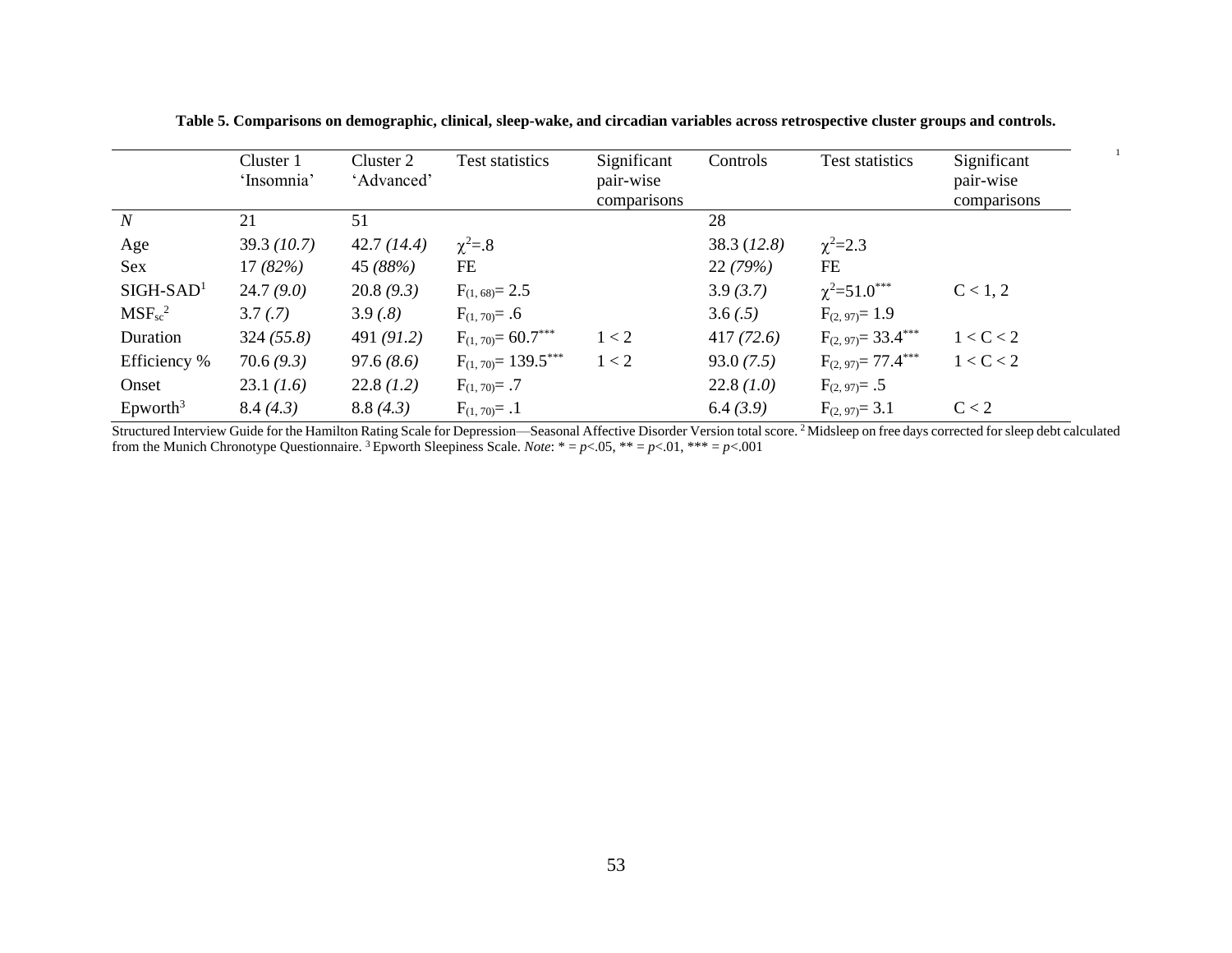

**Figure 1. Spider plots of A) Biobehavioral clusters, B) Prospective self-report clusters, and C) Retrospective self-report clusters.**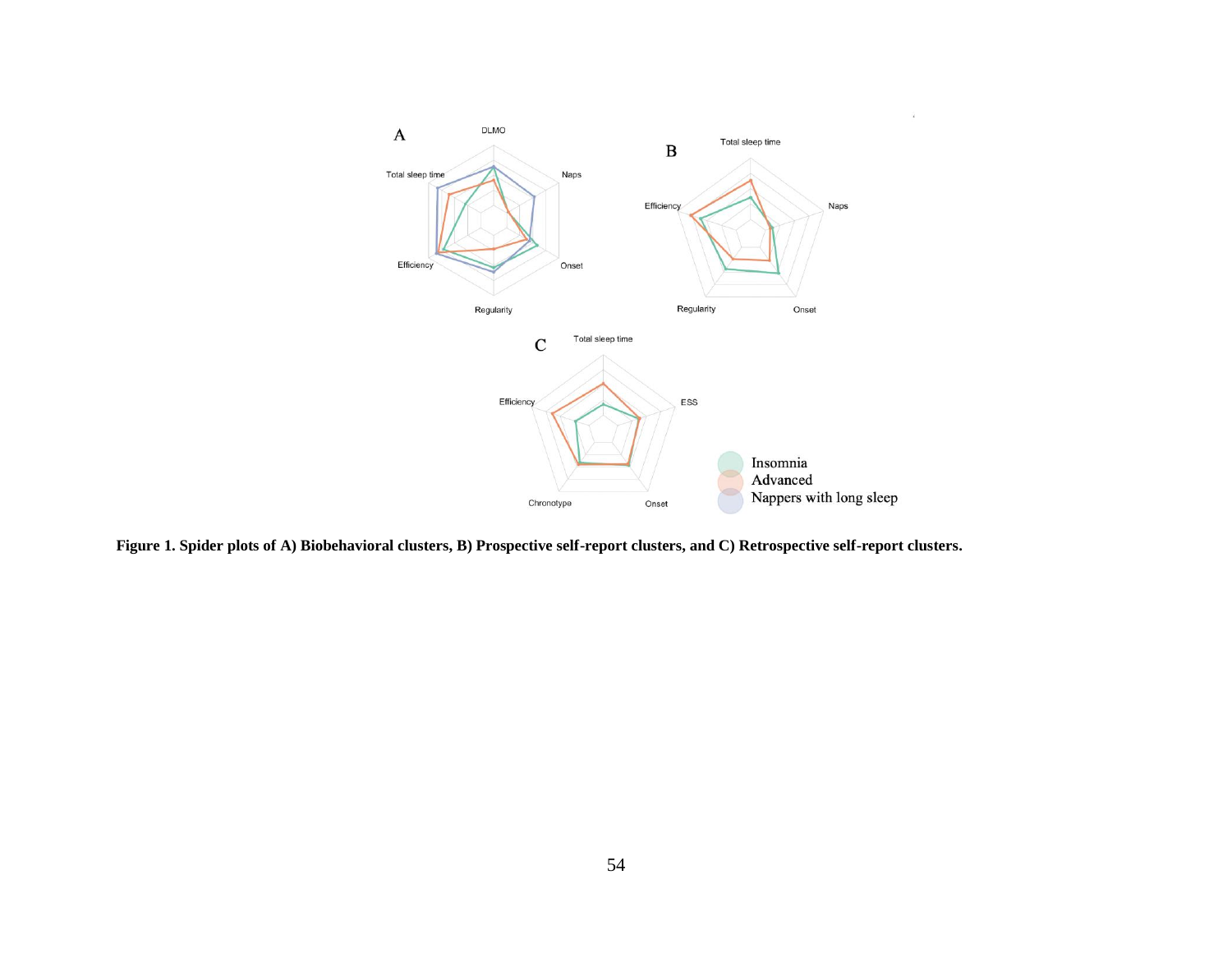

**Figure 2. Descriptive examinations of clusters across Biobehavioral, Retrospective, and Prospective sleep diary measurements.**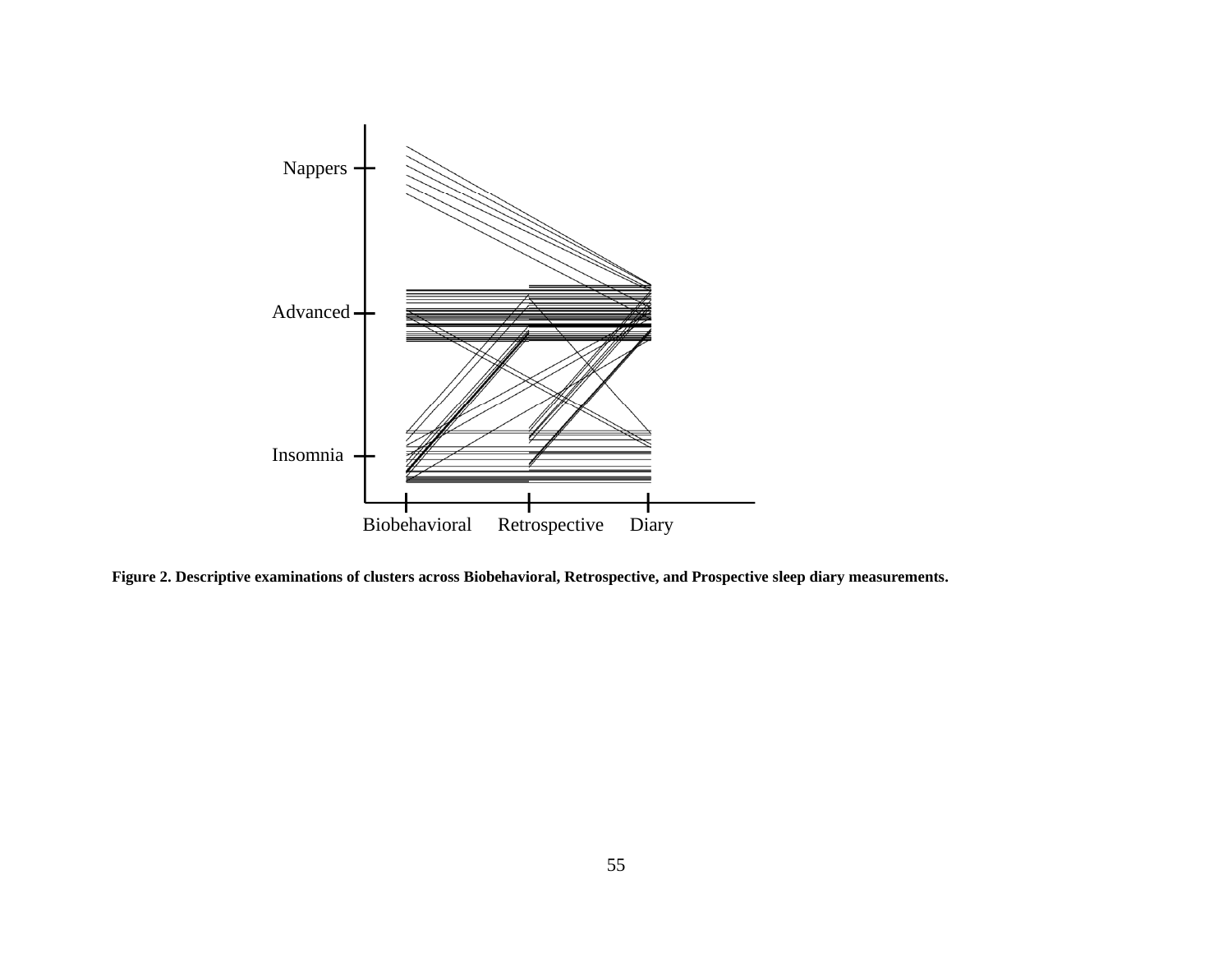

**Figure 3. Correlation matrices between clustering variables for A) Biobehavioral, B) Prospective self-report, and C) Retrospective self-report.** 

*Note:* Significant correlations (p<.01) are depicted with colored circles.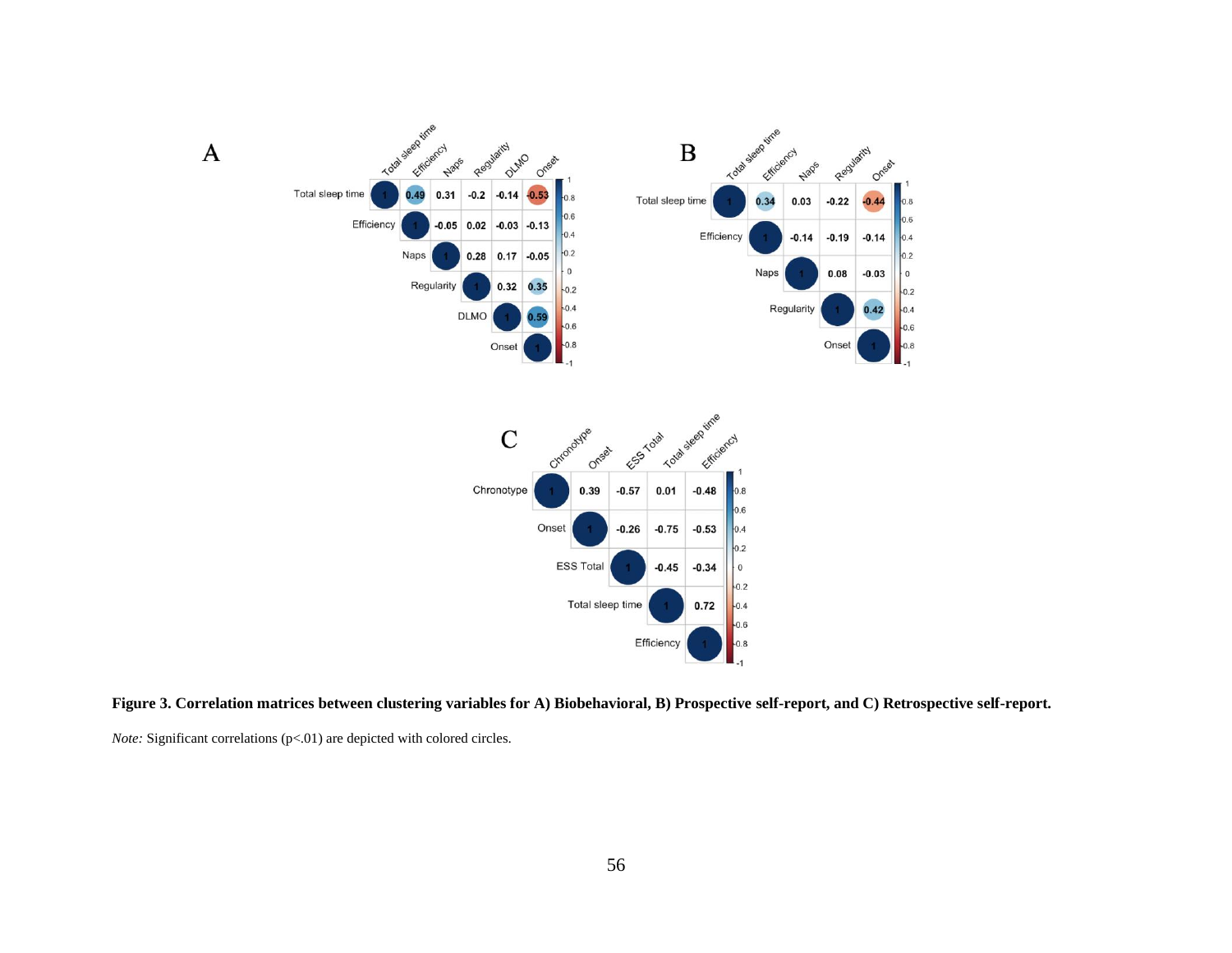

**Figure 4. Visual assessment of clustering tendency of data (top row) and random data generated from the data set (bottom row). A) Biobehavioral cluster, B) Prospective cluster, C) Retrospective cluster.**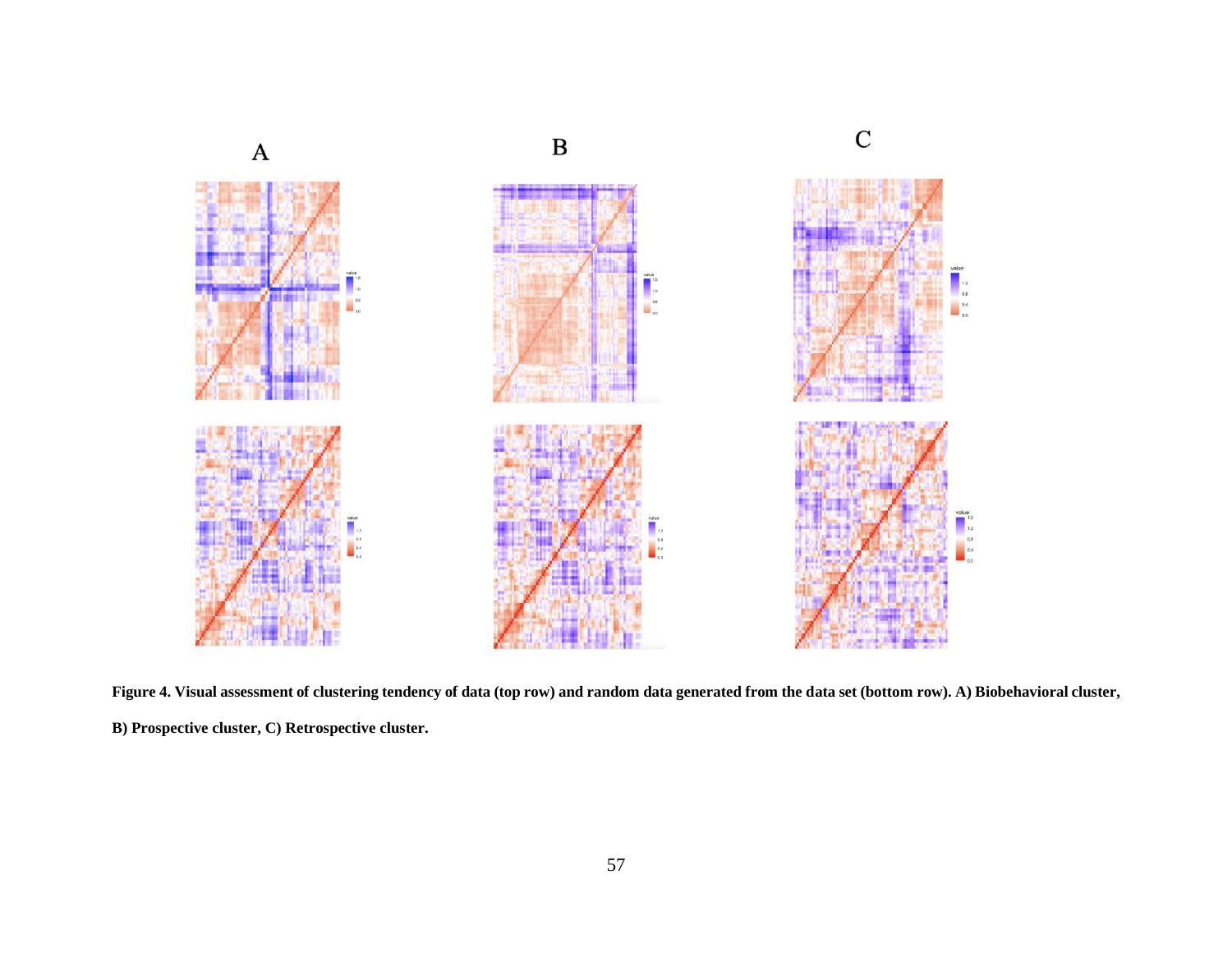#### **References**

- Aili, K., Åström-Paulsson, S., Stoetzer, U., Svartengren, M., & Hillert, L. (2017). Reliability of Actigraphy and Subjective Sleep Measurements in Adults: The Design of Sleep Assessments. *Journal of Clinical Sleep Medicine*, *13*(01), 39– 47.https://doi.org/10.5664/jcsm.6384
- Anderson, J. L., Rosen, L. N., Mendelson, W. B., Jacobsen, F. M., Skwerer, R. G., Joseph-Vanderpool, J. R., Duncan, C. C., Wehr, T. A., & Rosenthal, N. E. (1994). Sleep in fall/winter seasonal affective disorder: Effects of light and changing seasons. *Journal of Psychosomatic Research*, *38*(4), 323–337. https://doi.org/10.1016/0022-3999(94)90037-X
- Avery, D. H., Dahl, K., Savage, M. V., Brengelmann, G. L., Larsen, L. H., Kenny, M. A., Eder, D. N., Vitiello, M. V., & Prinz, P. N. (1997). Circadian temperature and cortisol rhythms during a constant routine are phase-delayed in hypersomnic winter depression. *Biological Psychiatry*, *41*(11), 1109–1123. https://doi.org/10.1016/S0006-3223(96)00210-7
- Baglioni, C., Battagliese, G., Feige, B., Spiegelhalder, K., Nissen, C., Voderholzer, U., Lombardo, C., & Riemann, D. (2011). Insomnia as a predictor of depression: A meta-analytic evaluation of longitudinal epidemiological studies. *Journal of Affective Disorders*, *135*(1– 3), 10–19. https://doi.org/10.1016/j.jad.2011.01.011
- Baglioni, C., Spiegelhalder, K., Nissen, C., & Riemann, D. (2011). Clinical implications of the causal relationship between insomnia and depression: How individually tailored treatment of sleeping difficulties could prevent the onset of depression. *EPMA Journal*, *2*(3), 287– 293. https://doi.org/10.1007/s13167-011-0079-9
- Bailly, S., Destors, M., Grillet, Y., Richard, P., Stach, B., Vivodtzev, I., Timsit, J.-F., Lévy, P., Tamisier, R., Pépin, J.-L., & registry (OSFP), scientific council and investigators of the F. national sleep apnea. (2016). Obstructive Sleep Apnea: A Cluster Analysis at Time of Diagnosis. *PLOS ONE*, *11*(6), e0157318. https://doi.org/10.1371/journal.pone.0157318
- Bastien, C. H., Vallières, A., & Morin, C. M. (2001). Validation of the Insomnia Severity Index as an outcome measure for insomnia research. *Sleep Medicine*, *2*(4), 297–307. https://doi.org/10.1016/s1389-9457(00)00065-4
- Benloucif, S., Burgess, H. J., Klerman, E. B., Lewy, A. J., Middleton, B., Murphy, P. J., Parry, B. L., & Revell, V. L. (2008). Measuring Melatonin in Humans. *Journal of Clinical Sleep Medicine*, *04*(01), 66–69.
- Berg, J. F. V. D., Rooij, F. J. a. V., Vos, H., Tulen, J. H. M., Hofman, A., Miedema, H. M. E., Neven, A. K., & Tiemeier, H. (2008). Disagreement between subjective and actigraphic measures of sleep duration in a population-based study of elderly persons\*. *Journal of Sleep Research*, *17*(3), 295–302. https://doi.org/10.1111/j.1365-2869.2008.00638.x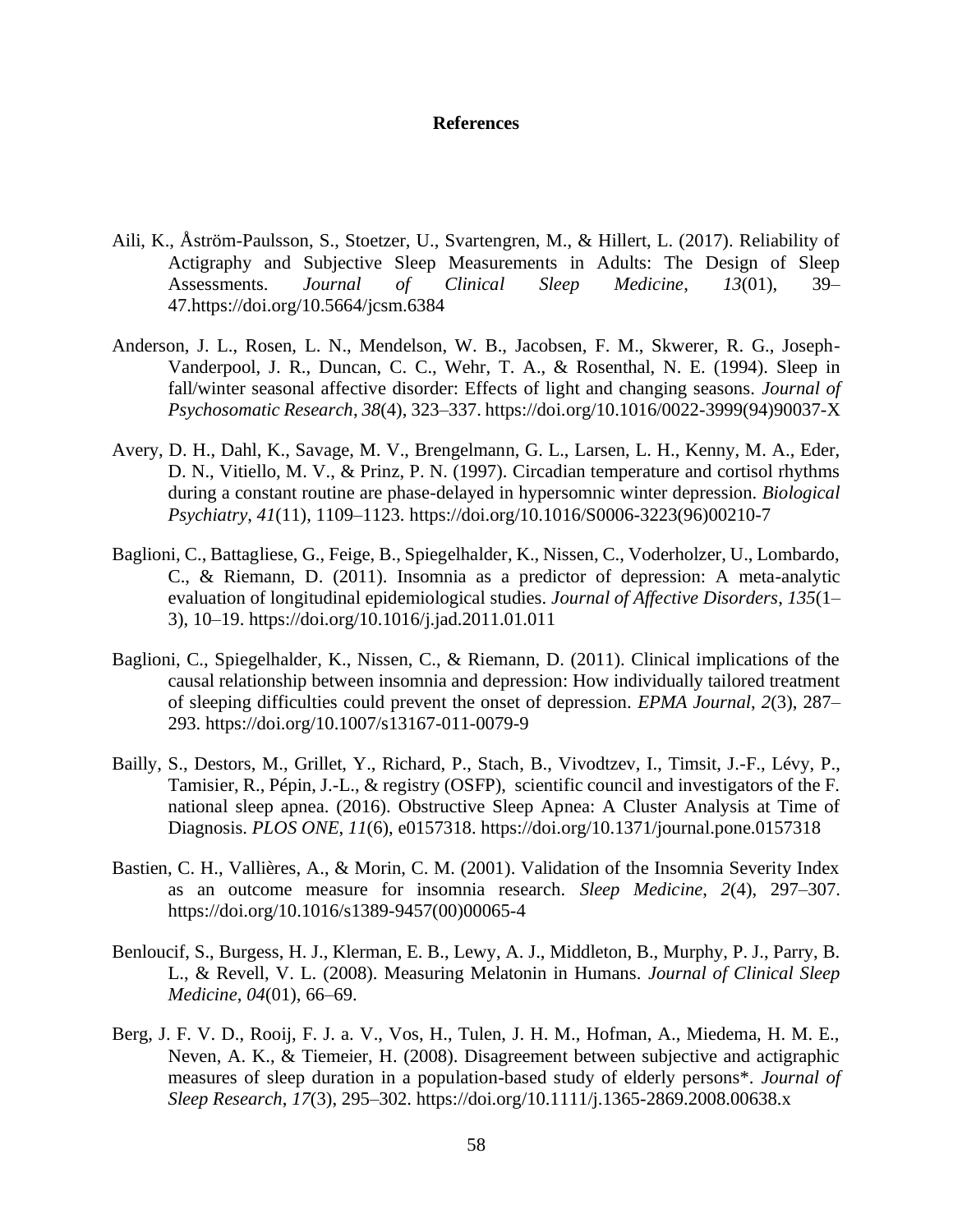- Bond, T., & Wooten, V. (1996). The etiology and management of insomnia. *Virginia Medical Quarterly: VMQ*, *123*(4), 254–255.
- Borisenkov, M. F., Petrova, N. B., Timonin, V. D., Fradkova, L. I., Kolomeichuk, S. N., Kosova, A. L., & Kasyanova, O. N. (2015). Sleep characteristics, chronotype and winter depression in 10–20-year-olds in northern European Russia. *Journal of Sleep Research*, *24*(3), 288– 295. https://doi.org/10.1111/jsr.12266
- Breslau, N., Roth, T., Rosenthal, L., & Andreski, P. (1996). Sleep disturbance and psychiatric disorders: A longitudinal epidemiological study of young adults. *Biological Psychiatry*, *39*(6), 411–418.
- Burgess, H. J., Fogg, L. F., Young, M. A., & Eastman, C. I. (2004). Bright Light Therapy for Winter Depression—Is Phase Advancing Beneficial? *Chronobiology International*, *21*(4– 5), 759–775. https://doi.org/10.1081/CBI-200025979
- Burgess, H. J., Revell, V. L., Molina, T. A., & Eastman, C. I. (2010). Human Phase Response Curves to Three Days of Daily Melatonin: 0.5 mg Versus 3.0 mg. *The Journal of Clinical Endocrinology and Metabolism*, *95*(7), 3325–3331. https://doi.org/10.1210/jc.2009-2590
- Burgess, H. J., Savic, N., Sletten, T., Roach, G., Gilbert, S. S., & Dawson, D. (2003). The Relationship Between the Dim Light Melatonin Onset and Sleep on a Regular Schedule in Young Healthy Adults. *Behavioral Sleep Medicine*, *1*(2), 102–114. https://doi.org/10.1207/S15402010BSM0102\_3
- Buysse, D. J., Reynolds, C. F., Monk, T. H., Berman, S. R., & Kupfer, D. J. (1989). The Pittsburgh Sleep Quality Index: A new instrument for psychiatric practice and research. *Psychiatry Research*, *28*(2), 193–213.
- Buysse, Daniel J., Ancoli-Israel, S., Edinger, J. D., Lichstein, K. L., & Morin, C. M. (2006). Recommendations for a standard research assessment of insomnia. *Sleep*, *29*(9), 1155– 1173.
- Buysse, Daniel J., Hall, M. L., Strollo, P. J., Kamarck, T. W., Owens, J., Lee, L., Reis, S. E., & Matthews, K. A. (2008). Relationships Between the Pittsburgh Sleep Quality Index (PSQI), Epworth Sleepiness Scale (ESS), and Clinical/Polysomnographic Measures in a Community Sample. *Journal of Clinical Sleep Medicine : JCSM : Official Publication of the American Academy of Sleep Medicine*, *4*(6), 563–571.
- Carpenter, J. S., Robillard, R., Hermens, D. F., Naismith, S. L., Gordon, C., Scott, E. M., & Hickie, I. B. (2017). Sleep-wake profiles and circadian rhythms of core temperature and melatonin in young people with affective disorders. *Journal of Psychiatric Research*, *94*, 131–138. https://doi.org/10.1016/j.jpsychires.2017.07.007
- Cassidy, F., & Carroll, B. J. (2002). Seasonal variation of mixed and pure episodes of bipolar disorder. *Journal of Affective Disorders*, *68*(1), 25–31. https://doi.org/10.1016/S0165- 0327(00)00325-6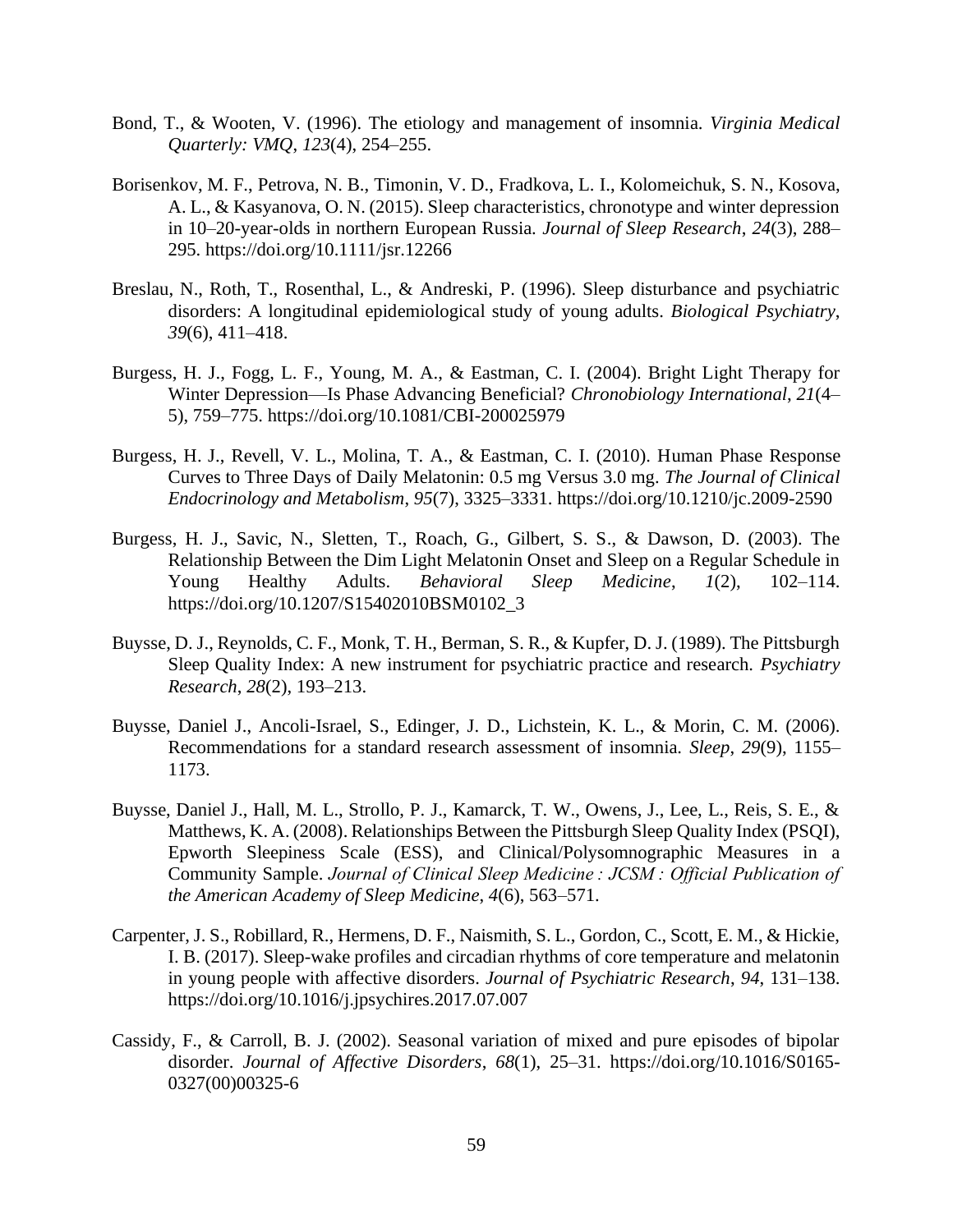- Cohen, S., Fulcher, B. D., Rajaratnam, S. M. W., Conduit, R., Sullivan, J. P., Hilaire, M. A. S., Phillips, A. J., Loddenkemper, T., Kothare, S. V., McConnell, K., Ahearn, W., Braga-Kenyon, P., Shlesinger, A., Potter, J., Bird, F., Cornish, K. M., & Lockley, S. W. (2017). Behaviorally-determined sleep phenotypes are robustly associated with adaptive functioning in individuals with low functioning autism. *Scientific Reports*, *7*. https://doi.org/10.1038/s41598-017-14611-6
- Cook, J. D., Me, R., & Dt, P. (2019). Identifying Subtypes of Hypersomnolence Disorder: A clustering analysis. *Sleep Medicine*. https://doi.org/10.1016/j.sleep.2019.06.015
- Crowley, S. J., Cain, S. W., Burns, A. C., Acebo, C., & Carskadon, M. A. (2015). Increased Sensitivity of the Circadian System to Light in Early/Mid-Puberty. *The Journal of Clinical Endocrinology & Metabolism*, *100*(11), 4067–4073. https://doi.org/10.1210/jc.2015-2775
- Dahl, K., Avery, D. H., Lewy, A. J., Savage, M. V., Brengelmann, G. L., Larsen, L. H., Vitiello, M. V., & Prinz, P. N. (1993). Dim light melatonin onset and circadian temperature during a constant routine in hypersomnic winter depression. *Acta Psychiatrica Scandinavica*, *88*(1), 60–66. https://doi.org/10.1111/j.1600-0447.1993.tb03414.x
- Dauvilliers, Y., Lopez, R., Ohayon, M., & Bayard, S. (2013). Hypersomnia and depressive symptoms: Methodological and clinical aspects. *BMC Medicine*, *11*(1), 78. https://doi.org/10.1186/1741-7015-11-78
- Dimitrova, T. D., Reeves, G. M., Snitker, S., Lapidus, M., Sleemi, A. R., Balis, T. G., Manalai, P., Tariq, M. M., Cabassa, J. A., Karim, N. N., Johnson, M. A., Langenberg, P., Rohan, K. J., Miller, M., Stiller, J. W., & Postolache, T. T. (2017). Prediction of outcome of bright light treatment in patients with seasonal affective disorder: Discarding the early response, confirming a higher atypical balance, and uncovering a higher body mass index at baseline as predictors of endpoint outcome. *Journal of Affective Disorders*, *222*, 126–132. https://doi.org/10.1016/j.jad.2017.06.038
- Eastman, C. I., Gallo, L. C., Lahmeyer, H. W., & Fogg, L. F. (1993). The circadian rhythm of temperature during light treatment for winter depression. *Biological Psychiatry*, *34*(4), 210–220. https://doi.org/10.1016/0006-3223(93)90074-N
- Fernandez, D. C., Fogerson, P. M., Lazzerini Ospri, L., Thomsen, M. B., Layne, R. M., Severin, D., Zhan, J., Singer, J. H., Kirkwood, A., Zhao, H., Berson, D. M., & Hattar, S. (2018). Light Affects Mood and Learning through Distinct Retina-Brain Pathways. *Cell*, *175*(1), 71-84.e18. https://doi.org/10.1016/j.cell.2018.08.004
- First, M. B. (2015). Structured Clinical Interview for the DSM (SCID). In *The Encyclopedia of Clinical Psychology* (pp. 1–6). American Cancer Society. https://doi.org/10.1002/9781118625392.wbecp351
- Girschik, J., Fritschi, L., Heyworth, J., & Waters, F. (2012). Validation of Self-Reported Sleep Against Actigraphy. *Journal of Epidemiology*, *22*(5), 462–468. https://doi.org/10.2188/jea.JE20120012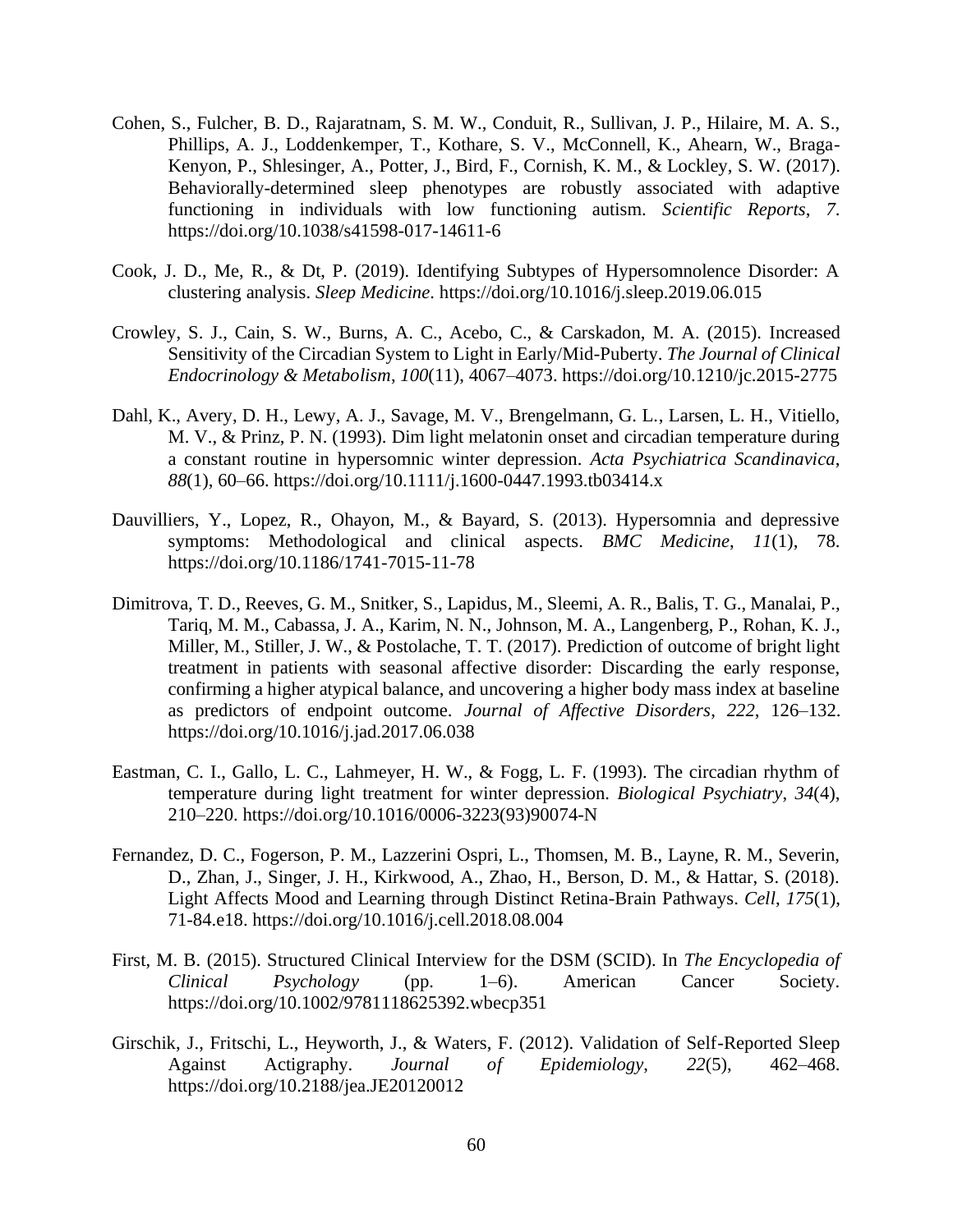- Golden, R. N., Gaynes, B. N., Ekstrom, R. D., Hamer, R. M., Jacobsen, F. M., Suppes, T., Wisner, K. L., & Nemeroff, C. B. (2005). The efficacy of light therapy in the treatment of mood disorders: A review and meta-analysis of the evidence. *The American Journal of Psychiatry*, *162*(4), 656–662. https://doi.org/10.1176/appi.ajp.162.4.656
- Gotts, Z. M., Deary, V., Newton, J., Dussen, D. V. der, Roy, P. D., & Ellis, J. G. (2013). Are there sleep-specific phenotypes in patients with chronic fatigue syndrome? A cross-sectional polysomnography analysis. *BMJ Open*, *3*(6). https://doi.org/10.1136/bmjopen-2013- 002999
- Hardin, T. A., Wehr, T. A., Brewerton, T., Kasper, S., Berrettini, W., Rabkin, J., & Rosenthal, N. E. (1991). Evaluation of seasonality in six clinical populations and two normal populations. *Journal of Psychiatric Research*, *25*(3), 75–87. https://doi.org/10.1016/0022- 3956(91)90001-Q
- Harvey, A. G. (2011). Sleep and Circadian Functioning: Critical Mechanisms in the Mood Disorders? *Annual Review of Clinical Psychology*, *7*(1), 297–319. https://doi.org/10.1146/annurev-clinpsy-032210-104550
- Harvey, A. G., Hein, K., Dong, L., Smith, F. L., Lisman, M., Yu, S., Rabe-Hesketh, S., & Buysse, D. J. (2016). A transdiagnostic sleep and circadian treatment to improve severe mental illness outcomes in a community setting: Study protocol for a randomized controlled trial. *Trials*, *17*. https://doi.org/10.1186/s13063-016-1690-9
- Hasler, B. P., Dahl, R. E., Holm, S. M., Jakubcak, J. L., Ryan, N. D., Silk, J. S., Phillips, M. L., & Forbes, E. E. (2012). Weekend–weekday advances in sleep timing are associated with altered reward-related brain function in healthy adolescents. *Biological Psychology*, *91*(3), 334–341. https://doi.org/10.1016/j.biopsycho.2012.08.008
- Hattar, S., Kumar, M., Park, A., Tong, P., Tung, J., Yau, K.-W., & Berson, D. M. (2006). Central projections of melanopsin-expressing retinal ganglion cells in the mouse. *Journal of Comparative Neurology*, *497*(3), 326–349. https://doi.org/10.1002/cne.20970
- Hebert, M., Dumont, M., & Lachapelle, P. (2002). Electrophysiological evidence suggesting a seasonal modulation of retinal sensitivity in subsyndromal winter depressionq. *Journal of Affective Disorders*, 12.
- Hennig, C. (2007). Cluster-wise assessment of cluster stability. *Computational Statistics & Data Analysis*, *52*(1), 258–271. https://doi.org/10.1016/j.csda.2006.11.025
- Henry, D. B., Tolan, P. H., & Gorman-Smith, D. (2005). Cluster Analysis in Family Psychology Research. *Journal of Family Psychology*, *19*(1), 121–132. https://doi.org/10.1037/0893- 3200.19.1.121
- Horne, J. A., & Ostberg, O. (1976). A self-assessment questionnaire to determine morningnesseveningness in human circadian rhythms. *International Journal of Chronobiology*, *4*(2), 97–110.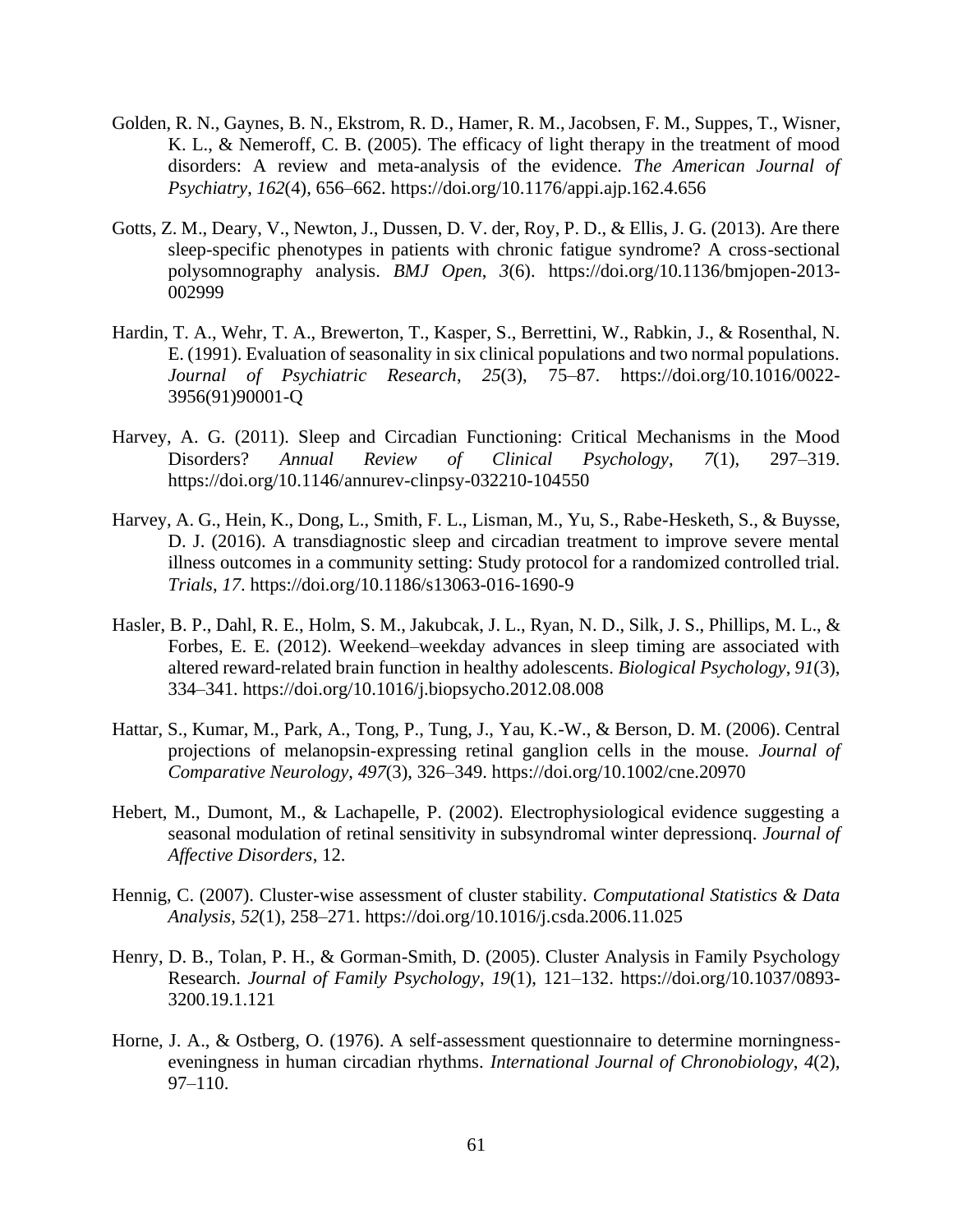- Huang, T., & Redline, S. (2019). Cross-sectional and Prospective Associations of Actigraphy-Assessed Sleep Regularity With Metabolic Abnormalities: The Multi-Ethnic Study of Atherosclerosis. *Diabetes Care*, *42*(8), 1422–1429. https://doi.org/10.2337/dc19-0596
- Hybels, C. F., Blazer, D. G., Pieper, C. F., Landerman, L. R., & Steffens, D. C. (2009). Profiles of Depressive Symptoms in Older Adults Diagnosed With Major Depression: Latent Cluster Analysis. *The American Journal of Geriatric Psychiatry*, *17*(5), 387–396. https://doi.org/10.1097/JGP.0b013e31819431ff
- Jackowska, M., Ronaldson, A., Brown, J., & Steptoe, A. (2016). Biological and psychological correlates of self-reported and objective sleep measures. *Journal of Psychosomatic Research*, *84*, 52–55. https://doi.org/10.1016/j.jpsychores.2016.03.017
- Jaki, T., Kim, M., Lamont, A., George, M., Chang, C., Feaster, D., & Horn, M. L. V. (2018). The Effects of Sample Size on the Estimation of Regression Mixture Models: *Educational and Psychological Measurement*. https://doi.org/10.1177/0013164418791673
- Jaussent, I., Bouyer, J., Ancelin, M.-L., Akbaraly, T., Peres, K., Ritchie, K., Besset, A., & Dauvilliers, Y. (2011). Insomnia and Daytime Sleepiness Are Risk Factors for Depressive Symptoms in the Elderly. *Sleep*, *34*(8), 1103–1110. https://doi.org/10.5665/SLEEP.1170
- Johns, M. W. (1991). A New Method for Measuring Daytime Sleepiness: The Epworth Sleepiness Scale. *Sleep*, *14*(6), 540–545. https://doi.org/10.1093/sleep/14.6.540
- Jr, J. H. W. (1963). Hierarchical Grouping to Optimize an Objective Function. *Journal of the American Statistical Association*, *58*(301), 236–244. https://doi.org/10.1080/01621459.1963.10500845
- Kantermann, T., Sung, H., & Burgess, H. J. (2015). Comparing the Morningness-Eveningness Questionnaire and Munich ChronoType Questionnaire to the Dim Light Melatonin Onset. *Journal of Biological Rhythms*, *30*(5), 449–453. https://doi.org/10.1177/0748730415597520
- Kaplan, K. A., Gruber, J., Eidelman, P., Talbot, L. S., & Harvey, A. G. (2011). Hypersomnia in Inter-Episode Bipolar Disorder: Does it Have Prognostic Significance? *Journal of Affective Disorders*, *132*(3), 438–444. https://doi.org/10.1016/j.jad.2011.03.013
- Kaplan, K. A., & Harvey, A. G. (2009). Hypersomnia across mood disorders: A review and synthesis. *Sleep Medicine Reviews*, *13*(4), 275–285. https://doi.org/10.1016/j.smrv.2008.09.001
- Kaplan, K. A., McGlinchey, E. L., Soehner, A., Gershon, A., Talbot, L. S., Eidelman, P., Gruber, J., & Harvey, A. G. (2015). Hypersomnia Subtypes, Sleep and Relapse in Bipolar Disorder. *Psychological Medicine*, *45*(8), 1751–1763. https://doi.org/10.1017/S0033291714002918
- Kass, R. E., & Raftery, A. E. (1995). Bayes factors. *Journal of the American Statistical Association*, *90*(430), 773–795. Scopus. https://doi.org/10.1080/01621459.1995.10476572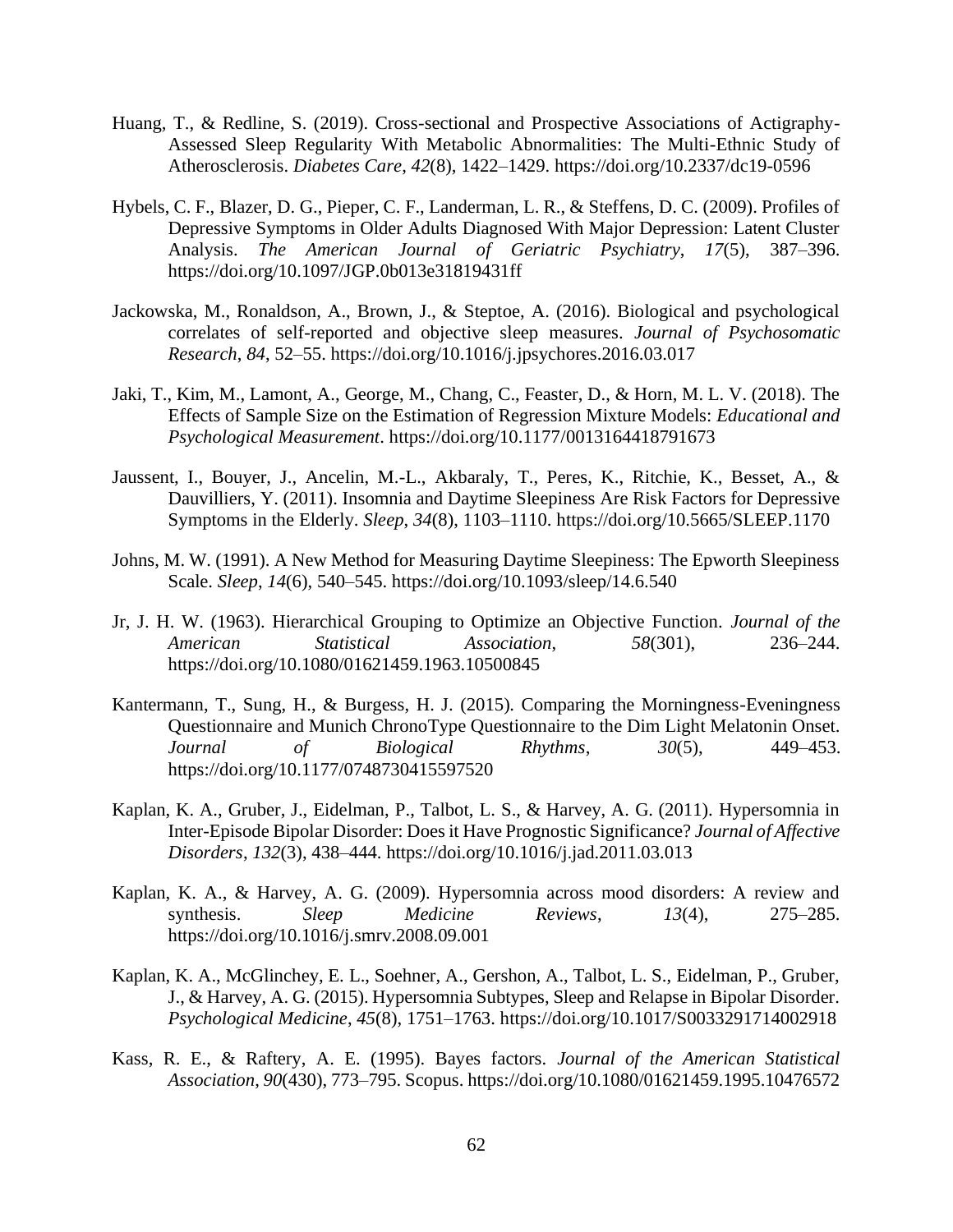- Knapen, S. E., Gordijn, M. C. M., & Meesters, Y. (2016). The relation between chronotype and treatment outcome with light therapy on a fixed time schedule. *Journal of Affective Disorders*, *202*, 87–90. https://doi.org/10.1016/j.jad.2016.05.009
- Lamers, F., Jonge, P. de, Nolen, W. A., Smit, J. H., Zitman, F. G., Beekman, A. T. F., & Penninx, B. W. J. H. (2010). Identifying Depressive Subtypes in a Large Cohort Study: Results From the Netherlands Study of Depression and Anxiety (NESDA). *The Journal of Clinical Psychiatry*, *71*(12), 1582–1589. https://doi.org/10.4088/JCP.09m05398blu
- Lee, H.-J., Rex, K. M., Nievergelt, C. M., Kelsoe, J. R., & Kripke, D. F. (2011). Delayed sleep phase syndrome is related to seasonal affective disorder. *Journal of Affective Disorders*, *133*(3), 573–579. https://doi.org/10.1016/j.jad.2011.04.046
- LeGates, T. A., Fernandez, D. C., & Hattar, S. (2014). Light as a central modulator of circadian rhythms, sleep and affect. *Nature Reviews Neuroscience*, *15*(7), 443–454. https://doi.org/10.1038/nrn3743
- Lewy, A. J., Lefler, B. J., Emens, J. S., & Bauer, V. K. (2006). The circadian basis of winter depression. *Proceedings of the National Academy of Sciences of the United States of America*, *103*(19), 7414–7419. https://doi.org/10.1073/pnas.0602425103
- Loo, H. M. van, Cai, T., Gruber, M. J., Li, J., Jonge, P. de, Petukhova, M., Rose, S., Sampson, N. A., Schoevers, R. A., Wardenaar, K. J., Wilcox, M. A., Al‐Hamzawi, A. O., Andrade, L. H., Bromet, E. J., Bunting, B., Fayyad, J., Florescu, S. E., Gureje, O., Hu, C., … Kessler, R. C. (2014). Major Depressive Disorder Subtypes to Predict Long-Term Course. *Depression and Anxiety*, *31*(9), 765–777. https://doi.org/10.1002/da.22233
- Magnusson, A. (1996). Validation of the Seasonal Pattern Assessment Questionnaire (SPAQ). *Journal of Affective Disorders*, *40*(3), 121–129. https://doi.org/10.1016/0165- 0327(96)00036-5
- Manber, R., Edinger, J. D., Gress, J. L., Pedro-Salcedo, M. G. S., Kuo, T. F., & Kalista, T. (2008). Cognitive Behavioral Therapy for Insomnia Enhances Depression Outcome in Patients with Comorbid Major Depressive Disorder and Insomnia. *Sleep*, *31*(4), 489–495. https://doi.org/10.1093/sleep/31.4.489
- Marquand, A. F., Wolfers, T., Mennes, M., Buitelaar, J., & Beckmann, C. F. (2016). Beyond Lumping and Splitting: A Review of Computational Approaches for Stratifying Psychiatric Disorders. *Biological Psychiatry: Cognitive Neuroscience and Neuroimaging*, *1*(5), 433– 447. https://doi.org/10.1016/j.bpsc.2016.04.002
- McLachlan, G. J. (1987). On Bootstrapping the Likelihood Ratio Test Stastistic for the Number of Components in a Normal Mixture. *Journal of the Royal Statistical Society. Series C (Applied Statistics)*, *36*(3), 318–324. JSTOR. https://doi.org/10.2307/2347790
- Milaneschi, Y., Lamers, F., Peyrot, W. J., Abdellaoui, A., Willemsen, G., Hottenga, J.-J., Jansen, R., Mbarek, H., Dehghan, A., Lu, C., Boomsma, D. I., & Penninx, B. W. J. H. (2016).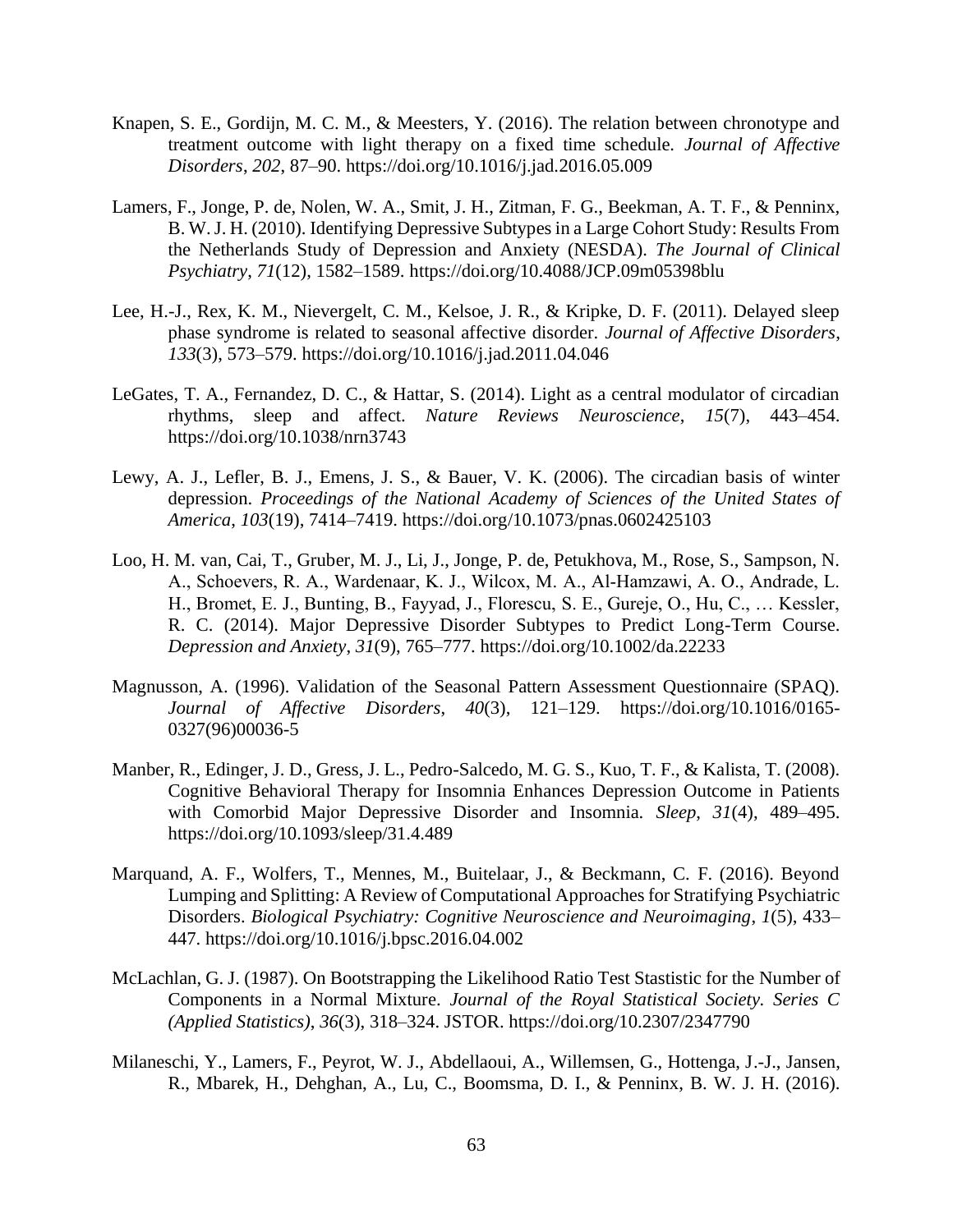Polygenic dissection of major depression clinical heterogeneity. *Molecular Psychiatry*, *21*(4), 516–522. https://doi.org/10.1038/mp.2015.86

- Milligan, G. W. (1996). Clustering validation: Results and implications for applied analyses. In *Clustering and Classification* (Vol. 1–0, pp. 341–375). WORLD SCIENTIFIC. https://doi.org/10.1142/9789812832153\_0010
- Milligan, G. W., & Cooper, M. C. (1988). A study of standardization of variables in cluster analysis. *Journal of Classification*, *5*(2), 181–204. https://doi.org/10.1007/BF01897163
- Modell, J. G., Rosenthal, N. E., Harriett, A. E., Krishen, A., Asgharian, A., Foster, V. J., Metz, A., Rockett, C. B., & Wightman, D. S. (2005). Seasonal Affective Disorder and Its Prevention by Anticipatory Treatment with Bupropion XL. *Biological Psychiatry*, *58*(8), 658–667. https://doi.org/10.1016/j.biopsych.2005.07.021
- Mohamad, I., & Usman, D. (2013). *Standardization and Its Effects on K-Means Clustering Algorithm*. https://doi.org/10.19026/rjaset.6.3638
- Molina, T. A., & Burgess, H. J. (2011). Calculating the Dim Light Melatonin Onset: The Impact of Threshold and Sampling Rate. *Chronobiology International*, *28*(8), 714–718. https://doi.org/10.3109/07420528.2011.597531
- Monk, T. H., Reynolds, C. F., Kupfer, D. J., Buysse, D. J., Coble, P. A., Hayes, A. J., Machen, M. A., Petrie, S. R., & Ritenour, A. M. (1994). The Pittsburgh Sleep Diary. *Journal of Sleep Research*, *3*(2), 111–120. https://doi.org/10.1111/j.1365-2869.1994.tb00114.x
- Murray, G., Michalak, E. E., Levitt, A. J., Levitan, R. D., Enns, M. W., Morehouse, R., & Lam, R. W. (2005). Therapeutic mechanism in seasonal affective disorder: Do fluoxetine and light operate through advancing circadian phase? *Chronobiology International*, *22*(5), 937–943. https://doi.org/10.1080/07420520500263292
- Murray, J. M., Sletten, T. L., Magee, M., Gordon, C., Lovato, N., Bartlett, D. J., Kennaway, D. J., Lack, L. C., Grunstein, R. R., Lockley, S. W., & Rajaratnam, S. M. W. (2017). Prevalence of Circadian Misalignment and Its Association With Depressive Symptoms in Delayed Sleep Phase Disorder. *Sleep*, *40*(1). https://doi.org/10.1093/sleep/zsw002
- Nguyen, C., Murray, G., Anderson, S., Filipowicz, A., & Ingram, K. K. (2019). In vivo molecular chronotyping, circadian misalignment, and high rates of depression in young adults. *Journal of Affective Disorders*, *250*, 425–431. https://doi.org/10.1016/j.jad.2019.03.050
- Okun, M. L., Kravitz, H. M., Sowers, M. F., Moul, D. E., Buysse, D. J., & Hall, M. (2009). Psychometric Evaluation of the Insomnia Symptom Questionnaire: A Self-report Measure to Identify Chronic Insomnia. *Journal of Clinical Sleep Medicine : JCSM : Official Publication of the American Academy of Sleep Medicine*, *5*(1), 41–51.
- Oyane, N. M. F., Bjelland, I., Pallesen, S., Holsten, F., & Bjorvatn, B. (2008). Seasonality is associated with anxiety and depression: The Hordaland health study. *Journal of Affective Disorders*, *105*(1), 147–155. https://doi.org/10.1016/j.jad.2007.05.002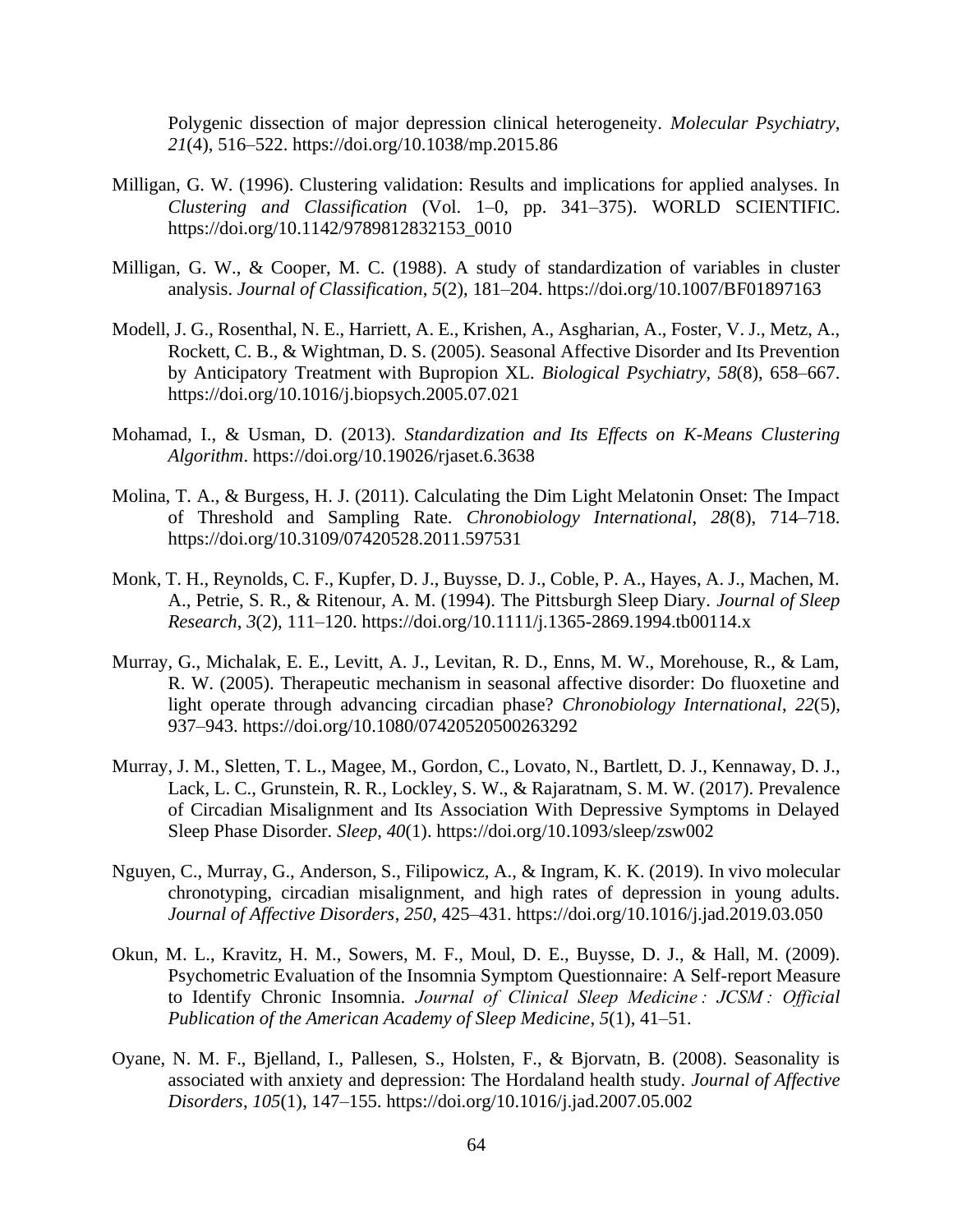- Øyane, N. M., Ursin, R., Pallesen, S., Holsten, F., & Bjorvatn, Bj. (2008). Self-reported seasonality is associated with complaints of sleep problems and deficient sleep duration: The Hordaland Health Study. *Journal of Sleep Research*, *17*(1), 63–72. https://doi.org/10.1111/j.1365-2869.2008.00628.x
- Phillips, A. J. K., Vidafar, P., Burns, A. C., McGlashan, E. M., Anderson, C., Rajaratnam, S. M. W., Lockley, S. W., & Cain, S. W. (2019). High sensitivity and interindividual variability in the response of the human circadian system to evening light. *Proceedings of the National Academy of Sciences*, 201901824. https://doi.org/10.1073/pnas.1901824116
- Plante, D. T. (2017). Sleep propensity in psychiatric hypersomnolence: A systematic review and meta-analysis of multiple sleep latency test findings. *Sleep Medicine Reviews*, *31*, 48–57. https://doi.org/10.1016/j.smrv.2016.01.004
- Predictors of response and nonresponse to light treatment for winter depression. (1996). *American Journal of Psychiatry*, *153*(11), 1423–1429. https://doi.org/10.1176/ajp.153.11.1423
- Putilov, A. A. (2018). Associations of depression and seasonality with morning-evening preference: Comparison of contributions of its morning and evening components. *Psychiatry Research*, *262*, 609–617. https://doi.org/10.1016/j.psychres.2017.09.054
- Qiu, W., & Joe, H. (2006). Separation index and partial membership for clustering. *Computational Statistics & Data Analysis*, *50*(3), 585–603. https://doi.org/10.1016/j.csda.2004.09.009
- Robillard, R., Carpenter, J. S., Rogers, N. L., Fares, S., Grierson, A. B., Hermens, D. F., Naismith, S. L., Mullin, S. J., Feilds, K.-L., Glozier, N., Scott, E. M., & Hickie, I. B. (2018). Circadian rhythms and psychiatric profiles in young adults with unipolar depressive disorders. *Translational Psychiatry*, *8*(1), 213. https://doi.org/10.1038/s41398-018-0255-y
- Roecklein, K. A., Carney, C. E., Wong, P. M., Steiner, J. L., Hasler, B. P., & Franzen, P. L. (2013). The role of beliefs and attitudes about sleep in seasonal and nonseasonal mood disorder, and nondepressed controls. *Journal of Affective Disorders*, *150*(2), 466–473. https://doi.org/10.1016/j.jad.2013.04.041
- Roecklein, K. A., Wong, P. M., Miller, M. A., Donofry, S. D., Kamarck, M. L., & Brainard, G. C. (2013). Melanopsin, photosensitive ganglion cells, and seasonal affective disorder. *Neuroscience & Biobehavioral Reviews*, *37*(3), 229–239. https://doi.org/10.1016/j.neubiorev.2012.12.009
- Roenneberg, T. (2015). Having Trouble Typing? What on Earth Is Chronotype? *Journal of Biological Rhythms*, *30*(6), 487–491. https://doi.org/10.1177/0748730415603835
- Roenneberg, T., Pilz, L. K., Zerbini, G., & Winnebeck, E. C. (2019). Chronotype and Social Jetlag: A (Self-) Critical Review. *Biology*, *8*(3). https://doi.org/10.3390/biology8030054
- Roenneberg, T., Wirz-Justice, A., & Merrow, M. (2003). Life between clocks: Daily temporal patterns of human chronotypes. *Journal of Biological Rhythms*, *18*(1), 80–90. https://doi.org/10.1177/0748730402239679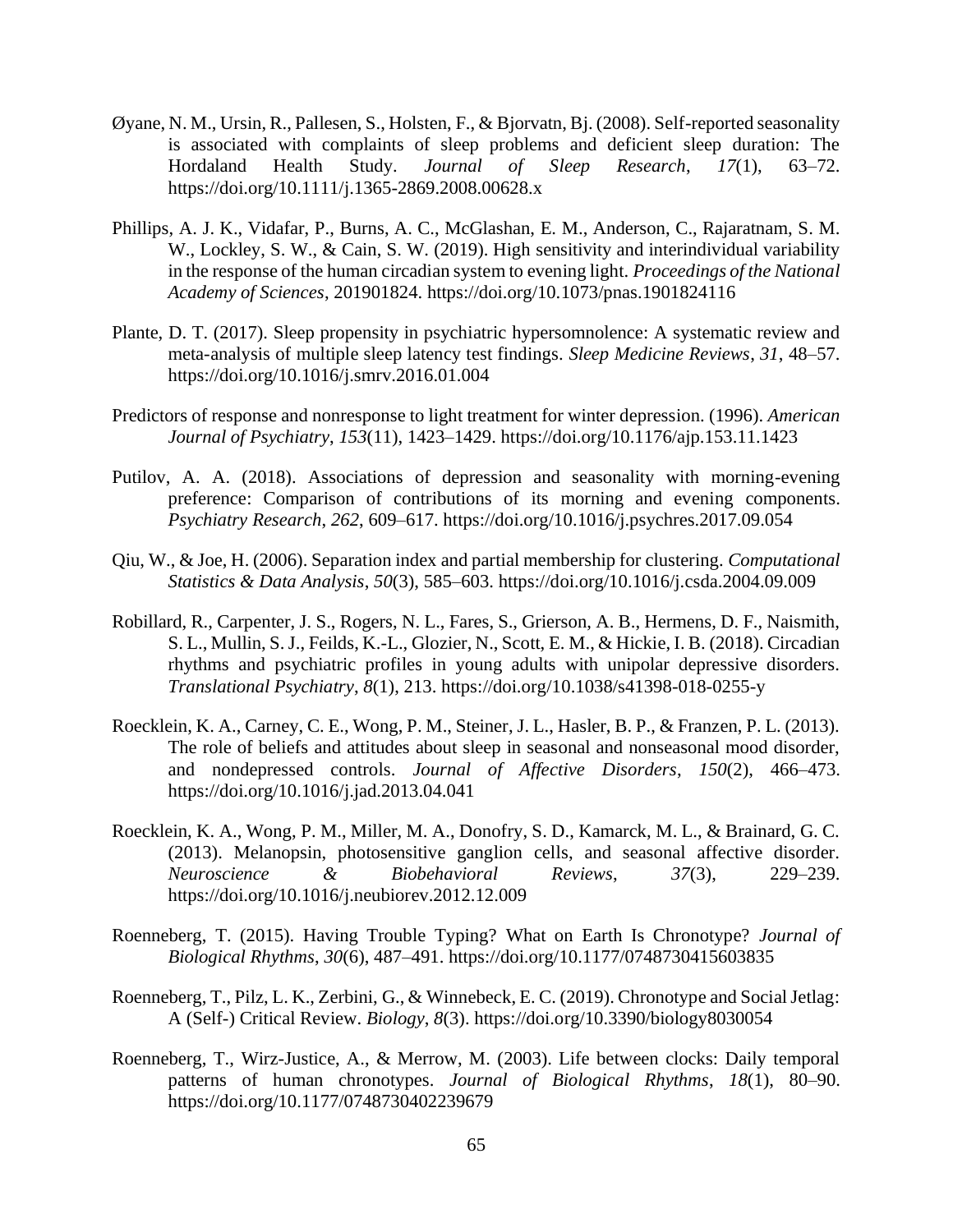- Rohan, K. J., Rough, J. N., Evans, M., Ho, S.-Y., Meyerhoff, J., Roberts, L. M., & Vacek, P. M. (2016). A Protocol for the Hamilton Rating Scale for Depression: Item Scoring Rules, Rater Training, and Outcome Accuracy with Data on its Application in a Clinical Trial. *Journal of Affective Disorders*, *200*, 111–118. https://doi.org/10.1016/j.jad.2016.01.051
- Rosenthal, N. E. (1984). Seasonal Affective Disorder: A Description of the Syndrome and Preliminary Findings With Light Therapy. *Archives of General Psychiatry*, *41*(1), 72. https://doi.org/10.1001/archpsyc.1984.01790120076010
- Sadeh, A., Hauri, P. J., Kripke, D. F., & Lavie, P. (1995). The role of actigraphy in the evaluation of sleep disorders. *Sleep*, *18*(4), 288–302.
- Sandman, N., Merikanto, I., Määttänen, H., Valli, K., Kronholm, E., Laatikainen, T., Partonen, T., & Paunio, T. (n.d.). Winter is coming: Nightmares and sleep problems during seasonal affective disorder. *Journal of Sleep Research*, *25*(5), 612–619. https://doi.org/10.1111/jsr.12416
- Schmidt, T. M., Chen, S.-K., & Hattar, S. (2011). Intrinsically photosensitive retinal ganglion cells: Many subtypes, diverse functions. *Trends in Neurosciences*, *34*(11), 572–580. https://doi.org/10.1016/j.tins.2011.07.001
- Shapiro, C. M., Devins, G. M., Feldman, B., & Levitt, A. J. (1994). Is hypersomnolence a feature of seasonal affective disorder? *Journal of Psychosomatic Research*, *38*, 49–54. https://doi.org/10.1016/0022-3999(94)90135-X
- Smagula, S. F., DuPont, C. M., Miller, M. A., Krafty, R. T., Hasler, B. P., Franzen, P. L., & Roecklein, K. A. (2018). Rest-activity rhythms characteristics and seasonal changes in seasonal affective disorder. *Chronobiology International*, 1–7. https://doi.org/10.1080/07420528.2018.1496094
- Šonka, K., Šusta, M., & Billiard, M. (2015). Narcolepsy with and without cataplexy, idiopathic hypersomnia with and without long sleep time: A cluster analysis. *Sleep Medicine*, *16*(2), 225–231. https://doi.org/10.1016/j.sleep.2014.09.016
- Sugar, C. A., & James, G. M. (2003). Finding the Number of Clusters in a Dataset. *Journal of the American Statistical Association*, *98*(463), 750–763. https://doi.org/10.1198/016214503000000666
- Teicher, M. H. (1997). Circadian Rest-Activity Disturbances in Seasonal Affective Disorder. *Archives of General Psychiatry*, *54*(2), 124. https://doi.org/10.1001/archpsyc.1997.01830140034007
- Tein, J.-Y., Coxe, S., & Cham, H. (2013). Statistical Power to Detect the Correct Number of Classes in Latent Profile Analysis. *Structural Equation Modeling : A Multidisciplinary Journal*, *20*(4), 640–657. https://doi.org/10.1080/10705511.2013.824781
- Terman, M., Terman, J. S., Quitkin, F. M., McGrath, P. J., Stewart, J. W., & Rafferty, B. (1989). Light therapy for seasonal affective disorder. A review of efficacy.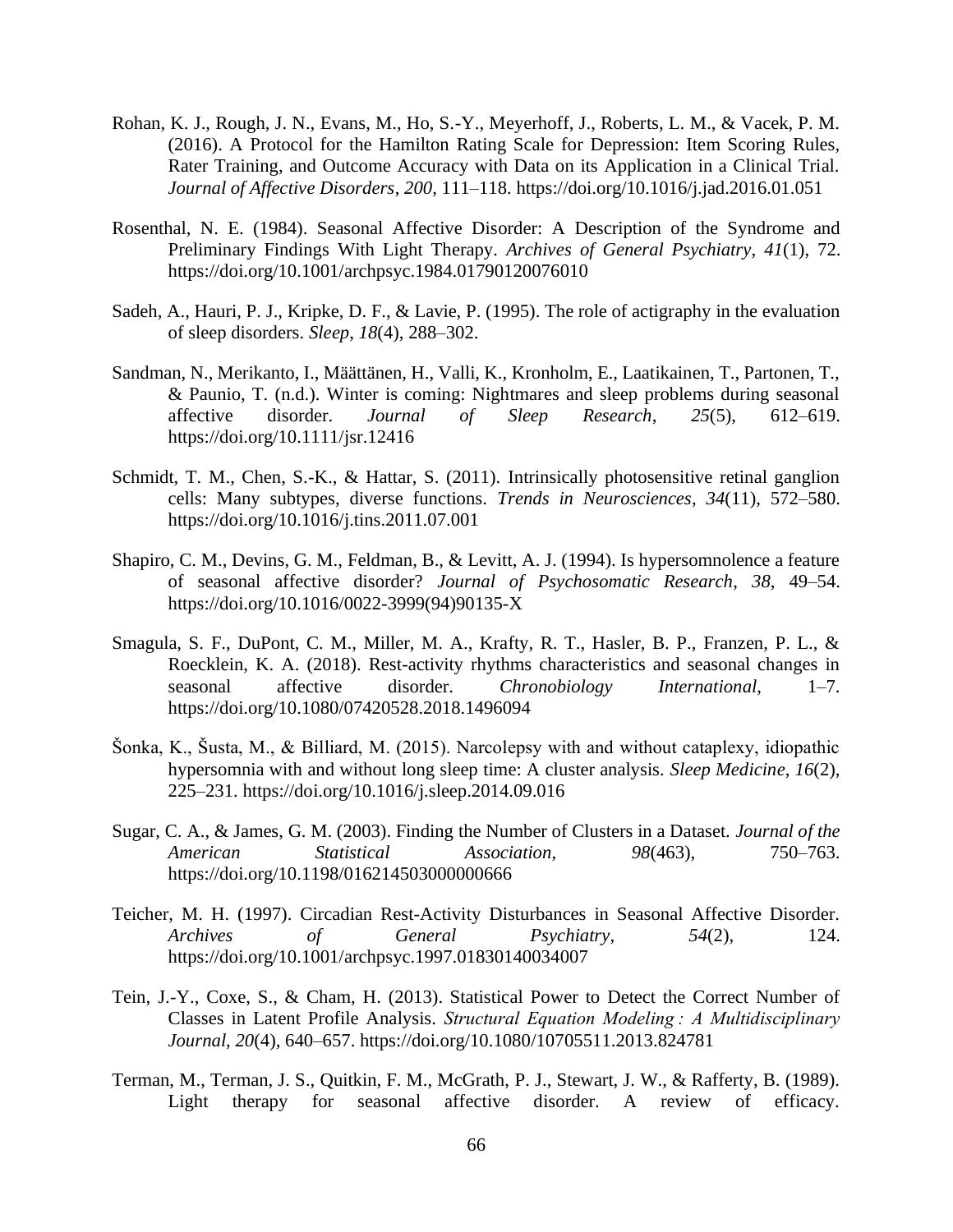*Neuropsychopharmacology: Official Publication of the American College of Neuropsychopharmacology*, *2*(1), 1–22.

- Terman, Michael, Terman, J. S., & Rafferty, B. (1990). Experimental design and measures of success in the treatment of winter depression by bright light. *Psychopharmacology Bulletin*, *26*(4), 505–510.
- Terman, Michael, Terman, J. S., & Ross, D. C. (1998). A Controlled Trial of Timed Bright Light and Negative Air Ionization for Treatment of Winter Depression. *Archives of General Psychiatry*, *55*(10), 875–882. https://doi.org/10.1001/archpsyc.55.10.875
- Thompson, C., Thompson, S., & Smith, R. (2004). Prevalence of seasonal affective disorder in primary care; a comparison of the seasonal health questionnaire and the seasonal pattern assessment questionnaire. *Journal of Affective Disorders*, *78*(3), 219–226. https://doi.org/10.1016/S0165-0327(02)00314-2
- van de Laar, M., Leufkens, T., Bakker, B., Pevernagie, D., & Overeem, S. (2017). Phenotypes of sleeplessness: Stressing the need for psychodiagnostics in the assessment of insomnia. *Psychology, Health & Medicine*, *22*(8), 902–910. https://doi.org/10.1080/13548506.2017.1286360
- van Loo, H. M., de Jonge, P., Romeijn, J.-W., Kessler, R. C., & Schoevers, R. A. (2012). Datadriven subtypes of major depressive disorder: A systematic review. *BMC Medicine*, *10*(1), 156. https://doi.org/10.1186/1741-7015-10-156
- van Maanen, A., Meijer, A. M., van der Heijden, K. B., & Oort, F. J. (2016). The effects of light therapy on sleep problems: A systematic review and meta-analysis. *Sleep Medicine Reviews*, *29*, 52–62. https://doi.org/10.1016/j.smrv.2015.08.009
- Wallace, M. L., Buysse, D. J., Germain, A., Hall, M. H., & Iyengar, S. (2018). Variable Selection for Skewed Model-Based Clustering: Application to the Identification of Novel Sleep Phenotypes. *Journal of the American Statistical Association*, *113*(521), 95–110. https://doi.org/10.1080/01621459.2017.1330202
- Wallace, M. L., Yu, L., Buysse, D. J., Stone, K. L., Redline, S., Smagula, S. F., Stefanick, M. L., Kritz-Silverstein, D., & Hall, M. H. (n.d.). Multidimensional Sleep Health Domains in Older Men and Women: An Actigraphy Factor Analysis. *Sleep*. https://doi.org/10.1093/sleep/zsaa181
- Wehr, T. A., Duncan, W. C., Sher, L., Aeschbach, D., Schwartz, P. J., Turner, E. H., Postolache, T. T., & Rosenthal, N. E. (2001). A Circadian Signal of Change of Season in Patients With Seasonal Affective Disorder. *Archives of General Psychiatry*, *58*(12), 1108–1114. https://doi.org/10.1001/archpsyc.58.12.1108
- Wescott, D. L., Soehner, A. M., & Roecklein, K. A. (2020). Sleep in seasonal affective disorder. *Current Opinion in Psychology*, *34*, 7–11. https://doi.org/10.1016/j.copsyc.2019.08.023